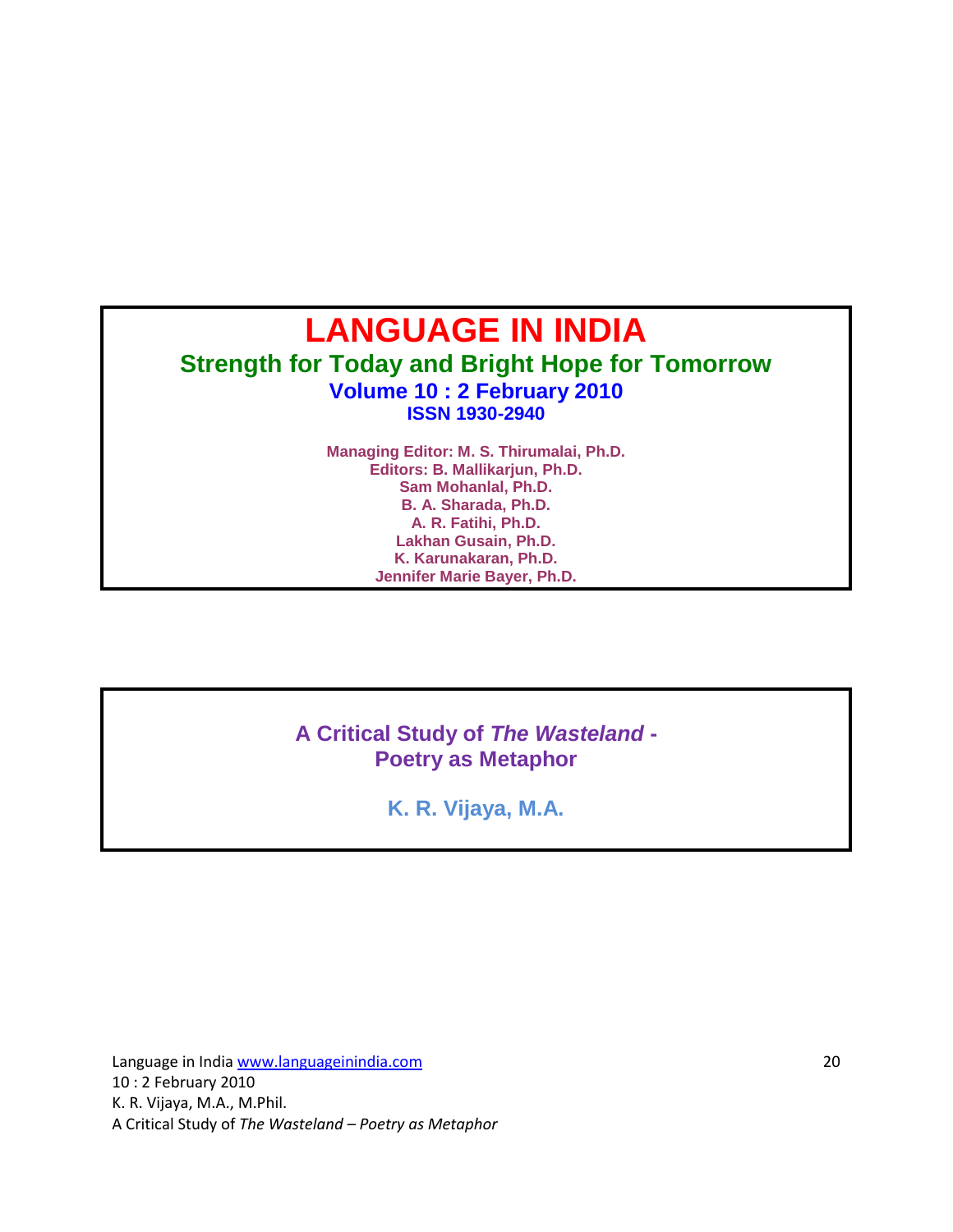# **A Critical Study of** *The Wasteland* **- Poetry as Metaphor**

**K. R. Vijaya, M.A.** 

Language in India www.languageinindia.com 21 10 : 2 February 2010 K. R. Vijaya, M.A., M.Phil. A Critical Study of *The Wasteland – Poetry as Metaphor*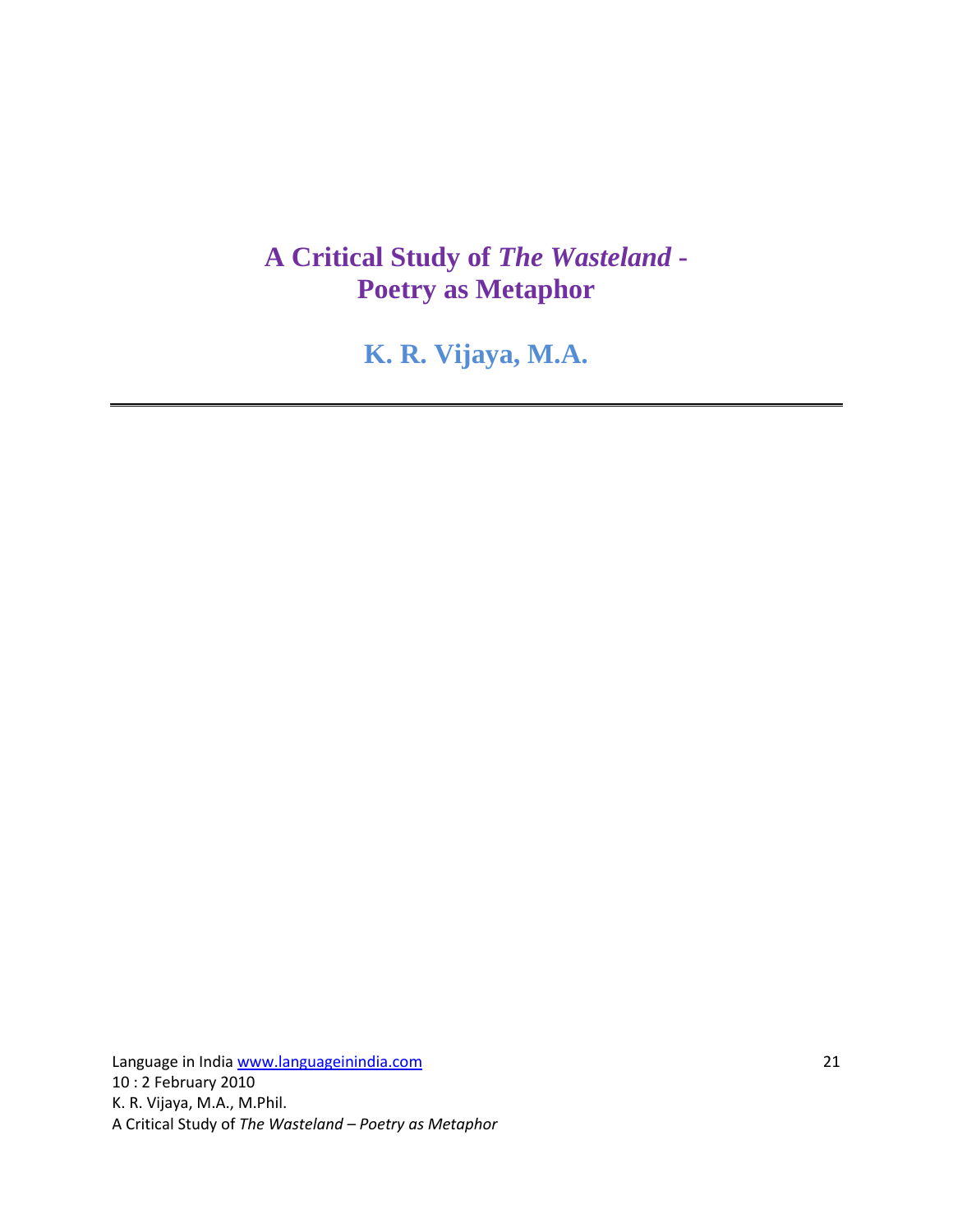#### **Contents**

# **Chapter One Metaphor: Kinds and Uses**

# **Chapter Two Archetype Myth and Metaphor**

# **Chapter Three The Use of Metaphors in** *The Wasteland*

**Chapter Four Summing Up**

**Select Bibliography**

===========================================

Language in India www.languageinindia.com 22 10 : 2 February 2010 K. R. Vijaya, M.A., M.Phil. A Critical Study of *The Wasteland – Poetry as Metaphor*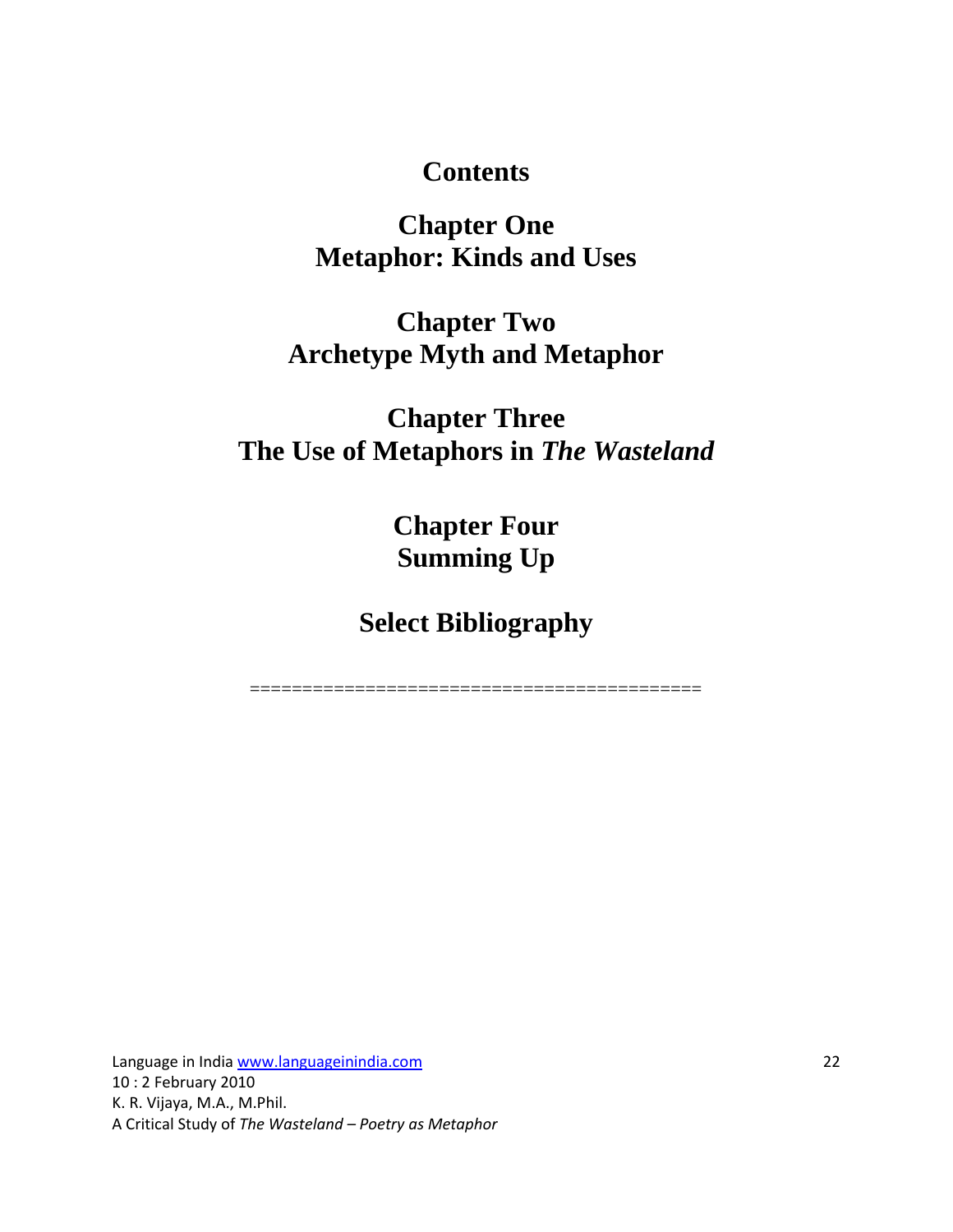#### **Chapter One Metaphor: Kinds and Uses**

Archibald Macleish in "Ars Poetica" defines the nature of a poem in the immortal lines, "A poem should not mean but be" (Archibald Macleish, *Ars Poetica*). The things that are most interesting and are most worth having are impossible to define and this is the best definition we can have of poetry. Other definitions such as 'Poetry being musical thought' or 'the best words in the best order' or 'the spontaneous overflow of powerful feeling and emotion recollected in tranquility' seem to be partial or incomplete in their import, incapable of accounting for all these strata of meaning structured into the poem.

Aristotle defined poetry as an art of imitation, representing, counterfeiting or figuring forth, to speak metaphorically, a speaking picture with this end to teach and delight. It is absolutely true. A poet is an imitator of the world around him, recording his emotions and feelings to be transferred to the readers. But that is not an easy task.

The poet strives and struggles for the right word. Even T.S. Eliot himself speaks about the intolerable struggle in writing poetry; ' the Intolerable wrestle with words and meanings' (T. S. Eliot, *The Use of Poetry and the Use of criticism*, London : Faber & Faber limited, 1946: 118- 119).

Language in India www.languageinindia.com 23 10 : 2 February 2010 K. R. Vijaya, M.A., M.Phil. A Critical Study of *The Wasteland – Poetry as Metaphor* The existing language is not enough for the poet. The form of poetry is more obvious than the form of prose as the former is the most primitive. The earliest poetry was social in purpose; the incantation, the rite, the ballad associated with ritual dance and feasting. It has more physical form than any kind of literature. In it is revealed the closest possible union of music and meaning of thought and image, imagination and intuition. So the man who tries his hand at poetry is in need of words, not connotative but also evocative and emotive. In addition to their meaning, the words call up or evoke before the mind's eye, a host of associations, connected with them and are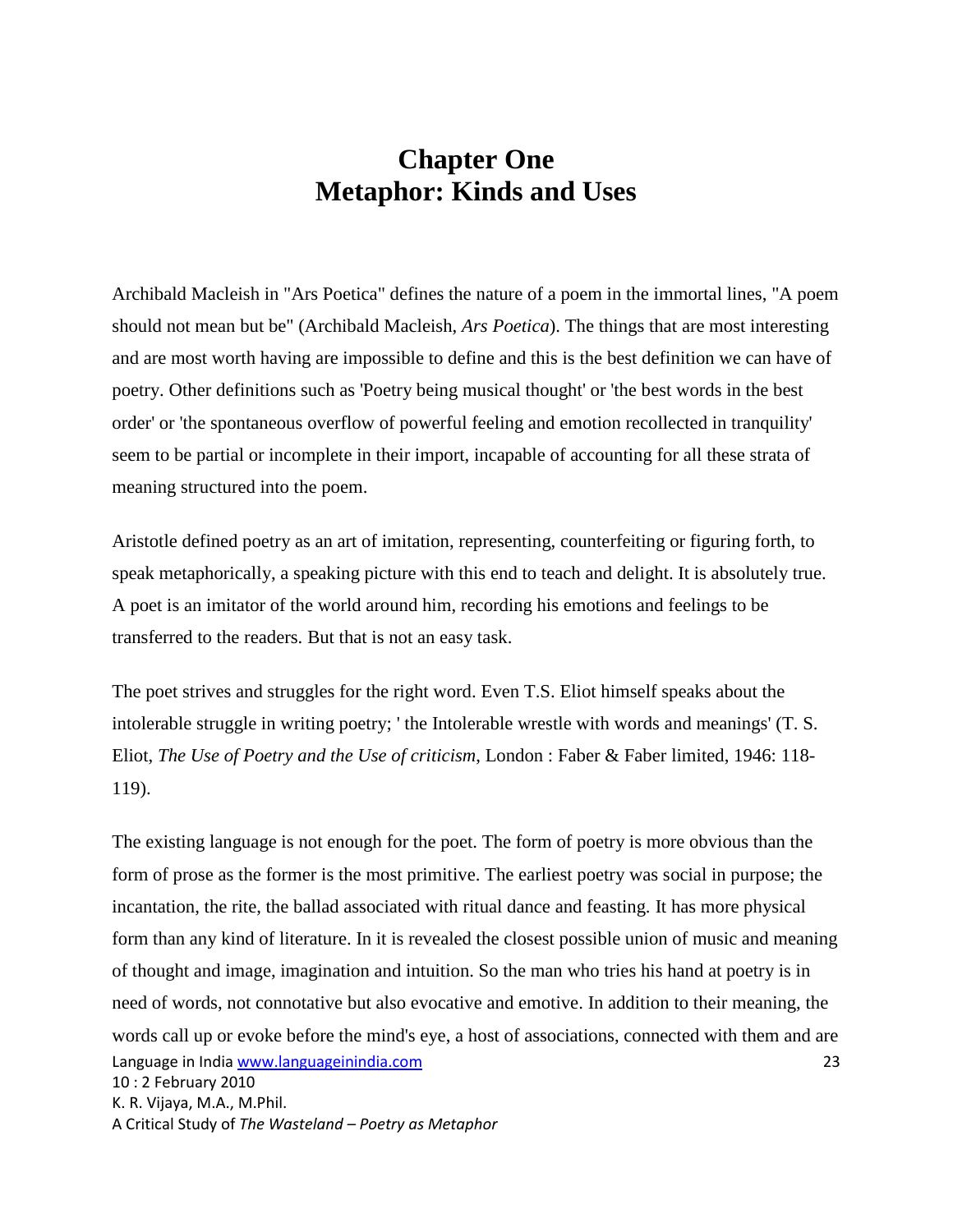also rich in emotional significance. For example, the word 'lily' merely connotes a 'flower', but it evokes images of beauty, innocence and purity. It also carries with it, the emotional overtone of pity, resulting from suffering.

Semiotics goes deep and distinguishes between paradigmatic and syntagmatic relations in the language. De Sassure defines, "The paradigmatic relations are those into which a linguistic unit enters through being contrasted or substitutable in a particular environment with other similar units. The syntagmatic relations are those that a unit contracts by virtue of its co-occurrence with similar units. In a red door and a green door, red and green doors are in paradigmatic relation to each other, while each is in a syntagmatic relation with the door" (F. R. Palmer, *Semantics.* (London: Cambridge University Press, 1976: 78).

In such a complex web of language, the poet is expected to deliver his emotive content to the readers. As Wheelwright says, the poet is an interiority craving for entry into another interiority. So, the poet is forced to seek the help of symbols, images, similes and metaphors in order to express much more than the ordinary words. When viewed more closely, the inner meaning of poetry is conveyed only through imagery. If we can understand the imagery of the poem, we can say that we have experienced a poem in its entirety.

T.S. Eliot himself says, "The poem is a series of images of migration … and obscurity of the poem, on first reading is due to the suppression of 'links in the chain' of explanatory and connecting matter and not due to incoherence or to the love of cryptogram … The reader has to allow the images to fall into his memory successively without questioning the reasonableness of each at the moment; so that, at the end, a total effect is produced" (T.S. Eliot, 'Preface', *Perse, Anabasis*, London : Faber & Faber limited,1931, Third ed.1959, 9-10).

While considering metaphor in imagery, we can say that most people view metaphors as an esoteric literary device beyond their use or understanding. While a few people qualify as 'Masters' of metaphor, most people use metaphor without realising they do.

Language in India www.languageinindia.com 24 10 : 2 February 2010 K. R. Vijaya, M.A., M.Phil. A Critical Study of *The Wasteland – Poetry as Metaphor*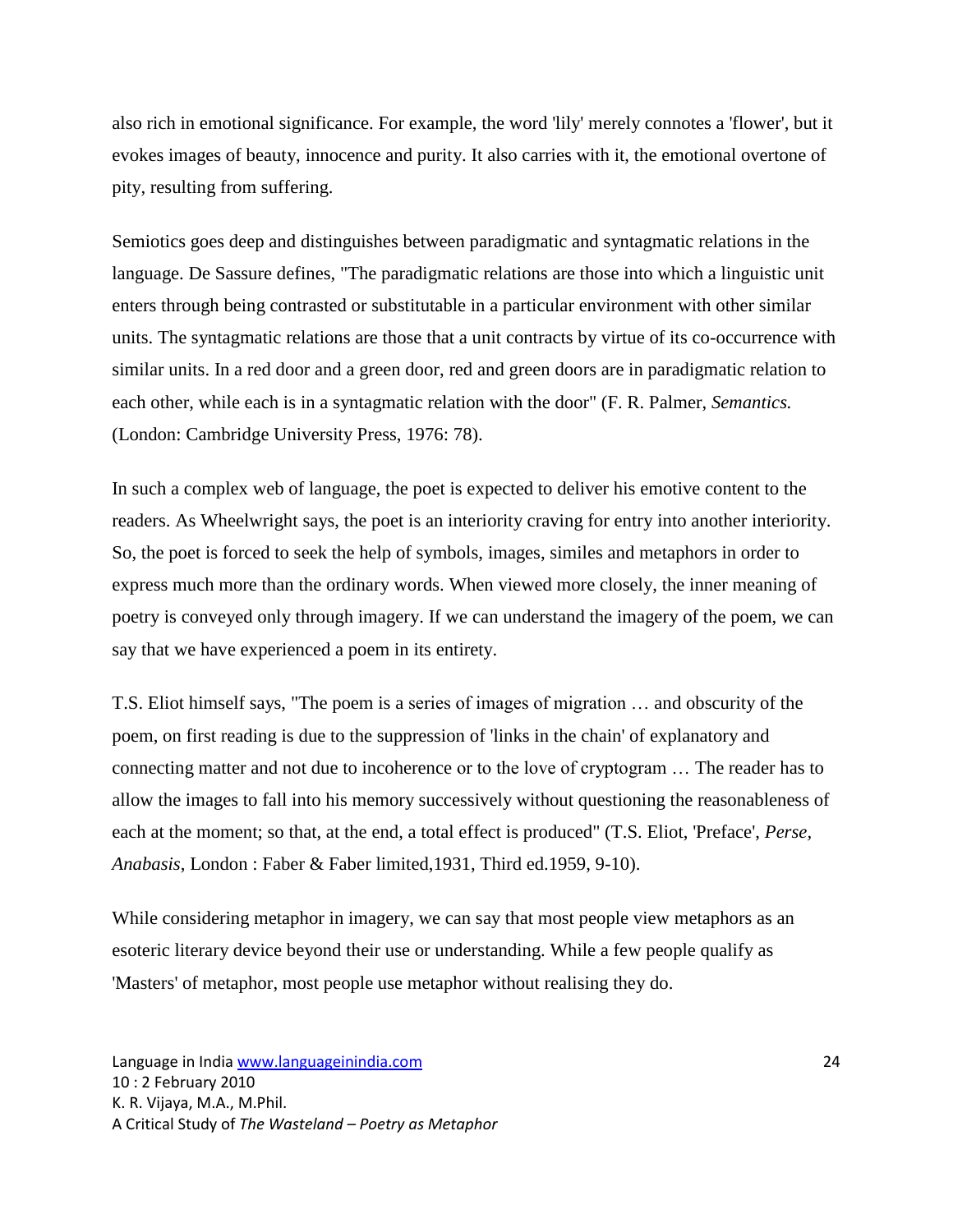Whether poetic or colloquial, simple or complex, a metaphor compares two unlike objects or ideas and illuminates the similarities between them. It accomplishes in a word or phrase that could otherwise be expressed only in many words.

If we say 'Don't let her rough manner scare you, She's a pussy cat', we condense into a single word, the characteristics associated with an affectionate, gentle, non-intimidating personality. Since the word or phrase used to set up the comparison evokes a mental picture, we might say that metaphor embodies the phrase, 'a picture is worth a thousand words'.

Metaphors play a vital role in enriching the quality of poetry. They decorate the language and make it rich and expressive. They express exactly the mood and attitude, not a shade more or less.

Macbeth's attitude of despair and cynicism finds superb expression in the following metaphors.

"Out brief candle! Life's but a walking shadow, a poor player That struts and frets his hour upon the stage. And then is heard no more; It is a tale Told by an Idiot, full of sound and fury, Signifying nothing" (Charles Jasper Sission (ed.), *William Shakespeare: The complete works*. London: Odhams Press Limited, 1953 : 978).

Metaphors help to express feelings which are subtle and unusual and which would otherwise remain unexpressed. They have the privilege of taking the readers beyond the world and no one can deny the fact that their use increases evocative pleasure of poetry.

Metaphors can be considered as a linguistic process, used to make comparisons between the attributes of a thing or person.

The dictionary of literary terms defines, "Metaphor is a figure of speech, an implied analogy in which one thing is imaginatively identified with another dissimilar thing" (J.A. Cuddon (ed.), *The Dictionary Of Literary Terms*. London : Andre Deutsch limited, 1977: 117).

Language in India www.languageinindia.com 25 10 : 2 February 2010 K. R. Vijaya, M.A., M.Phil. A Critical Study of *The Wasteland – Poetry as Metaphor*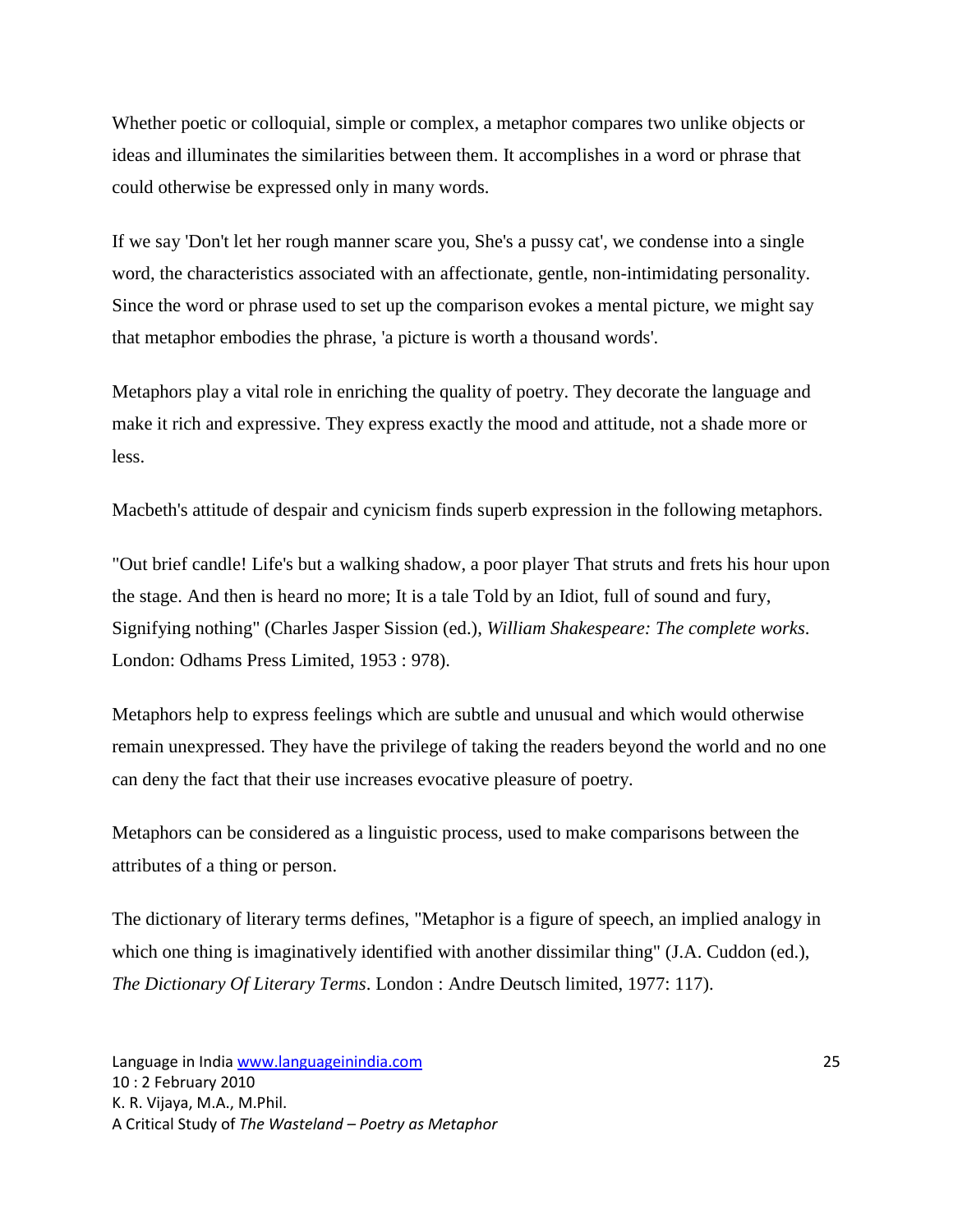The current literary term defines, "metaphor - transference; Meta - over, pherein - to carry. The application of a name or a descriptive term to an object to which it is not literary applicable; an implied comparison. It is based on the idea of similarity in dissimilarity" (A.F. Scott (ed.), *Current Literary Terms*. London : The McMillan Press limited, 1965: 70).

The word 'metaphor' comes from the Greek word, 'metaphor' which means transport. The metaphor transports a concept from where it is normally located to somewhere else where it is not usually found. (e.g.) " Our doubts are traitors" (Charles Jasper Sission (ed.), *William Shakespeare: The complete works* (London : Odhams press limited, 1953) 78.

The relation of metaphor to symbol is a recurring issue. Both have the common origin; perception of association. But the two seem to work in opposed directions. A symbol generates associations while metaphor grasps towards analogy. There is an element of passivity about the perception of symbol whereas metaphor is an attempt to grapple with reality. Metaphors are striking; symbols are satisfying and inevitable. Metaphors are irritable, apparent and they seek a state of definition. Symbols imply content; an acceptance of a provisional codification of reality.

There is another issue that similes and metaphors are different. A simile explicitly says something is like something else. It is clearly establishing a comparison. A metaphor, on the other hand draws attention to one or two features shared by two dissimilar things. A simile is a truncated metaphor. The pleasure comes from the similarity discovered in the midst of differences, while in similes the pleasure comes from the extensive similarities.

Similes contain ' like' or 'as' whereas metaphors do not have them. For example, when we say 'Your hands are as cold as ice', it is a simile. When we say 'Your hands are blocks of ice', it is a metaphor. Metaphors are often harder to identify than similes as they can be used in more varied, intricate and subtle ways. Metaphors and similes have many similarities. But they are not interchangeable figure of speech. Some writers effectively pair similes and metaphors. Shakespeare in his sonnet begins with a metaphor, "This is his cheek, the map of days outworn".

Language in India www.languageinindia.com 26 10 : 2 February 2010 K. R. Vijaya, M.A., M.Phil. A Critical Study of *The Wasteland – Poetry as Metaphor*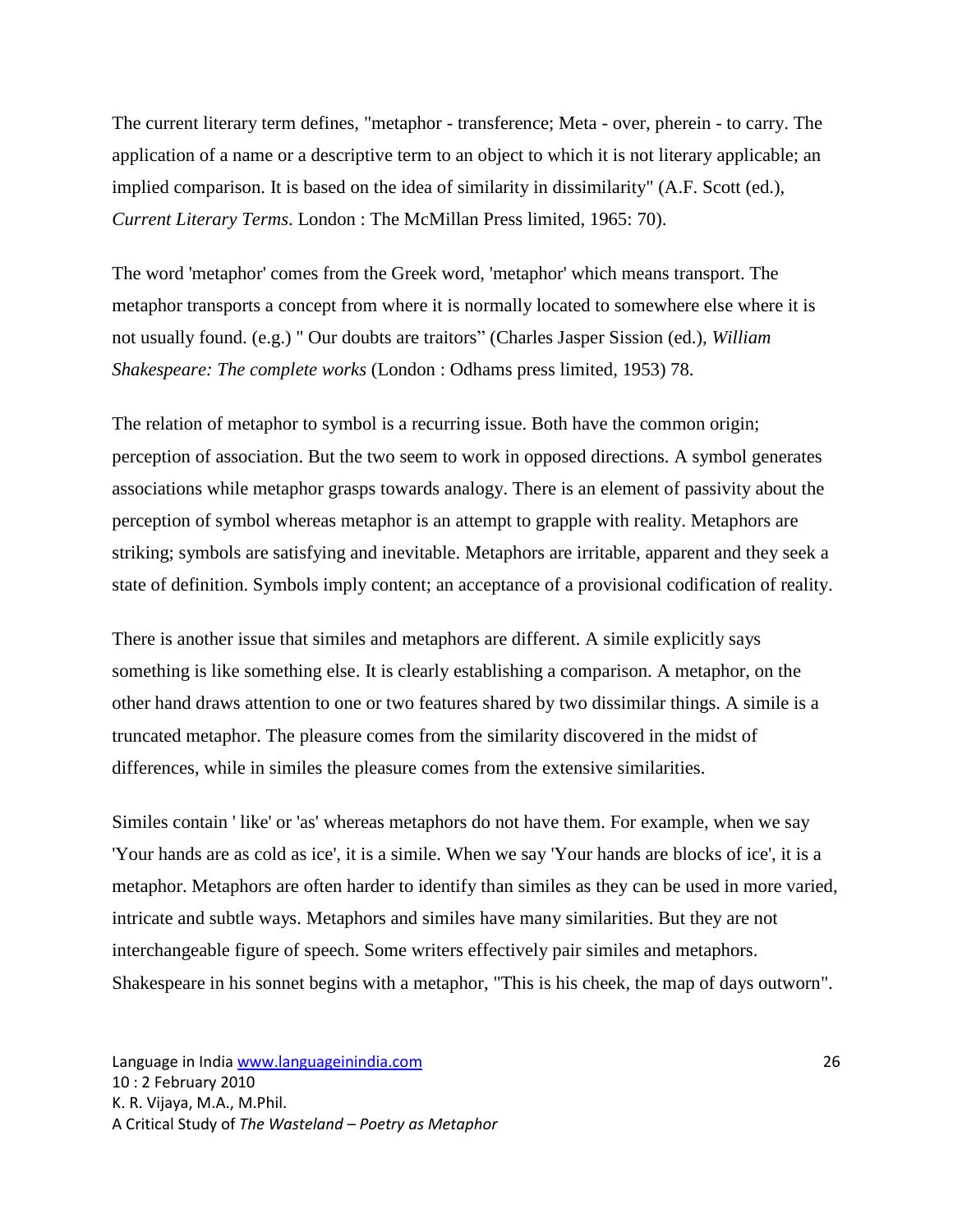In the next line, he explains it with his simile, "When beauty lived and died as flowers do now" (Ibid, P 1307).

I. A. Richards in 'Practical criticism' says that a metaphor is a shift, a carrying over of a word from its normal use to its new one. He shows that the difference of tenor and vehicle are as important as the similarity. By tenor, Richards refers to the primary subject; idea. By vehicle, the secondary object: image. Together, they constitute a figure. In the sentence, 'I wouldn't like to crawl', the word 'crawl' is used metaphorically; the subject tenor is I, the vehicle is 'worm' that crawls. The meaning is 'I am forced to crawl though I am a human being and that I am reduced to the state of worm' (Ibid, P 1307).

Metaphor may be a single isolated comparison or it may be an extended metaphor that is sustained throughout the work and functions as a controlling structure. For example, in Emily Dickinsion's "Because I could not stop for death", the journey in a carriage is an extended metaphor for a journey through life; childhood, maturity and death.

Metaphors are conventional or traditional as when the face of a maiden is compared to the moon and her eyes to fish in ancient poetry. They can be experimental and scientific as T.S. Eliot compares a lingering sunset to an etherised patient in "The love song of Prufrock".

"Let us go then you and I

When the evening is spread out against the sky

Like a patient etherised upon a table"

(C. Smith Grover, *T.S. Eliot's poetry and plays*, Chicago: Chicago University Press, 1956 : 57).

Language in India www.languageinindia.com 27 10 : 2 February 2010 K. R. Vijaya, M.A., M.Phil. A Critical Study of *The Wasteland – Poetry as Metaphor* Metaphors can give us a great deal of freshness, if used in the apt context, as Crashaw's comparison of the eyes of Mary Magdalena to the heaven of falling stars and Wordsworth's comparison of leech gatherer to a huge stone.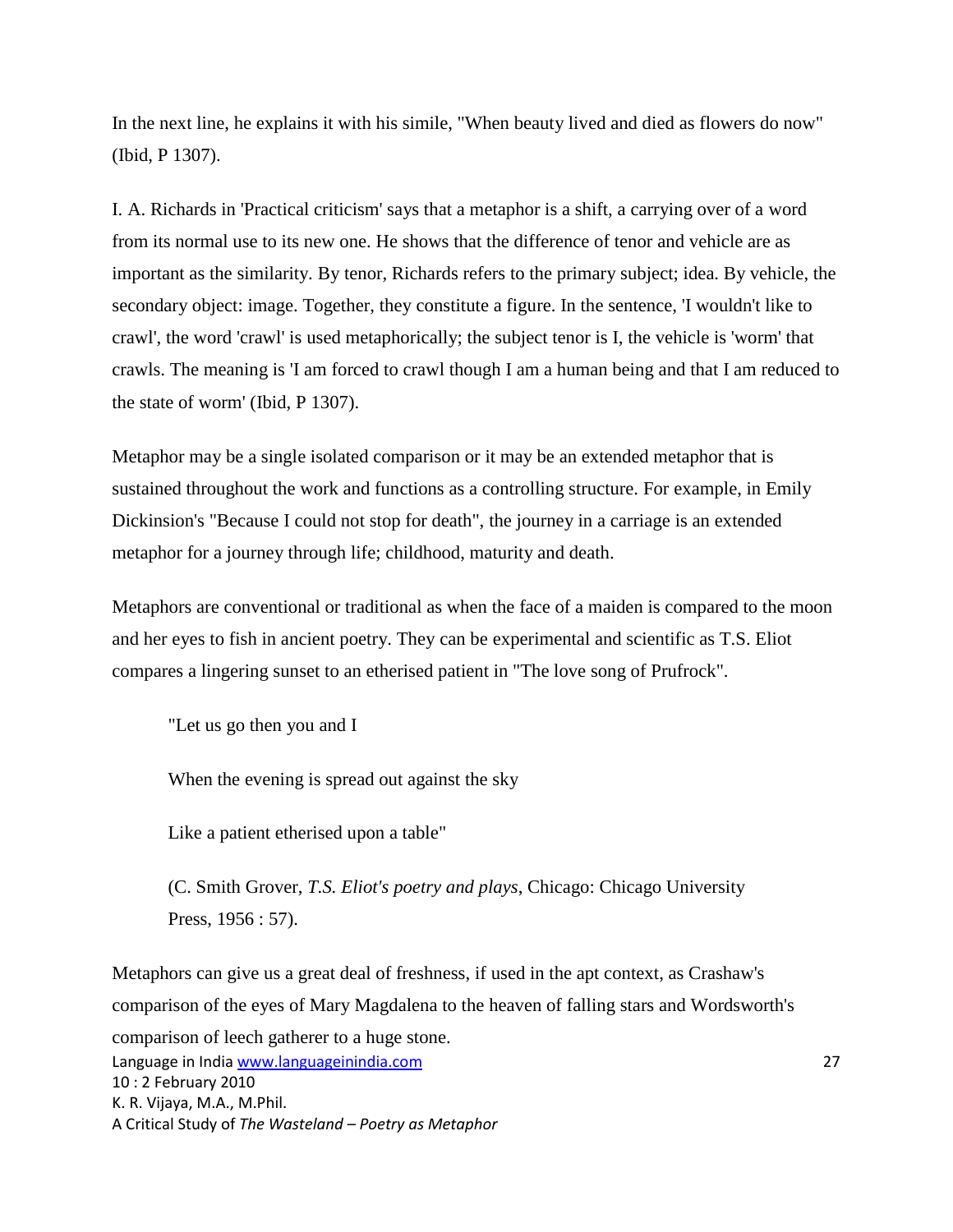Metaphor is distinct logically and physiologically the prior symbol. It is considered the basic poetic figure. Aristotle claims "The greatest thing by far is to be a master of metaphor. It is one thing that cannot be learnt from others. It is also a sign of genius, as a good metaphor implies an eye for resemblance" (Aristotle, De Poetica, 322 B.C.). Quintilian calls it the commonest and the most beautiful. Shelley also says that language is metaphorical.

As we know, metaphors are of many kinds. A simple or tight metaphor is one in which there is one point of resemblance between tenor and vehicle. E.g.: Earth's rage. The compound or loose metaphor catches the mind with several points of similarity. E.g.: She is a peach. A complex metaphor mounts one identification on the other. E.g.: That throws some light on the question. Here, 'throwing' light is a metaphor and there is actual light. When a metaphor draws its comparison from two illogical and opposite sources, it becomes a mixed metaphor.

The apt example can be from Shakespeare. Hamlet ponders whether "It is nobler to suffer the stings and arrows of outrageous fortune or to take arms against the sea of troubles" (Charles Jasper Sission (ed.), *William Shakespeare : The Complete Works*. London: Odhams Press Limited, 1953 : 1027).

Linguists point out that most words were originally metaphors so that what we now call metaphor is actually a figure imposed on another figure. It has been absorbed into everyday language usage and become naturalized so that we are not aware of it as metaphor. When we can trace the original pattern, we call it 'a dead metaphor', in which the sense of transferred image is present. E.g.: 'money' so called because it was first minted at the temple of Juno Moneta.

A submerged metaphor is one in which the vehicle is implied. E.g.: Time's winged chariots, hurrying near" (David Herbert (ed.), *Everyman's Book of Evergreen Verse*. London : Everyman, 1993: 72).

An absolute or paralogical metaphor sometimes called antimetaphor is one in which there is no discernible point of resemblance between idea and image. E.g.: 'the sounds of silence'.

Language in India www.languageinindia.com 28 10 : 2 February 2010 K. R. Vijaya, M.A., M.Phil. A Critical Study of *The Wasteland – Poetry as Metaphor*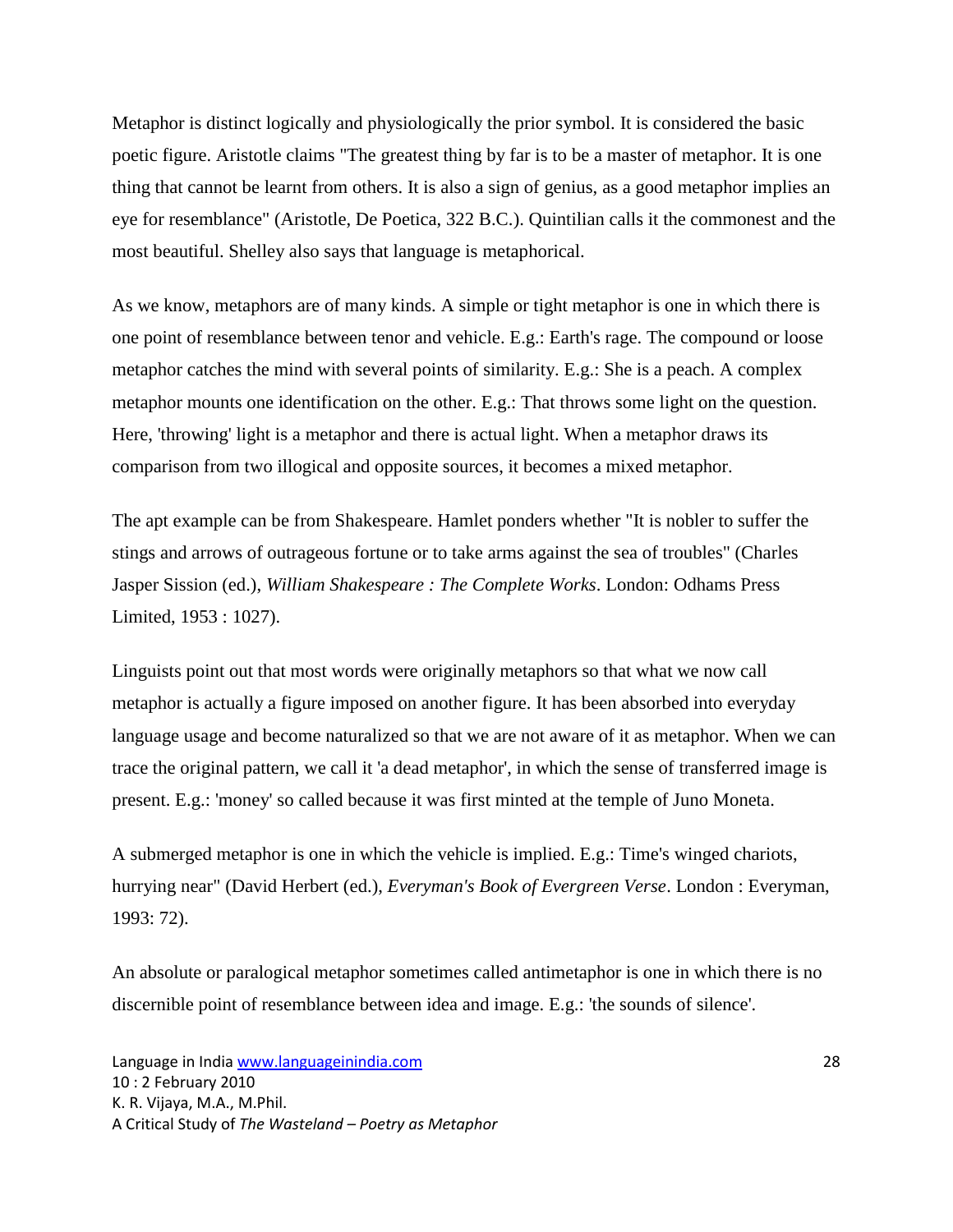Metaphors can take the form of a variety of related figurative devices. Metaphors of personification are particularly common. These imbue abstract ideas or inanimate things with human qualities. 'Death, an unseen stranger' and 'age is gray', 'a toothless hag', 'stumbling in the dark' are metaphors of personification. Metaphors of allusion are also used fairly often. They link the comparison to a well-known character or situation from literature, history or popular culture or to a proverb or topical saying, 'He has met his waterloo'. Metonymy which substitutes the name or attribute of one thing for the name of another is occasionally used as metaphor. "And I am come down to deliver them…. Unto a land flowing with milk and honey", (Old Testament) illustrates a food metaphor in this form.

Some metaphors draw out a simple comparison. into almost untenable shape. Such violent exaggerations are known as conceits. The conceit was frequently used in Elizabethan poetry and became a feature of the famous poet John Donne and other metaphysical poets of seventeenth century.

In "valediction forbidding mourning ", he writes,

"If they be two, they are two so

As stiffe twin compasses are two,

They soule the fixt foot, makes no show

To move, but doth, if the other doe".

(John Carey (ed.), *John Donne*. New York: Oxford University Press, 1990: 121.)

He compares the lovers to a pair of compasses. She is the one fixed in the center and his soul, the farther it travels from hers, the more it leans towards hers. As it comes around, hers revives its power of movement. In other words, her soul is the center of his being and keeps it, maintains its position, even as it circles around.

Language in India www.languageinindia.com 29 10 : 2 February 2010 K. R. Vijaya, M.A., M.Phil. A Critical Study of *The Wasteland – Poetry as Metaphor*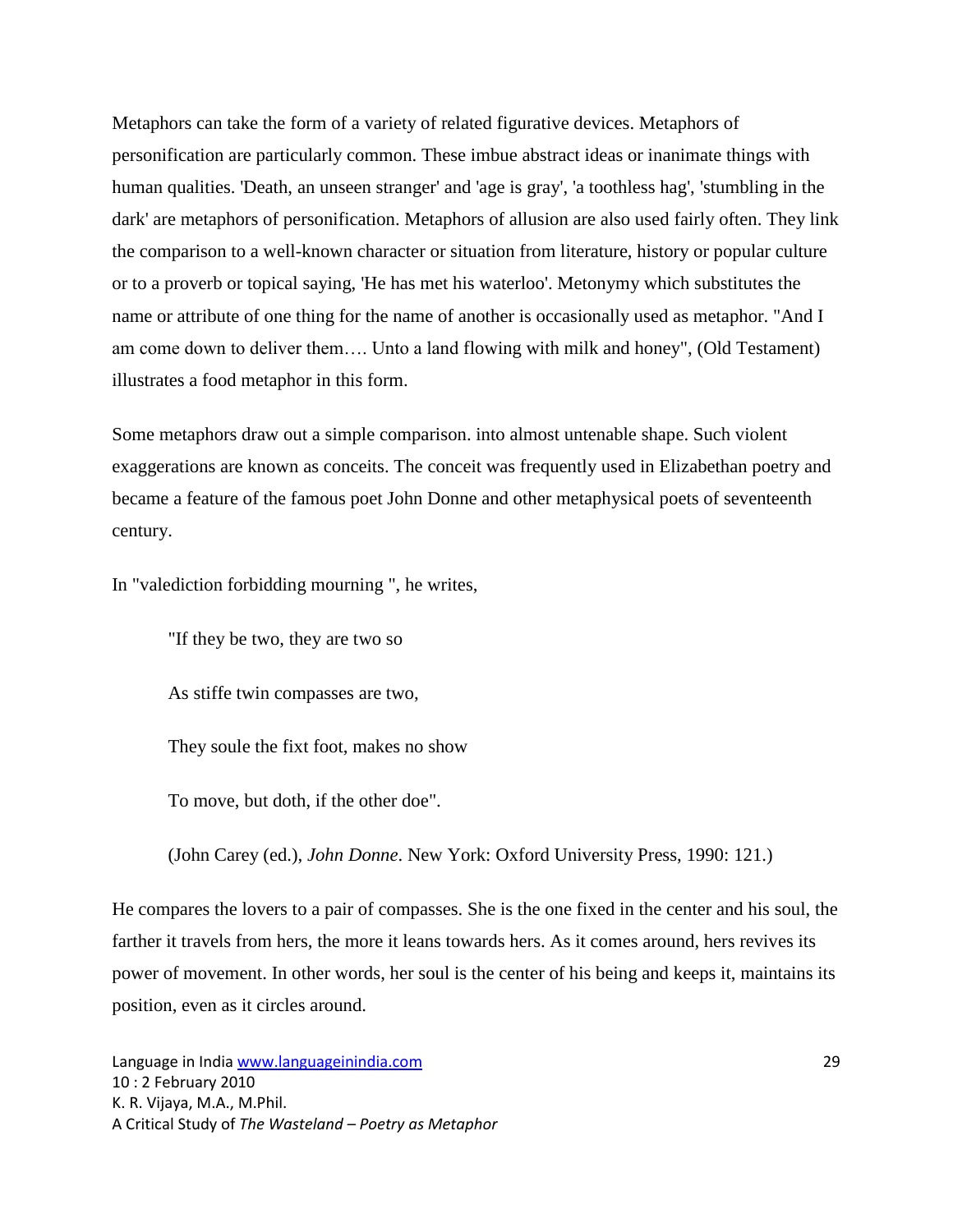T.S. Eliot who did much to bring about the metaphysical revival uses the same kind of startling for fetched imagery. He calls them intellectual metaphors. He takes pride indeed to call himself a Neo-metaphysical. Eliot's use of metaphors is classical. He retains the suggestiveness; yet the suggestiveness is confined to his needs. Eliot's metaphors are from the background of literary tradition and he uses them widely to convey his sensations and his apprehension of transcendental mystery. Innumerable are sources from which Eliot's metaphors are drawn.

The following are most important.

- a) flowers and gardens especially rose garden.
- b) water and sea.
- c) months and seasons of the year.
- d) city streets, smoke and fog.
- e) parts of the human body.

f) stairs.

- g) fire.
- h) past literature and myths.

Metaphors from all these sources are scattered up and down his poetry, more specially in *'The Waste Land*. Eliot's metaphors are always functional and not merely decorative. As Mattheissen says, they stand for something larger than themselves.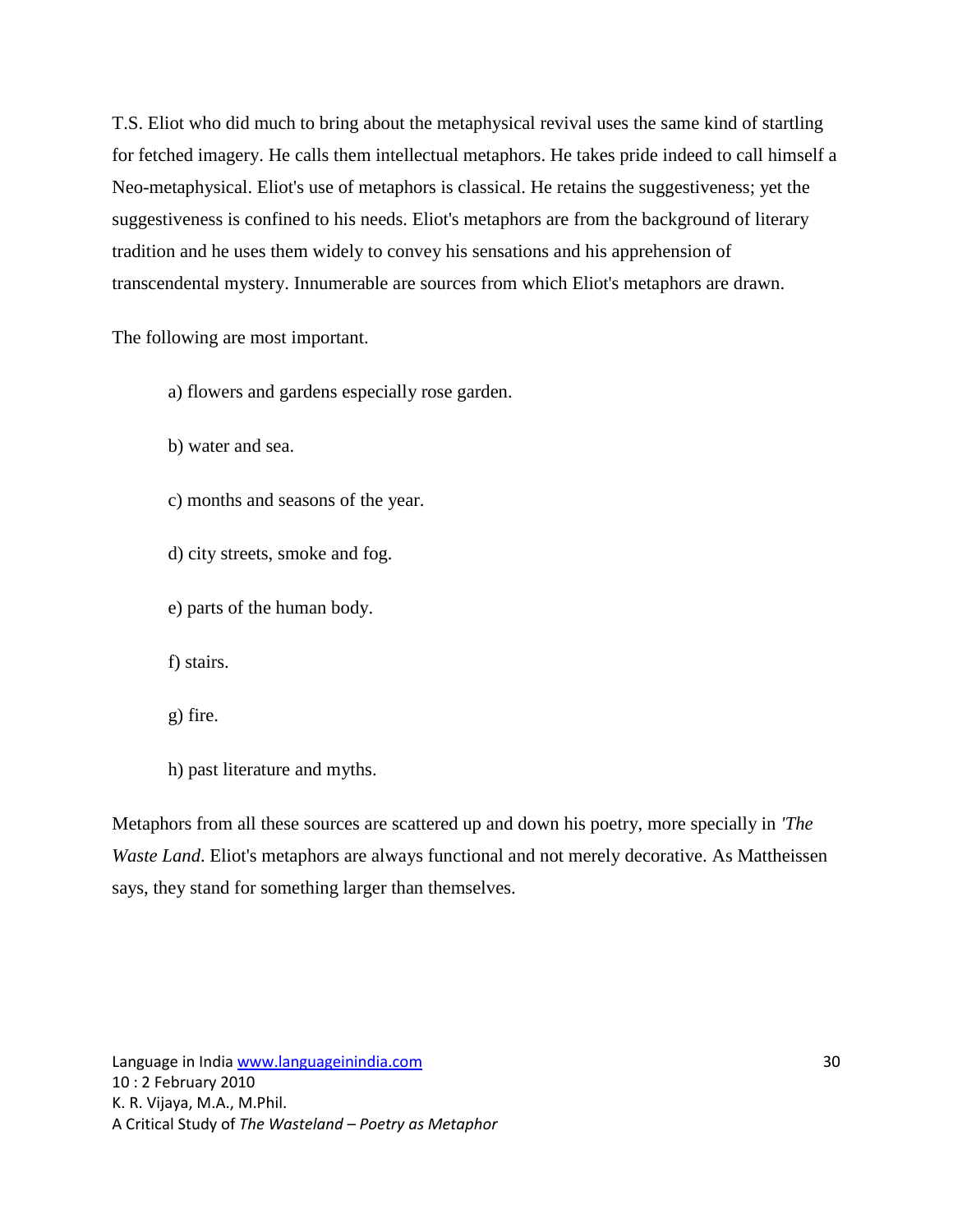# **Chapter Two Archetype Myth and Metaphor**

In "Tradition And the Individual Talent", Eliot defines literary creation. "The Poet's mind is like the catalyst of finely filiated platinum … introduced into a chamber containing oxygen and sulphur-di-oxide" (T. S. Eliot, 'Tradition and the Individual Talent', The Egoist, Vol.6, September and December 1919, PP 54-55, 72-73).

The unity of any work of art has not been produced by the unconditional will of the artist is only its efficient cause. More important is the fact that every poet has his private mythology, his own spectroscopic bands or peculiar formation of symbols of which he is quite unconscious. In that case, "THE WASTE LAND" exposes underlying or archetypal patterns of human culture and that it is from such archetypes that the poem derives its power and meaning. Archetypes are the original patterns from which the copies are made. Carl Jung says in his "Analytical Psychology" that these archetypes are inherited in the mind of a human being from the typical experiences of our ancestors' birth, death, life and struggle.

These experiences give unity to a diversity of effects and are expressed in myths, dreams and literature. He discovered recurring symbolic themes, which he recognized as existent in all cultures and unaffected by the boundaries of time and space. These shared symbols are entitled as Archetypes. They are irrepressible, unconscious pre-existing forms that seem to be the part of the inherited structure of the psyche and can manifest themselves spontaneously anywhere at any time. This global sharing of the specific symbols is the result of a collective conscious and further we delve into the origins of the collective image.

Language in India www.languageinindia.com 31 10 : 2 February 2010 K. R. Vijaya, M.A., M.Phil. A Critical Study of *The Wasteland – Poetry as Metaphor* Jung says, "Archetypal expressed boundlessly across cultures are the result of synchronistic influence which is the linking meaningful existence of coincidental outer and inner events that are not themselves casually connected" (Jung Carl, ' Man and His symbols'. P-415).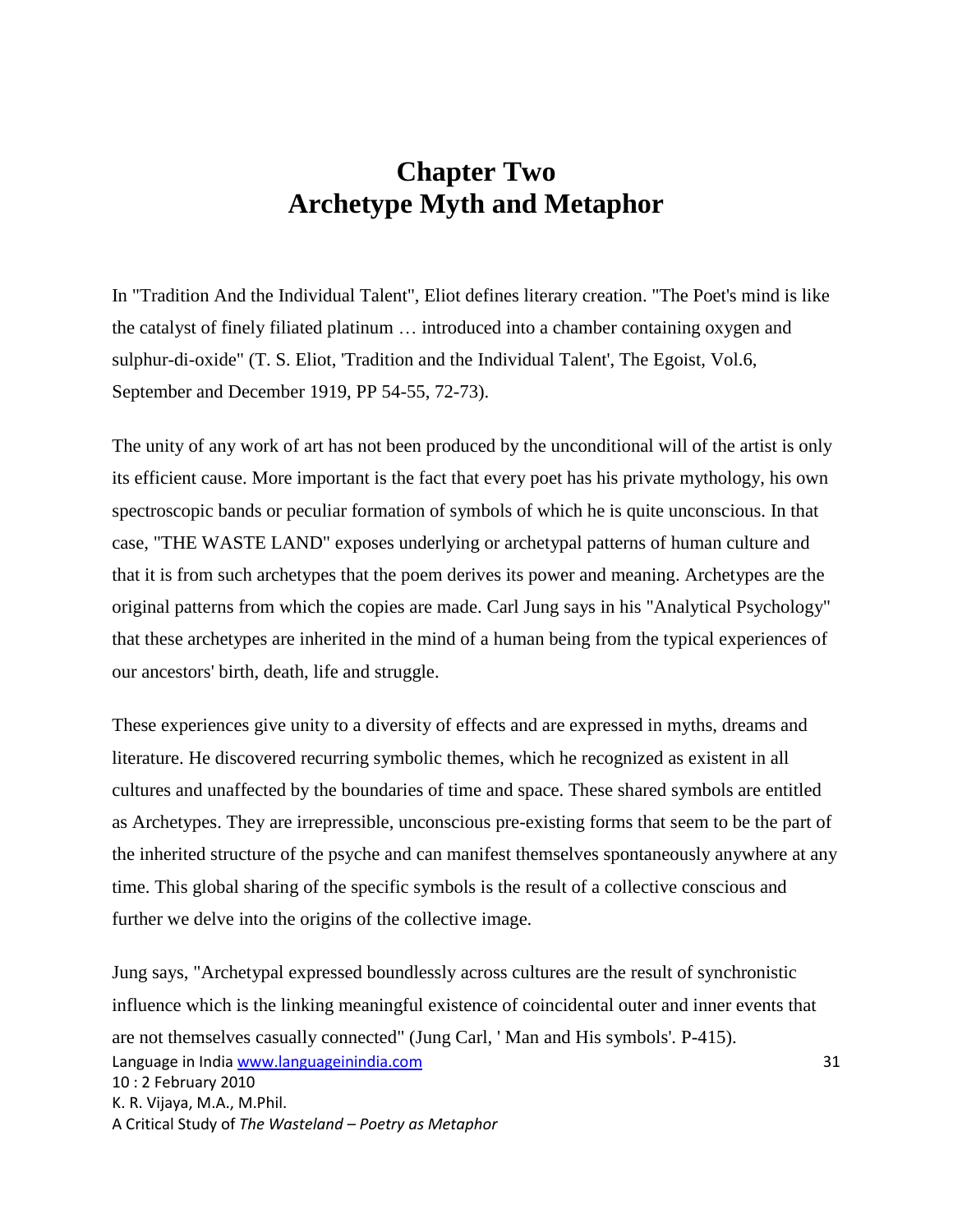The search for archetypes is a kind of literary anthropology concerned with the way that literature is informed by pre-literary categories such as ritual myth and folk tale. The literary anthropologist who chases from the source of Hamlet legend from the pre-Shakespearean play to saxo grammatics and from saxo to nature myths is not running away from Shakespeare. But he is drawing closer to the archetypal from which Shakespeare created.

An image is not merely a verbal replica of an external object, but any unit of a verbal structure seen as a part of total pattern. This pattern is deeply rooted on the natural cycle and everything in nature a synchronisation between an organism and the pattern of its environment. With animals, some expressions of synchronisation like the mating dances of birds can be called as rituals. But, in human life, a ritual seems to be something of a voluntary effort to recapture a lost rapport with a natural cycle. A farmer must harvest his crop at a certain time of year and it is involuntary. We cannot call harvest as a ritual at all. But the harvest songs, sacrifices, folk customs are the deliberate expressions of a will to synchronize human and natural energies.

All the important recurrences in nature, the day, the phases of the moon, the seasons, the crisis of existence from birth to death get rituals attached to them. Most of the higher religions are equipped with a total body of rituals, suggestive of the significant actions in human life. The myth is the central informing power that gives archetypal significance to these rituals. Hence, myth is the archetype. In the solar cycle of the day, the seasonal cycle of the year, in the organic cycle of human life, there is a single pattern, out of which myth constructs a figure which is partly the sun, partly vegetative fertility and partly a God or archetypal human being.

Myths are localized and regional, being influenced by landscape, geography. Myths from Sahara are different from the attic myths derived from the forest and hills. However, mythology is transcendental and many cultures who have had not contact with one another have same symbols and myths.

Mircea Eliade, a religious history professor noted that there are around 5200 different creation myths globally. When myth began 4.5 billion years ago, the Earth was created in Big Bang and

Language in India www.languageinindia.com 32 10 : 2 February 2010 K. R. Vijaya, M.A., M.Phil. A Critical Study of *The Wasteland – Poetry as Metaphor*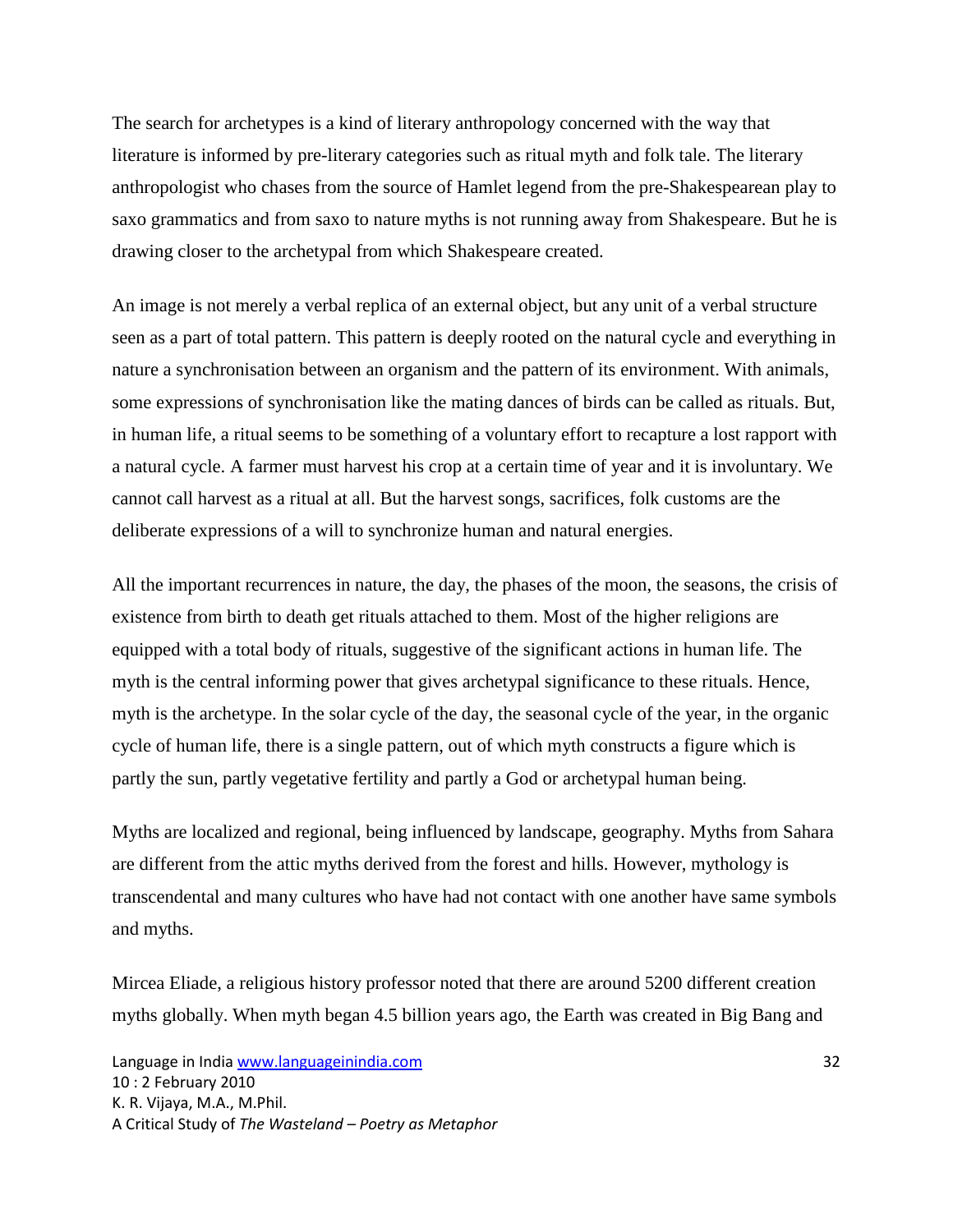human evolved 20,000 years ago, Neanderthals who were sitting around the fire, watching shadows and listening to the sounds of night were trying to make sense of life. But, more importantly, death. In order to honour the dead people, Neanderthals buried their dead with flowers. They also took care of the sick and elderly. In trying to understand death through ritual and ceremony, Neanderthals have given us our greatest gift, mythology.

Emile Durkheim , a noted sociologist and mythologist, explained that myth exists as a social institution that orders rituals, economy and history. He describes it as the conscious of a society. Joseph Campbell said that we are living a myth and that we must figure out what it is so that it does not live us. He also warns that a society that takes myth literally is suffocating itself. Studying mythic symbols is one form of bringing back, the divine, if not mystical experience of realizing that all life is connected at the very least, on an unconscious level. Campbell sites four purposes of myth.

1. To awaken wonder by bringing us back in touch with the child within.

2. To fill the corners or niches of an image with the mystery.

3. To validate social order. 4. To teach us how to conduct ourselves during the stages of our lives.

Campbell further expounds upon Otto's theory of numinosum by stating that God as creator lies deepest within the well of our identity and that contemplating his existence is what makes us one with the transcendent ultimate reality. He also explains that the level of collective or individual energy determines the character of the Gods we create.

Every writer who has his own private mythology is acutely conscious of the bewildering variety, complexity and intricacy of modern life. His bewilderment is further increased by his historic sense and by his consciousness that the whole of the literature of the world from Homer down to the present day forms a single whole and this literary tradition is dynamic, modifying and influencing literary activity in the present. The problem of the modern writer is how to render in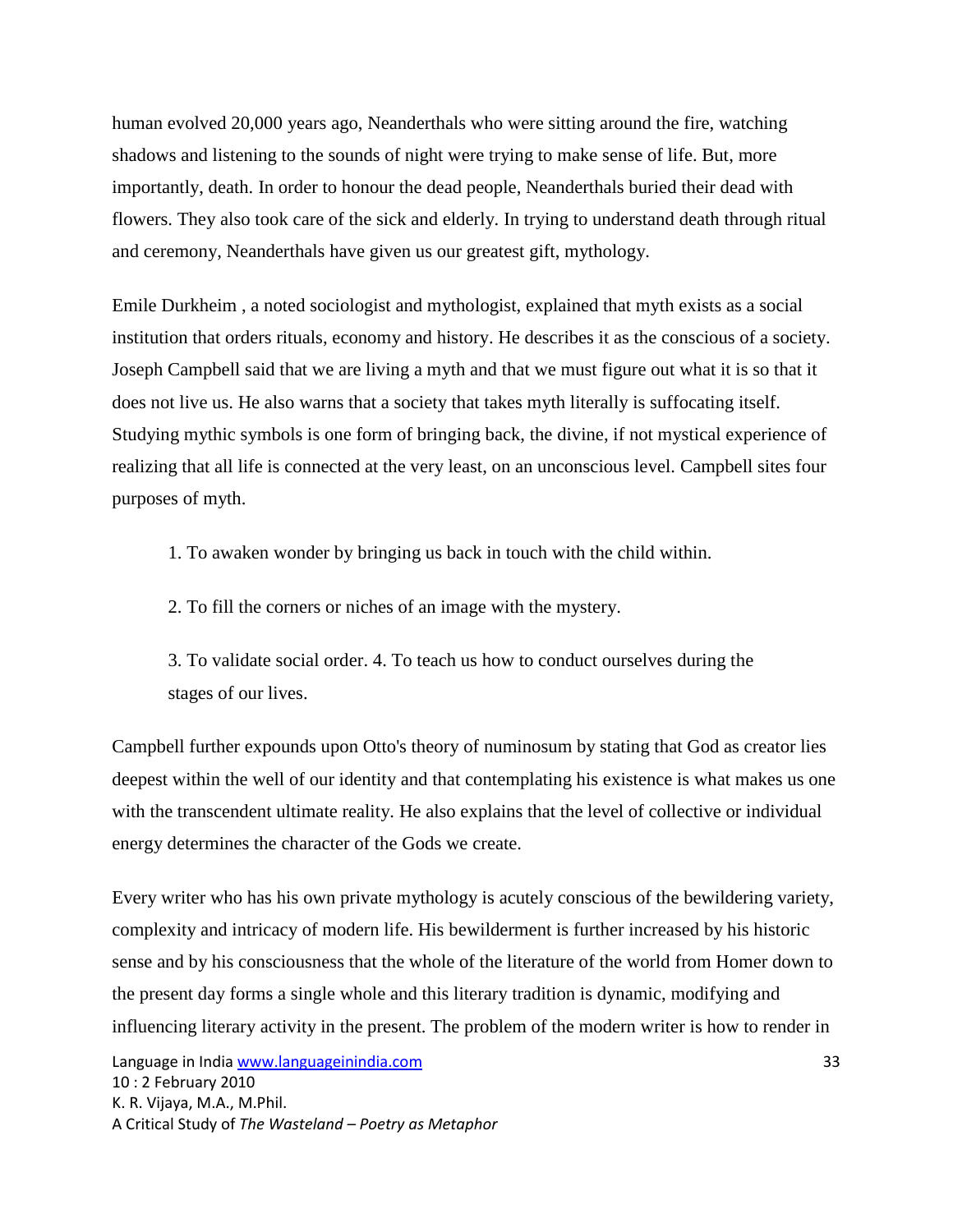his art, this variety and complexity. He must impose some sort of order control and pattern in this variety. Otherwise the result would be chaotic. T.S. Eliot, being a modern writer tries to bring about the order and control by the use of myth and metaphors. Eliot's remarks on myth in his review of Ulysses had an eye on his own use of myth in 'THE WASTELAND'.

"In using the myth in manipulating a continuous parallel between contemporaneity and antiquity, Mr. Joyce, pursuing a method which others must pursue after him………… It is simply a way of controlling, of ordering, of giving a shape and a significance to the intense panorama of futility and anarchy that is contemporary history. It is I seriously believe a style towards making the modern world possible for art" ('Ulysses, Order and Myths', The Dial (1923), PP 480-483. Weston's Book, "From Ritual To Romance").

Eliot uses some myths in an ideal situation, contrasts with the reality, leaving the readers to draw his conclusions between the ideal and the real. In manipulating the contrasts which shows up the difference, Eliot calls upon all the perspectives of the mind and controls them by means of the background myth. This use of myth enables him to take a common place contemporary situation and make it reverberate with religious, historical, linguistic, artistic and scientific tensions.

The myths of "THE WASTE LAND" have been taken from Fraser's book, "The Golden Bough" and Jesse. There is a basic resemblance between the vegetation myths of the rebirth of the potency of man, the Christian story of resurrection and the Grail legend of purification. The common source of all these myths lies in the fundamental rhythm of nature-the death and the rebirth of the year. There is a close union in all these myths of the physical and spiritual regeneration that their symbolism is basically sexual and that sexual perversion leads to spiritual sterility and decay.

All these myths and legends point to the fact that the surface differences between the customs, beliefs and ways of life of mankind tend to mark profound resemblances. Similarities lie beneath contrasting appearances that there is fundamental unity among them. On finding a common

Language in India www.languageinindia.com **34** and 34 10 : 2 February 2010 K. R. Vijaya, M.A., M.Phil. A Critical Study of *The Wasteland – Poetry as Metaphor*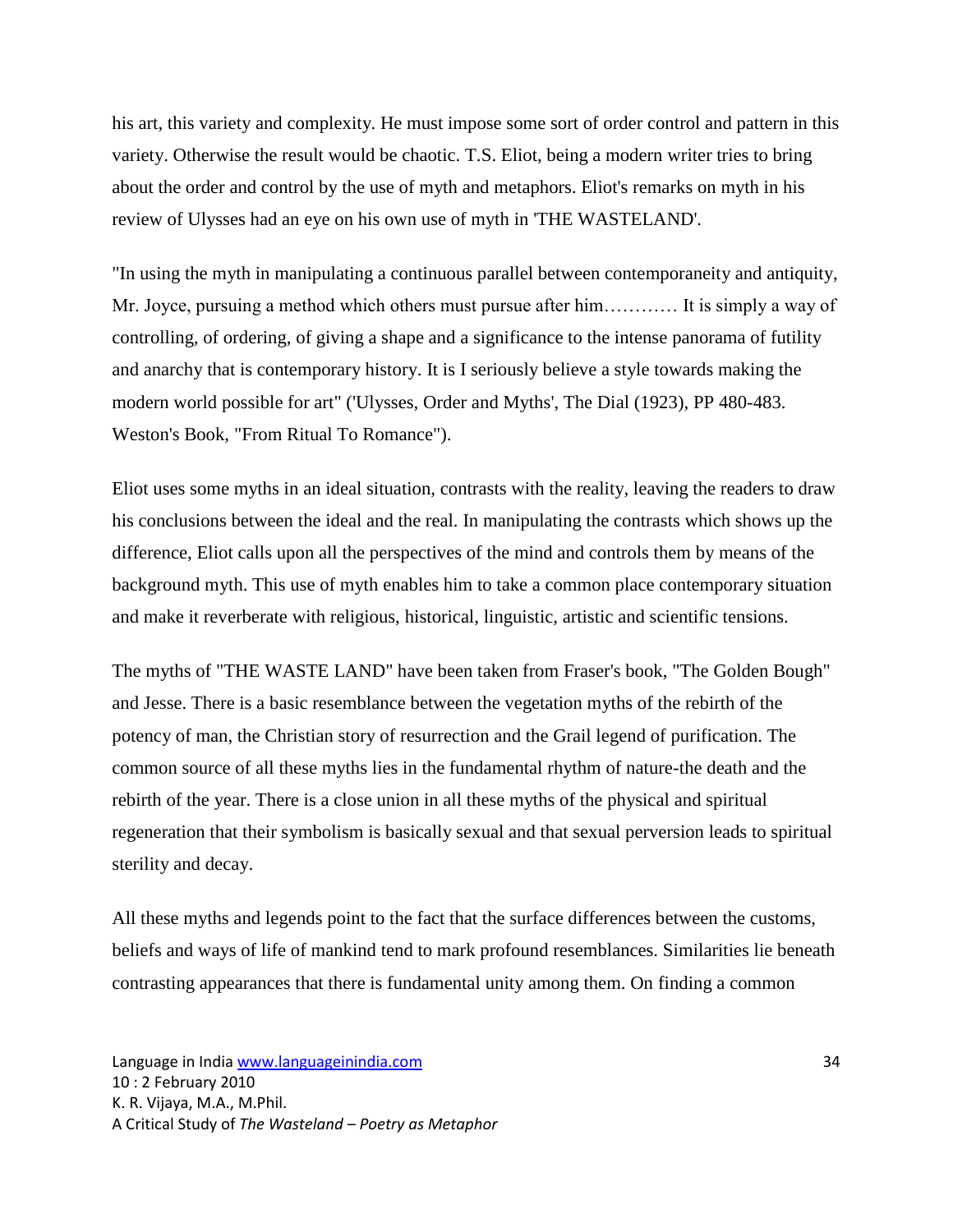principle underlying all manifestation of life he had used this principle as a pattern to impose order and unity on the chaotic variety and complexity of his rendering of modern life.

For the modern wasteland, Eliot finds a close parallel in the wasteland of the past. Eliot, once said that a great poet in writing of himself writes of his age and the remark is fully applicable to his own poetry.

He had his age in his heart and soul. There can be no denying of the fact that he was a spokesman of his age. One of his achievements consists in his having given expression to the dominant anxieties and feelings of his age. Through the medium of his poems he has rendered the torturing impact of a great metropolis on the human soul, the anguish, the ennui, the boredom, the neurosis which such a life generates. He is not content merely to expose stupidity, hypocrisy and vanity of the people but he lifts the veil and makes us aware of the horror of all mankind and the horror of the lonely human soul, unless it is redeemed by courage and faith. What is happening now is not particular to the present age. It also happened in the past. Whenever there was perversion of sex, the result was the spiritual decay and death. Eliot finds a similarity between modern wasteland and the other three wastelands.

1. The medieval wasteland of the Fisherking, a myth which is closely related with the Grail legend.

2. The wasteland of Oedipus, the king of Thebes in an ancient Greece.

3. The Biblical Wasteland.

The Holy Grail legend is a medieval legend associated with the adventures of King Arthur and his Knights of the roundtable. The Grail was the cup of or plate used by Christ for his last supper in which the blood of the Saviour was collected, when he was crucified. The holy vessel was discovered to have acquired medicinal and miraculous properties and it became an object of devotion and worship. Chapels for the Holy Grail was built in several countries and its worship was organized. The lance used to pierce the sides of Christ was also kept with it.

Language in India www.languageinindia.com 35 10 : 2 February 2010 K. R. Vijaya, M.A., M.Phil. A Critical Study of *The Wasteland – Poetry as Metaphor*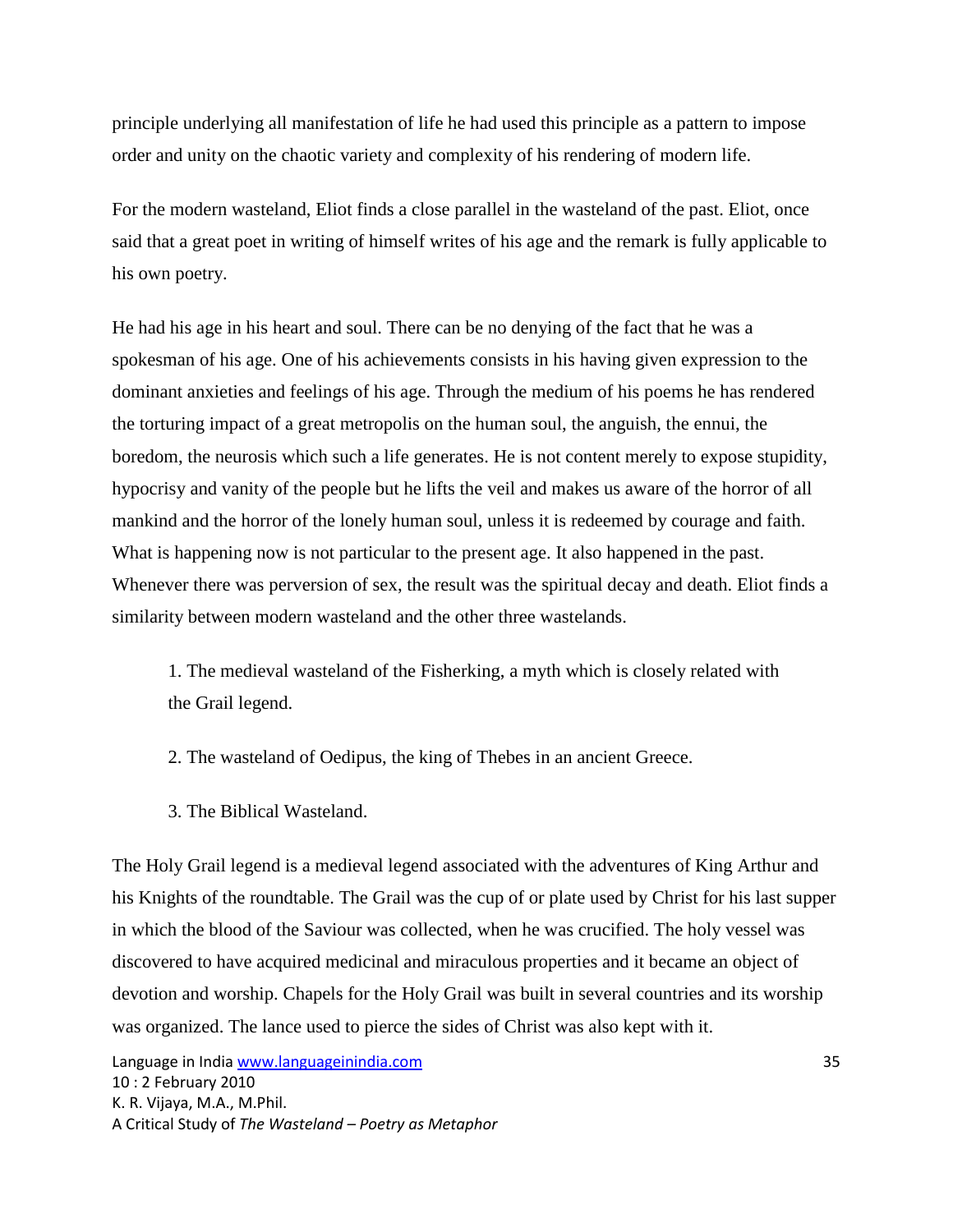But a time came when the original Grail disappeared mysteriously from the chapel and many bold Knights staked their lives in the arduous task of searching it. It is believed that the lost Grail sometimes appeared in the sky as a floating saucer of great beauty and splendour. But it could be seen only by a knight of original purity.

In "Ritual To Romance", Weston concluded that the Grail was connected with the fertility myth as it is witnessed by its sexual symbols, the cup and the lance symbolizing the male and female organs respectively.

In the course of their hazardous quest, Parsifal, the knight and his fellow adventures happened to arrive in a country ruled by a prince named, the Fisher king. It was one of the regions where Grail worship had been anciently in vogue and a temple known as Chapel Perilous stood there broken and dilapidated as a mournful memorial of what once was but later had ceased to be. It was said that the lost Grail was hidden in this Chapel. At that time, the king himself had become a physical wreck, maimed and impotent. As a result it was whispered of a sin committed by his soldiery in outraging the chastity of a group of nuns attached to the Grail Chapel. The impotency of the Fisher king was reflected sympathetically in the land of which he was the head and the ruler. It had become dry and barren, the haunt and home of want and famine.

The king however was waiting with the hope despite his illness that one day the Knight of the poor soul would like to visit his star-crossed kingdom, march to the Chapel Perilous, answer questions and solve riddles. This would be followed by a ritual washing of his king Fisher's sinful body which would purge it and renew its health and energy. It was also hoped that this rebirth of the king would be followed by the life giving rains to the parched land and thirsty kingdom which would once more enjoy its earlier fertility. The rest of the myth was Parsifal's arrival to the wasteland and its spiritual regeneration.

To universalize the fact that sin is involved in the violation of the sanctity of sex in all ages, Eliot brings in the myth of the Oedipus rex and his land in "THE WASTELAND". Oedipus unwittingly kills his father and marries his own mother and thus calls down upon his head, the

Language in India www.languageinindia.com 36 10 : 2 February 2010 K. R. Vijaya, M.A., M.Phil. A Critical Study of *The Wasteland – Poetry as Metaphor*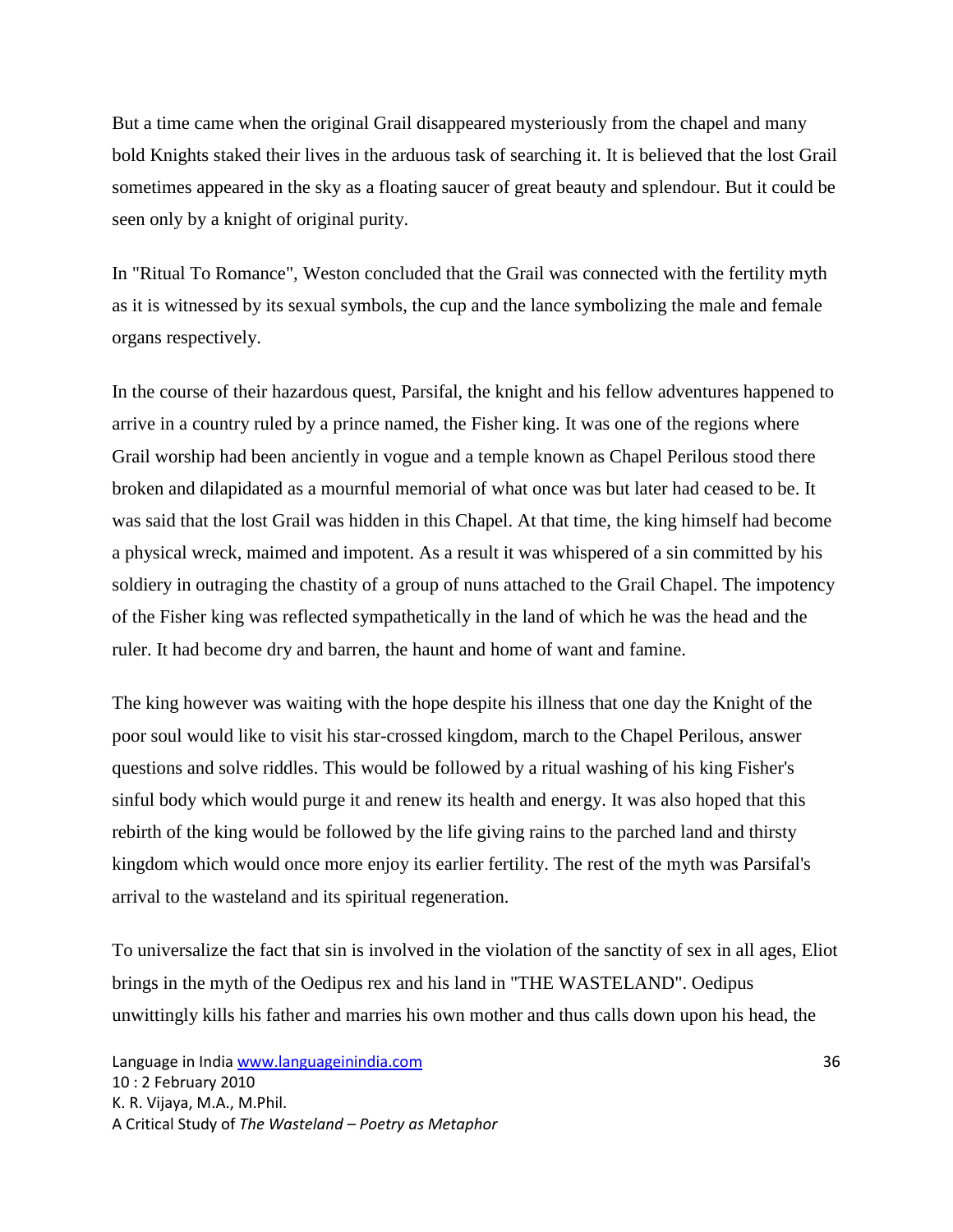curse of the Gods in the form of a virulent plague, the epidemic and destructive which neither the king nor commoner fails to regard as a punishment for some dark or hidden crime. Tiresias, the blind prophet is summoned and he having been compelled tells the shocking truth that he, the king himself is the plague spot. Such is the conspiracy of circumstances that the king is slowly driven to the realization of the horrible truth. Nothing remains for the king but the duty of expiation, self-mutilation, self-exile, self-abasement and a prolonged penance which eventually results in spiritual calmness and inner illumination.

There is a third wasteland also, the Biblical wasteland or the evil land of Emmaus in Ecclesiastes and Ezekiel parts of the Old Testament. The prophet Ezekiel warns his followers to remember God and give up idiolatory. Their sins have laid the country waste and regeneration will come only when they return to God. These three wastelands form the mythical background to the contemporary wasteland, the panorama which is contemporary Europe.

The mythical wasteland of the Fisher king is a metaphor of contemporary decay and spiritual sterility. The sick humanity and this sickness results as in the case of the Fisher king from its sexual sins. Sex, which is the source of life, has been denied its proper function; it has been degraded to mere copulation and this sexual perversion has led to spiritual death. Spiritual health can only be regained only through penance, suffering, sacrifice and self-discipline.

Besides these myths, we also find many allusions to ancient myths. One is an allusion to the myth of Philomela and her sister Procne, daughter of the king of Athens and of Procne's husband, King Tereus of Thrace. The story reported by Ovid in Metamorphosis is one of the transformation through cruelty and death.

Like other marriages in "THE WASTELAND", that of Procne and Tereus was loveless, wrong from the beginning because they were not blessed by the bridal goddess.

Language in India www.languageinindia.com 37 10 : 2 February 2010 K. R. Vijaya, M.A., M.Phil. A Critical Study of *The Wasteland – Poetry as Metaphor* After five unhappy years with Tereus, Procne convinces him to fetch Philomela from Athens for a visit. As he returns with Philomela, he takes her into the woods and rapes her. When she threatens to tell Procne, he cuts her tongue and rapes her again before abandoning her and then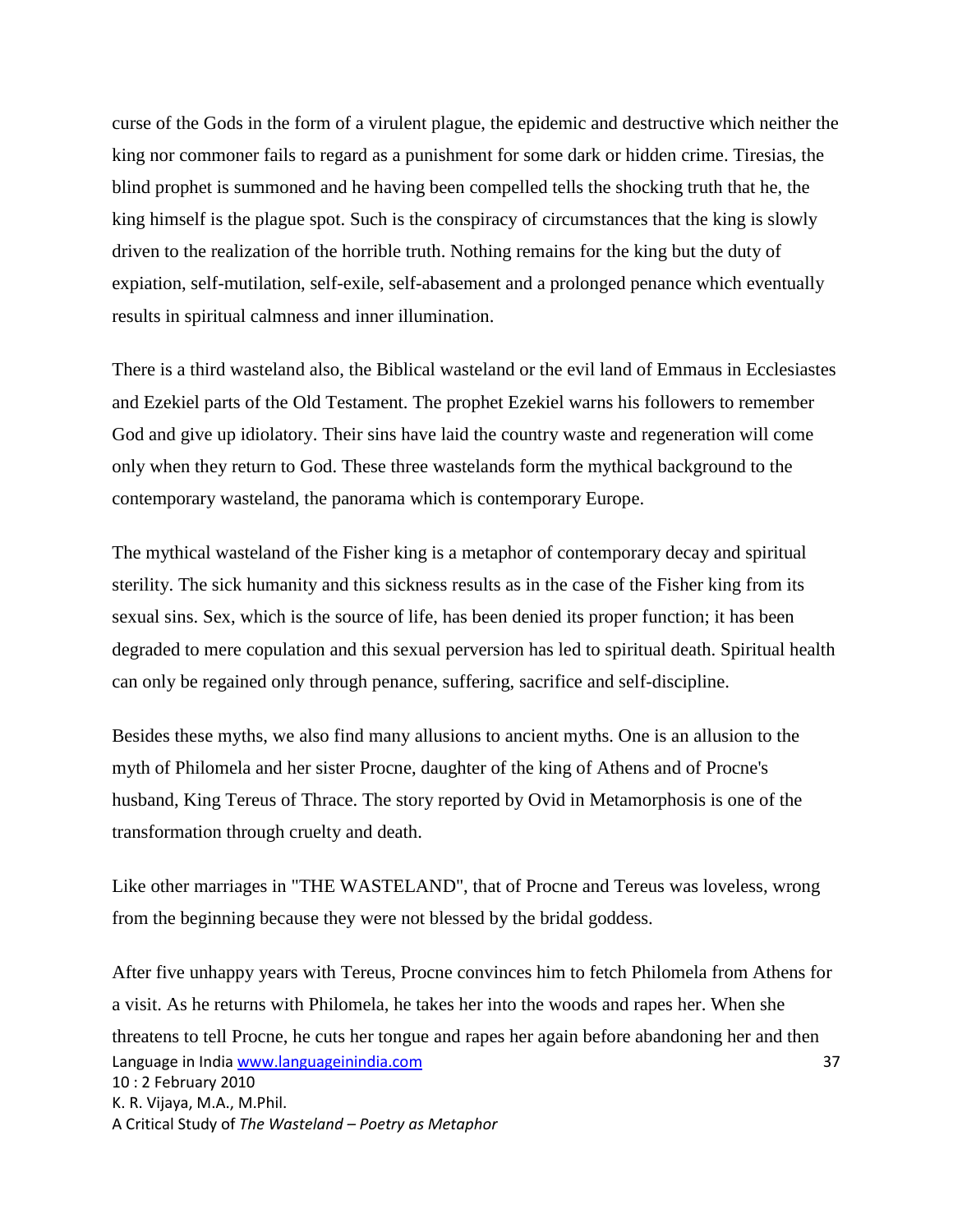tells Procne that she has been slain. Philomela manages to weave a tapestry telling the story and sends to queen Procne, who brings her back to the palace. Procne avenges her sister's rape and mutilation by murdering her own son and serving him a stew to his father, Tereus. When Tereus discovers what he has eaten, he is horror-struck and pursues Procne and Philomela.

The cycle of revenge is interrupted for before he can kill them, the three are changed into birds. Tereus becomes a hawk, Procne, a swallow and Philomela, a nightingale. The rape and mutilation of Philomela and the subsequent murder of the child involve multiple distortions of sacred moments. But both King Tereus and Philomela achieve transformation and salvation when the Gods turn them into birds.

Thus Eliot uses various kinds of myths as objective correlatives, which he defined as a set of objects, a situation and a chain of events. The ancient myths act as objective correlatives for the poet's emotion in ancient customs and rituals and changes into metaphors. The central motive of all these myths is the sanctity of sex. The purpose of the sexual function is procreation and it is sanctified only in marriage.

In modern society, there is perversion of sex and hence its degeneracy. Sex has been separated from love, marriage and procreation and the sex act has become beastly or mere animal copulation and hence there is decay and spiritual degeneration. Salvation lies in rising above the merely physical and the sensuous, in the sublimation of sexual union into higher union of the human soul with God. The modern wasteland differs from the other wastelands in the truth that there are no signs of salvation or redemption. Redemption is brought about by purification through suffering but the waste Landers lead a negative existence and are unwilling to take the pains, necessary for the redemption. They have lost all faith in moral and religious values. Their life is an aimless wandering about any fixed goal. Purification ceremonies, religious ceremonies and sex have lost their original value and there is perversion of values all around.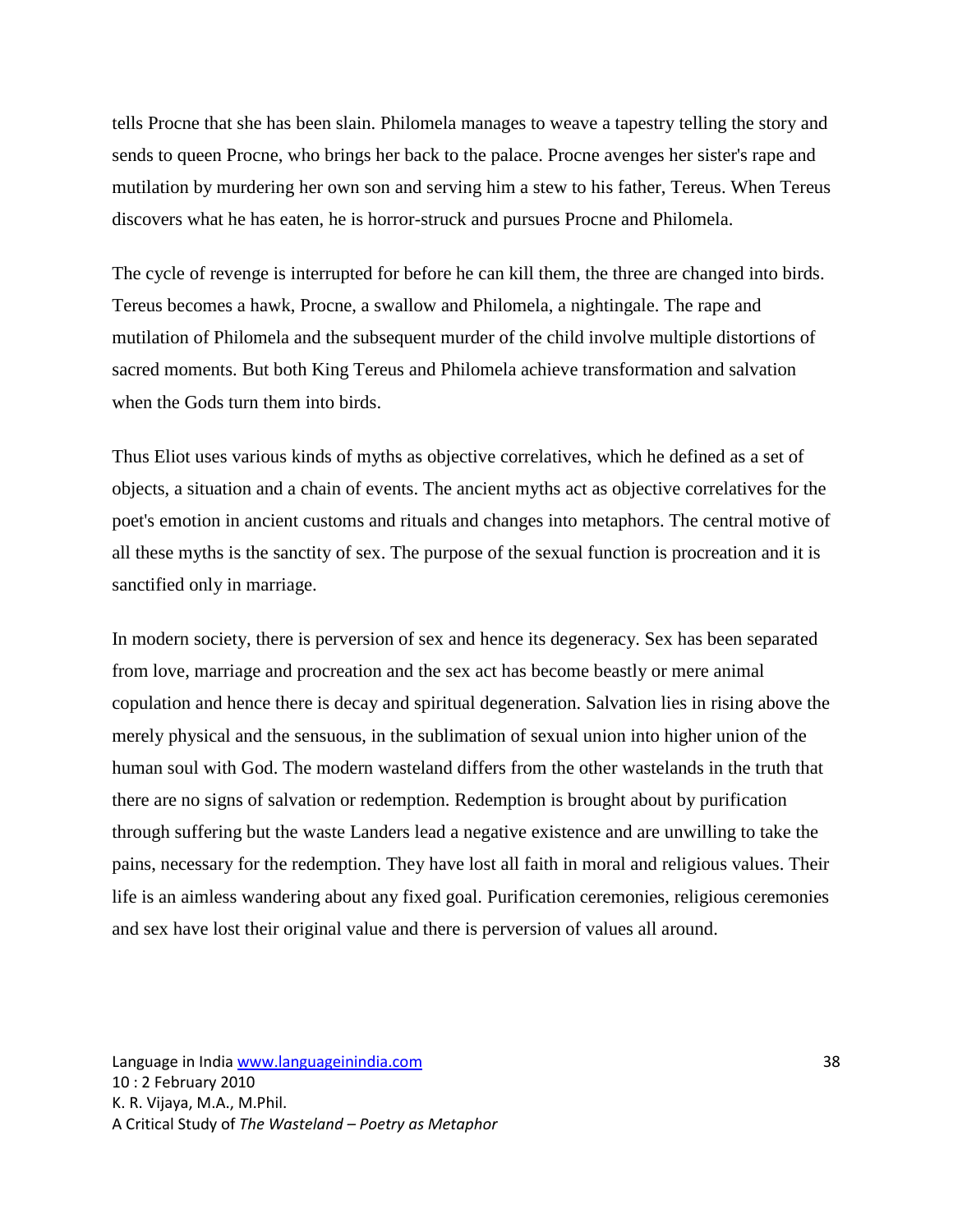Thus the poet's mental frame which has a set of myths and archetypal symbols gets expressed in his poems and its literary devices like simile, metaphor and the like. Emile Durkheim said that myth is a metaphor that is transparent to transcendental that even myth is a spiritual metaphor.

The myth of Adam and Eve is a myth describing how humans became conscious. The story is that Eve convinced Adam to eat the apple and we were thrust out of paradise. A literal interpretation of myth has led to generations of people, believing women to be the evil undoing of man and that is why, they suffer in child birth and menses. However, through proper exegesis of the myth, we learn that because the serpent sheds its skin to grow, it metaphorically represents wisdom, the feminine goddess and rebirth. The tree is the tree of life also found in every culture that is a link between conscious and unconscious, the underworld and upper world. By eating the apple, Eve made humans God-like. This myth teaches us that the divine is within us.

We can conclude that Archetypes are inherited in the human mind from the typical experiences of our ancestors' birth, death, love, family life and struggle. These experiences in order to give unity to a diversity of effects are expressed in myths, dreams and literature. These variations of Archetypes and myths are equally true. These archetypes and myths guide, direct and lead a man to the indecipherable language of the soul and gets expressed in poems when he becomes a poet.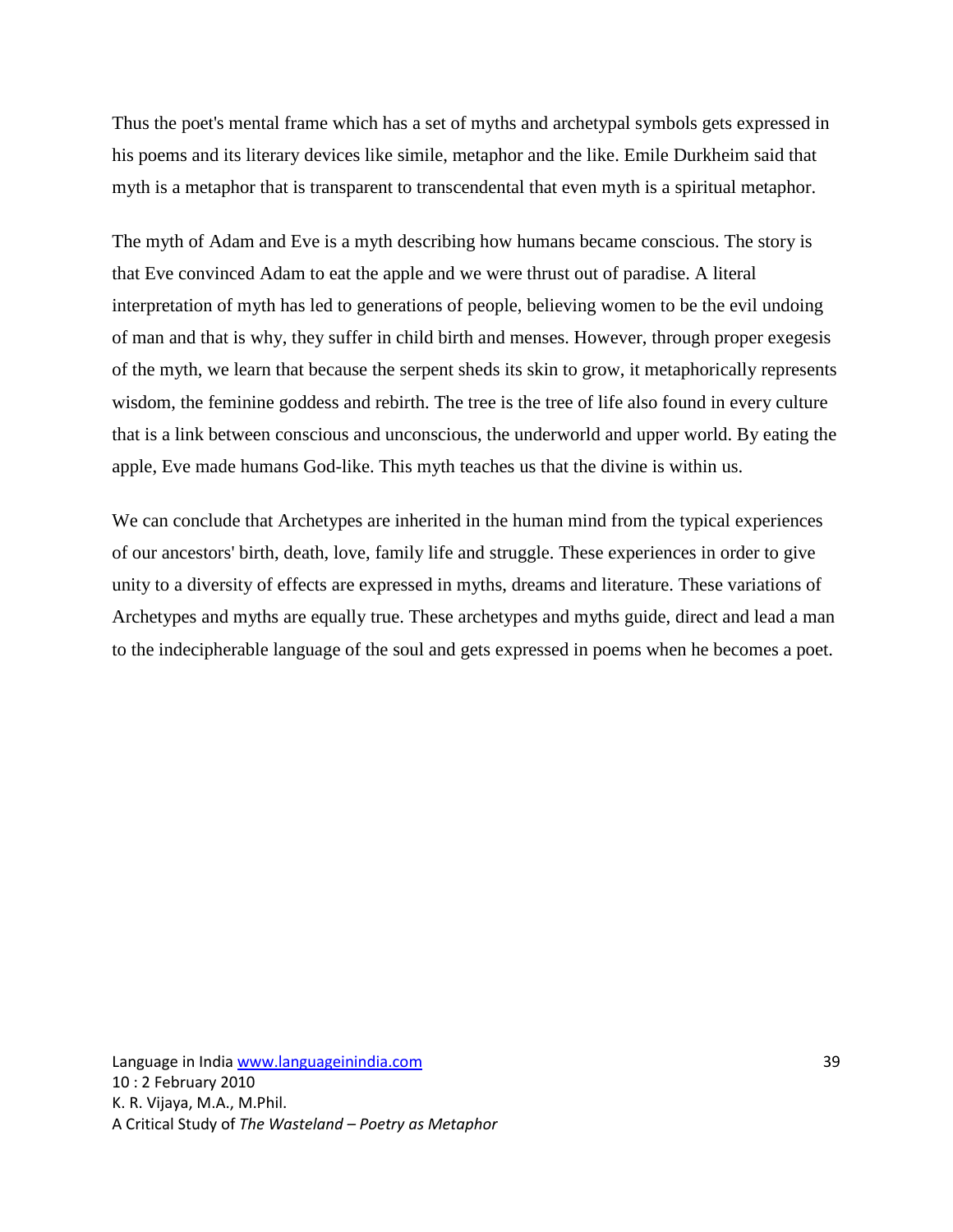#### **Chapter Three The Use of Metaphors in** *The Wasteland*

We tried to take a backward glance at the origin of metaphors in the earlier chapters. Such an inquiry will be helpful to see the way in which metaphors are used in 'THE WASTE LAND'. As we have already discussed, metaphors are used either to communicate their meaning or to decorate the language. It is by the use of metaphors, abstract ideas or emotional status can be conveyed accurately and clearly to the readers. In the case of Eliot, the use of metaphors are of great importance, since its quantity is one of the most striking and memorable features of his work.

"THE WASTE LAND" opens as a revaluation of English poetic traditions. Eliot's April - by contrast to Chaucer's, Shakespeare's, Browning's and Brook's - is not the least lovely and sweet. It is the cruellest month to the Waste Landers. Here, we get a series of questions. What is a Wasteland? Who are the Waste Landers? The answer comes in the form of metaphor (i.e.,) the twentieth century modern world. April is anthromorphically cruel. By trying to awaken irresponsive roots, it is cruel. Since rebirth implies some effort on them and any spiritual effort is hateful to them, they prefer winter or spiritual death. In the following lines, we are introduced to a speaker by name Marie. She is a German princess. She remembers her love-experiences and sexual pleasures during winter season, which is now over.

In the winter season, the Earth was covered with snow and there was no stirring of life and so the need for action was forgotten. There was a minimum of activity and spiritually, they were as dry and dead as dried tubers. But, they migrated to the south, where it was warm and pleasant. When they were in the lake Stanbergersee in Germany, rain came early in summer that they took shelter under a row of trees. When it was sunshine again, they went to Hofgarten, a pleasure park in Munich, Germany. There, they drank coffee and talked for an hour. The German princess

Language in India www.languageinindia.com **Accommunity 10 and 10** and 10 and 10 and 10 and 10 and 10 and 10 and 10 and 10 and 10 and 10 and 10 and 10 and 10 and 10 and 10 and 10 and 10 and 10 and 10 and 10 and 10 and 10 an 10 : 2 February 2010 K. R. Vijaya, M.A., M.Phil. A Critical Study of *The Wasteland – Poetry as Metaphor*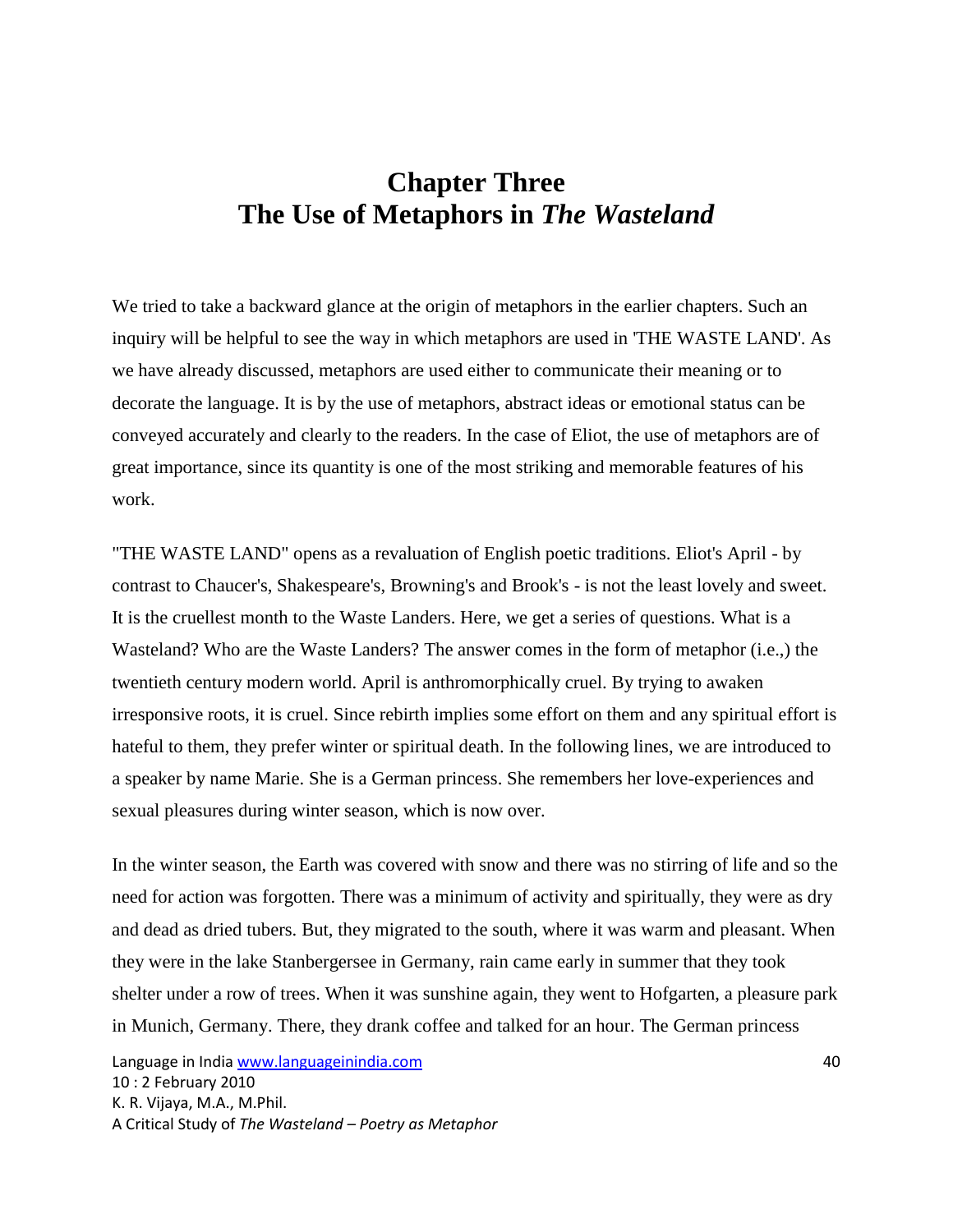revealed the fact to her companion and lover that she was not Russian at all and she was a real German. When they were children, they lived with their cousin, the Arch Duke. Once, he took her for a ride in a sledge. He drove fast and she was frightened. The Duke asked her to hold him tightly. She did so and down they went. She then told him that she would read for a long time during the nights and would go south in the winter season:-

"And when we were children, staying at the Arch-Duke's My cousin's, he took me out on a sled, And I was frightened. He said, Marie, Marie, hold on tight. And down we went. In the mountains, There you feel free. I read, much of the night and go south in the winter" (Valerie Eliot (ed.), The Wasteland and other Poems (London : Faber and Faber limited, 1940: 23).

Marie is a metaphorical figure for every twentieth century modern woman. She is a globe trotter, representative of the rootlessness of the modern man. She is a typical Waste Lander, a person affected during World War I. She remembers only her cousin with whom she had sex relations. She does not remember her parents. She has no roots either in the family or community or the nation. In winter, she goes in search of pleasure and physical comforts. The shower of rain surprises her and she seeks shelter from it as she is unaware of its purifying and fertilizing significance.

We, then come across a surveyor of the Modern Waste Land, Tiresias. He is a man who had also been a woman, who lived forever and could foretell the future. Here, we find the mythical character, transformed into a metaphorical character of the poet himself. Tiresias is none but T. S. Eliot. What Tiresias sees is the substance of the poem.

The modern twentieth century world is entirely desolute and the people are all spiritually dead and sterile. It is like a rocky-barren land in which no trees can grow. There is no fertile soil but only stones and rubbish. Modern man does not know what spiritual fertility means. They know only broken images or idiols which are nothing but false spiritual values. It is scorched with the heat of the sun. The trees are dead and give no shelter and the singing of the cricket provides no relief and no life-giving water flows over the dry stones.

Language in India www.languageinindia.com 41 10 : 2 February 2010 K. R. Vijaya, M.A., M.Phil. A Critical Study of *The Wasteland – Poetry as Metaphor*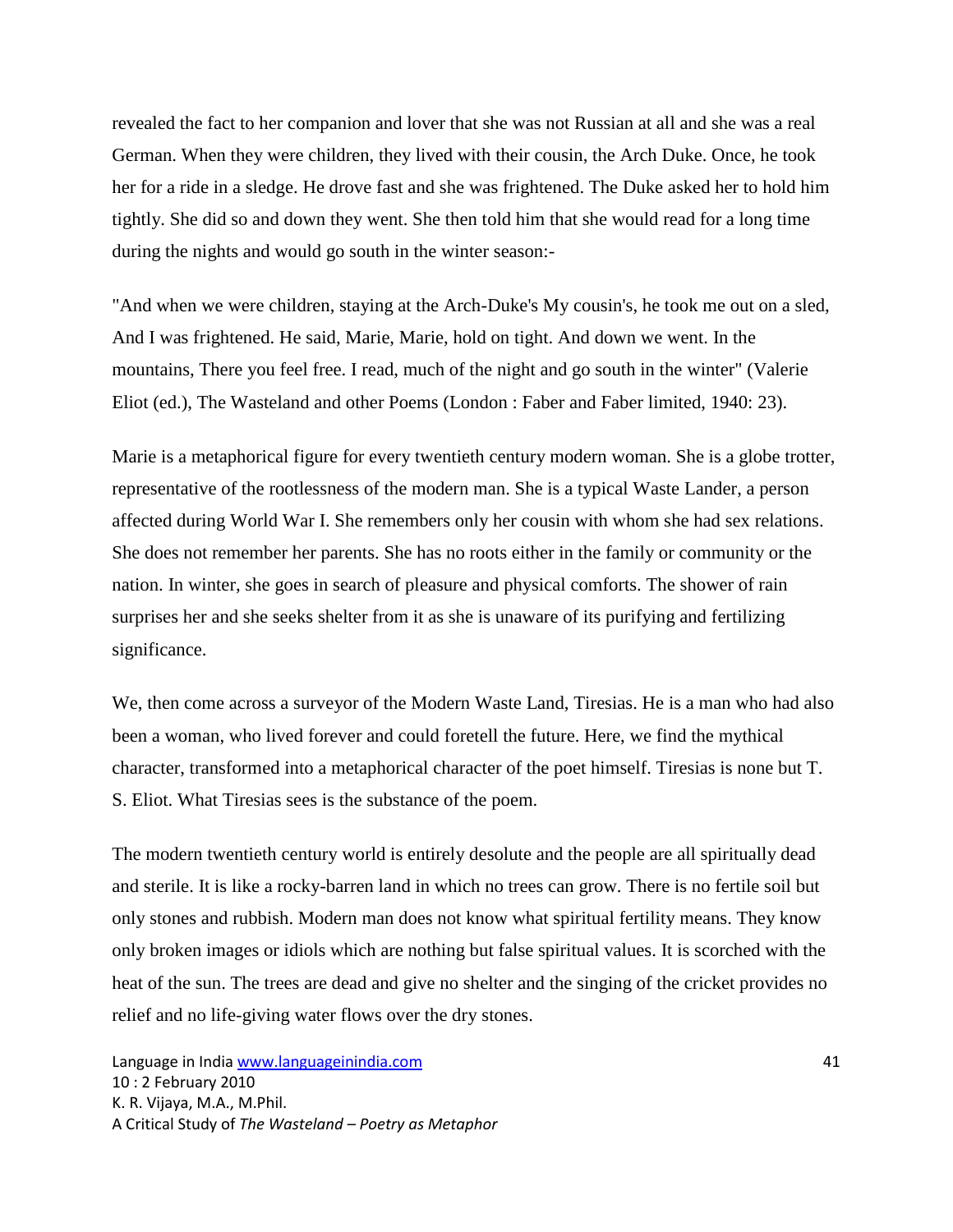The passage from The Old Testament Bible Ecclesiastes 12 describes the same sort of wasteland.

( i ) Remember now thy creator in the days of thy youth, while the evil days came not, nor the years draw nigh, when thou shalt say, I have no pleasure in them.

( ii ) While the sun or the light or the moon or the stars, be not darkened nor the clouds return after the rain.

( iii ) In the day , when the keepers of the house shall tremble and the strong men shall bow themselves and the grinders cease because they are few and those that lookout of the windows be darkened.

( iv ) And the doors shall be shut in the streets when the sound of the grinding is low and he shall rise up at the voice of the bird and all the daughters of music shall be brought low;

( v ) Also when they shall be afraid of that which is high and fears shall be in the way and the almond tree shall flourish and the grass hopper shall be a burden and desire shall fail because man goeth to his long home and the mourners go about the streets;

( vi ) Or ever the silver cord be loosened or the golden bowl be broken or the pitcher be broken at the fountain or the wheel broken at the cistern.

( vii ) Then shall the dust return to the earth as it was: and the spirit shall return unto God who gave it.

( viii) Vanity of Vanities, saith the preacher; all is vanity.

After describing , the poet suggests here that the man can protect himself from the heat of the sun only by taking shelter in the shadow of the red rock of religion. The shadow of the rock is immortal and so different from the shadow of man which is his death. The clause 'roots that clutch' evokes a rather striking metaphor of the effort it takes to survive in a country laid waste, a

Language in India www.languageinindia.com 42 10 : 2 February 2010 K. R. Vijaya, M.A., M.Phil. A Critical Study of *The Wasteland – Poetry as Metaphor*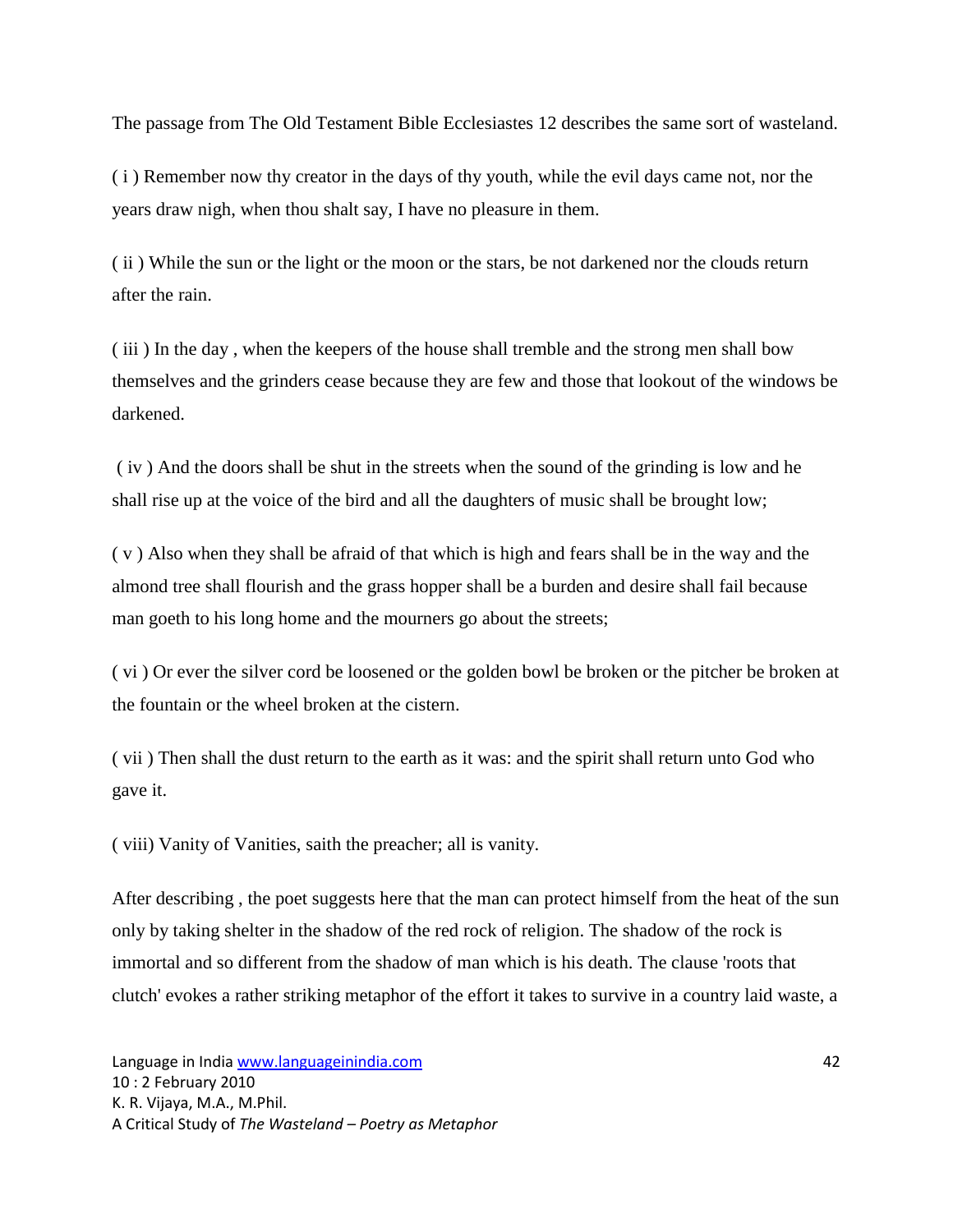country in which the prophecy of Ezekiel has come true. Thus, the modern twentieth century world can be taken as a metaphorical picturisation of the Biblical wasteland.

Then follow two extracts from Wagner's Opera , one from " Tristan and Isolde".

"Frisch weht der wind Der Heimat Zu Mein Irish kind Wo Weilest du?" (Ibid., P.24).

Tristan is dying. He lies on the sea-shore waiting for the arrival of his beloved Isolde. But the sea is empty. There are no signs of her ship. Their love is guilty (i.e.,) love outside marriage. So, its end is tragic. Such guilty love can bring no satisfaction. The guilty love of the mythical characters is similar to that of the love of the contemporaries. Love has degenerated into lust and so is no longer vital for life giving.

The German opera encloses another episode of guilty love and so equally devoid of satisfaction. It presents the picture of a youthful romantic love. The hyacinth girl has now been forgotten by her lover but when they came back, a year before the love had intense passion and ecstasy. But, now he feels as if he is neither living nor dead. His senses fail him. He could see only desolution and emptiness. Thus, sex is sanctified only in marriage and love outside marriage has never brought any satisfaction in the past and it is never likely to result in happiness in the present modern world. Then comes the anti-religious attitudes of Madame Sosostris with the Tarot pack of 78 cards.

"Madame Sosostris, famous clairvoyante, Had a bad cold, nevertheless Is known to be the wisest woman in Europe, With a wicked pack of cards" (Ibid., P.24).

These Tarot pack of cards were originally used in Egypt to foretell the rise of Nile waters and the return of fertility. But now the function of the pack has degenerated and it is now used merely for fake fortune telling and illegal activity. Madame Sosostris is a metaphorical character representing all who exploit even religion for their monetary benefit. She is a fortune teller, who is sick and suffers from cold. But, she is considered to be the wisest woman in Europe. On one of the cards, there is a picture of a drowned Phoenician sailor who is the fertility God, whose image

Language in India www.languageinindia.com **1999** and 1999 and 1999 and 1999 and 1999 and 1999 and 1999 and 1999 a 10 : 2 February 2010 K. R. Vijaya, M.A., M.Phil. A Critical Study of *The Wasteland – Poetry as Metaphor*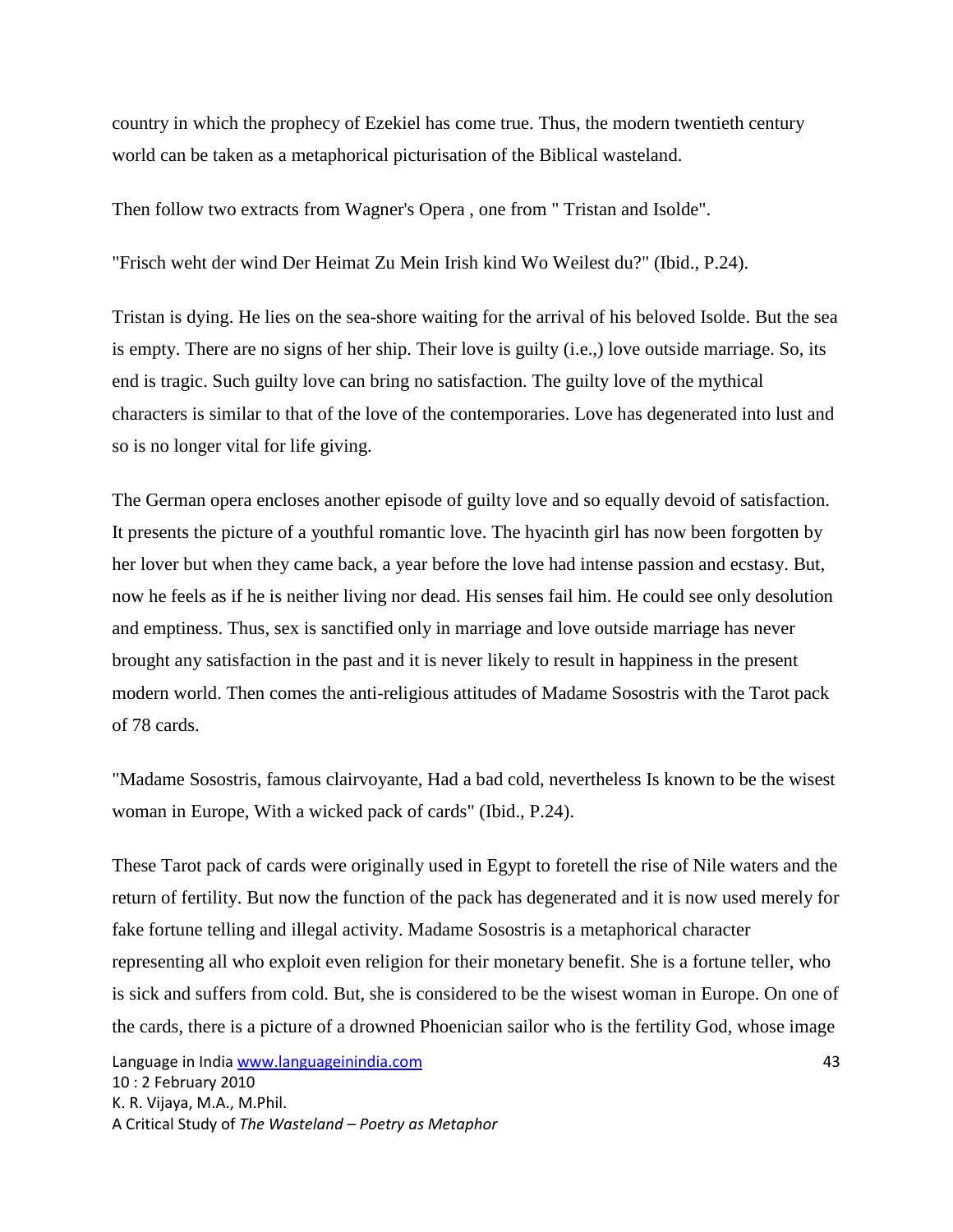was thrown into the sea every year to symbolize the end of the year. On another card, there is the picture of Belladonna , a lady of situations for she is an expert in manipulating sex intrigues. A man with three staves is seen in another card. The man may be the legendry king fisher with his three fold way of salvation to give, to sympathise and to control. Next, there is a card with a picture of a wheel on it, which represents the ups and downs of life. The one-eyed merchant is the Smyrna merchant in the picture. He was the one who brought religion and sexuality to Europe. Now, he has got only one eye, denoting the loss of religious function. The card of the hanged man is the dead fertility God or Christ crucified. He is hooded and the fortune teller cannot recognize the picture. Madame Sosostris with her Tarot pack of cards is a contemporary debasement of the Seers and oracles of myth, modern decadence and the decay of religion.

The crowds of people walking on the ring are the Modern Waste Landers of London city, going through their daily round of existence dull, boring and monotonous.

"Unreal city, Under the brown fog of a winter dawn, A crowd flowed over London Bridge so many, I had not thought death had undone so many, Sighs, short and infrequent were exhaled And each man fixed his eyes before his feet, Flowed up the hill and down King William street, To where Saint Mary Woolnoth kept the hours With a dead sound on the final stroke of nine" (Ibid., P. 25 5. Ibid., P. 25).

Language in India www.languageinindia.com 44 10 : 2 February 2010 K. R. Vijaya, M.A., M.Phil. A Critical Study of *The Wasteland – Poetry as Metaphor* The city is unreal because life in it is lived entirely on the physical plane. It is devoid of spiritual reality. It has a dream-like unreality. This is a metaphorical picturisation of the city, Baudelaire, Dante's limbo and the medieval Wasteland. Stetson is a friend whom Tiresais recognizes in the crowd and stops him. They discuss about the recent wars which resemble the Punic wars between Rome and Carthage. Here, Eliot seems to consider that all wars to be the same and all experiences to be one experience. There is no essential difference between the modern age and the past. Stetson is the humanity at all times.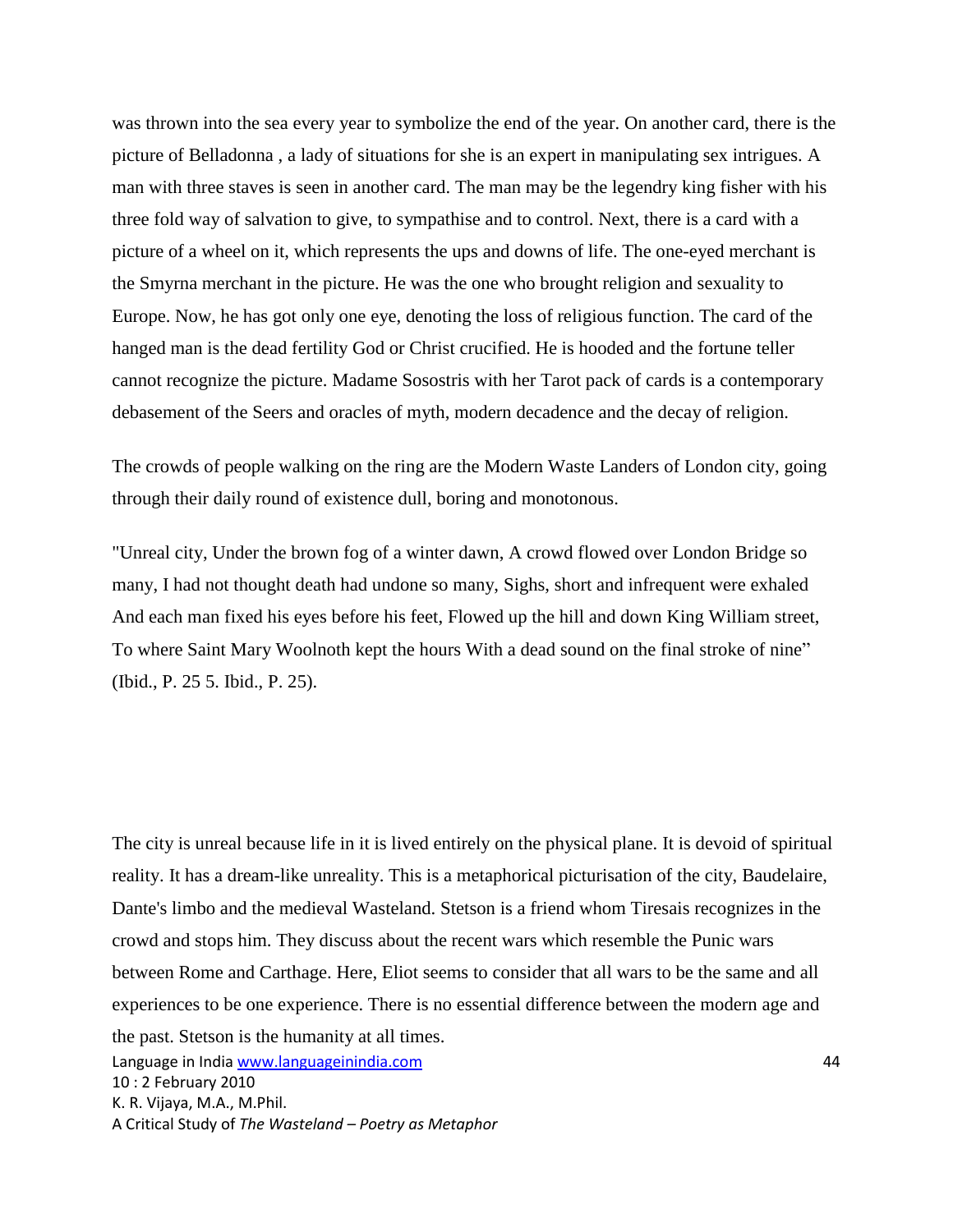"You Hypocrite lecteur !-mon semblable-mon frere!"

The above line, 'You hypocritical reader, my fellowman, my brother' completes the universalisation of Stetson. He is everyman including the reader and Eliot himself. Thus, the metaphorical picturisations and characters in the first movement suitably reflect the complexity of modern life.

A Game of Chess throws shifting lights on the woman protagonists. A woman is described sitting before her dressing table. The current of air carried away the perfume in the form of vapour to the well-ornamental ceiling. The lines are reminiscent of Cleopatra in her barge and Imogen's bedroom in Cymbeline and of the festal hall of Dido in Virgil's Aeneid . But the lady has nothing in common with Dido and Cleopatra . She is a citizen of Modern Wasteland . Her hair , as she brushes spreads out in fiery points. The words which spurt out from her are exclamations and questions. They express nervous dissatisfaction and a sense of panic.

"My nerves are bad tonight. Yes, bad stay with me. Speak to me. Why do you never speak? Speak. What are you thinking of? What thinking? What? I never know what you are thinking. Think" (Ibid., P. 27).

Over the fire place, is carved the picture of Philomela, telling how she was raped, her tongue cut and finally she was transformed into the nightingale of the golden voice. Her song filled the wasteland in antiquity with melody and it echoes still. But to the dirty ears of modern man, it is a meaningless ' Jug , Jug'.

The Waste Landers fail to understand the real significance of Philomela's story - purification and transformation through suffering. Foot steps are now heard on the stairs. Her lover for whom she has been waiting has arrived. When pressed further by the lady to speak, the lover indifferently quotes the famous lines from "The Tempest" - Those are Pearls that were his eyes, without understanding the significance. They are to him mere meaningless rhymes without sense. She wants to break the narrow cage of routine to which she is tied. She is waiting for something to

Language in India www.languageinindia.com 45 10 : 2 February 2010 K. R. Vijaya, M.A., M.Phil. A Critical Study of *The Wasteland – Poetry as Metaphor*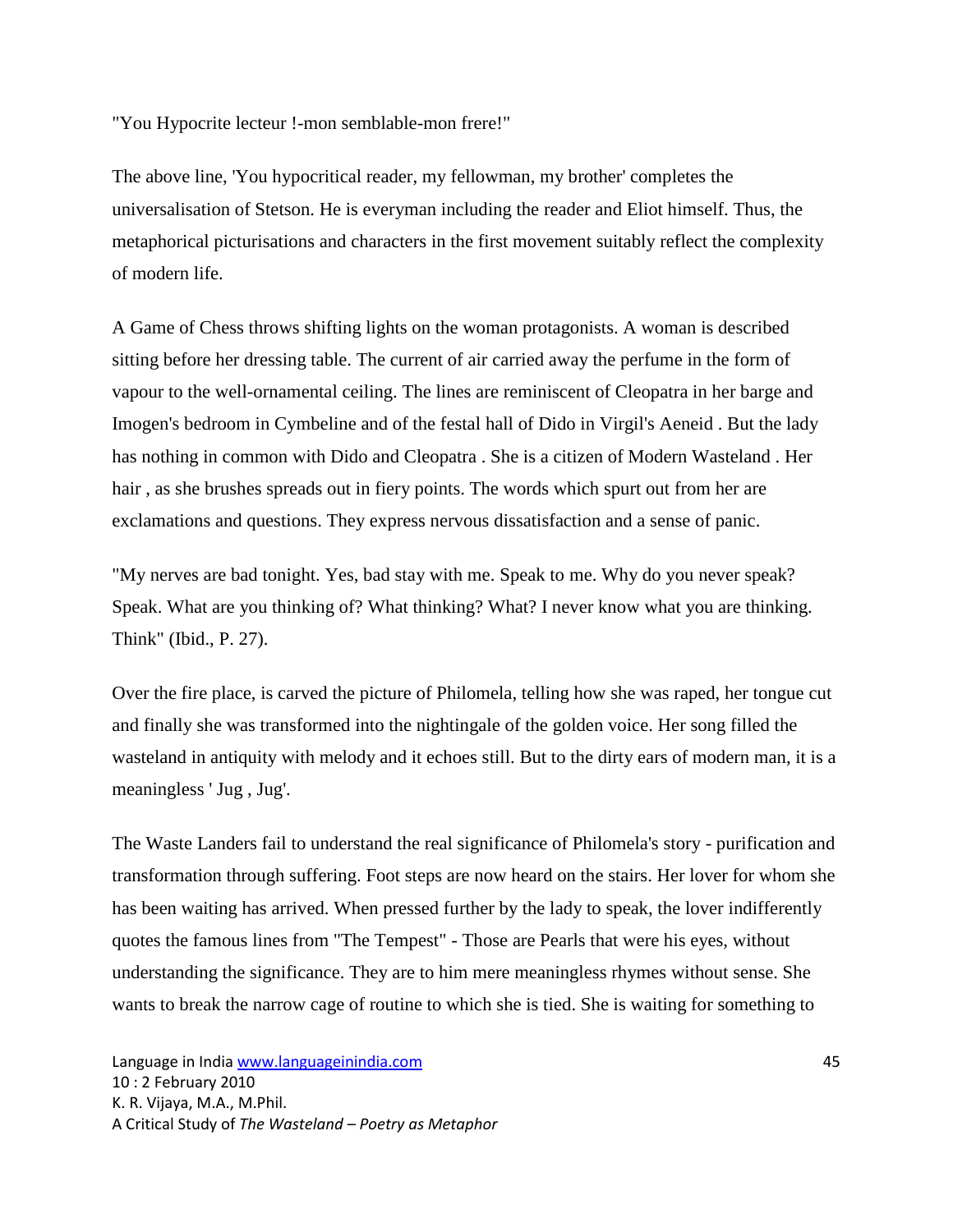happen. The lady asks, 'Is there nothing in your head?'. He is one of the Hollow men, head piece filled with straw - a typical waste Lander who knows nothing, sees nothing, does not even live.

The scene moves to a tavern and to get a picture of stalemate at the other end of the society, resulting from a perversion of sexual values. We find a speaker, a friend of Lil, who is talking to some friends, seated in a restaurant, about her husband Albert, now coming back home from Army after four years. He would certainly ask her what she did with the money, he gave her to get a nice set of teeth for herself. He wants to have a good time and enjoyment in the company of Lil, there are others who will give him that enjoyment.

At this time, there is again, a call to them to hurry up, for it is the time to close the restaurant. But his call is not heeded. The wife of the soldier is every woman of Wasteland whose domestic life is disintegrated, when sex is sought to be separated from procreation and is degenerated into a mere means of pleasure.

The controlling metaphor in 'The Fire Sermon' is fire (i.e.,) lust. It begins with Tiresias' survey of the River Thames in the season of autumn. The leaves have fallen down and the wind moves without any rustle. The Thames is deserted. In summer, it had been the pleasure spot for innumerable ladies and rich men. But the present condition is pitiable. The river is strewn all over with empty bottles, cigarette cases, papers, hand kerchiefs and the like. It is a metaphorical picturisation of the biblical Wasteland. The water is a source of purification and regeneration but the modern man does not hesitate to defile the purity of the river which 'sweats oil and tar', a measure of the spiritual degeneration, a metaphorical picture of the Biblical Wasteland. The castle of the Fisher king was always located on the banks of a river or on the sea shore.

The title 'Fisher king' originates from the use of the fish as a fertility or life symbol. Here also, Tiresias is seen fishing in the dull canal, near the gas house. The wind blows and he hears the senseless laughter of London crowd, who move about rattling like dried bones. In his imagination, he sees naked dead bodies on the low damp ground, and of bones lying in a little low dry garret rattled by the rat's feet. He can hear behind him, from time to time, the sounds of

Language in India www.languageinindia.com 46 10 : 2 February 2010 K. R. Vijaya, M.A., M.Phil. A Critical Study of *The Wasteland – Poetry as Metaphor*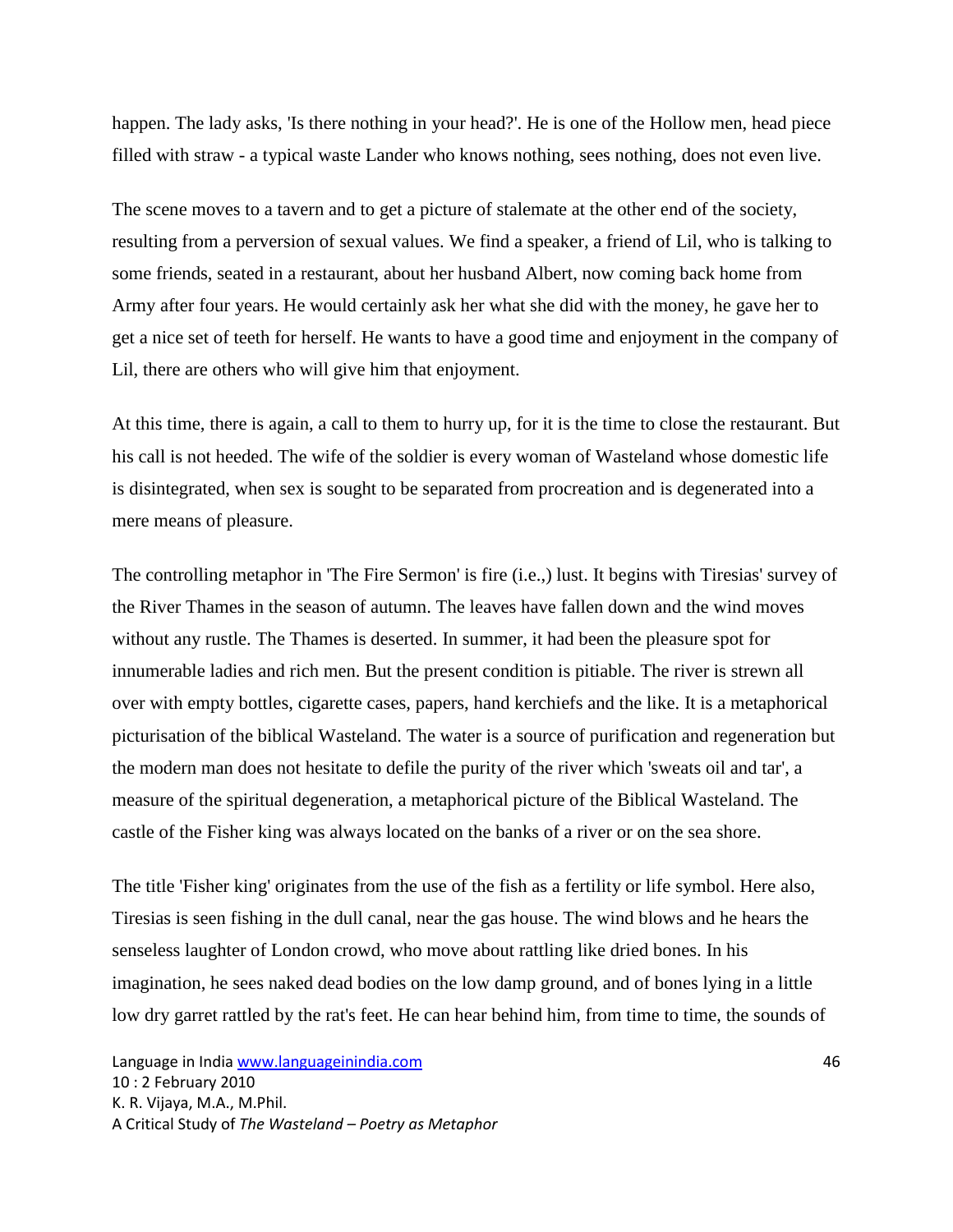horns and motors, carrying Sweeney, a lustful person to Mrs. Porter, a woman of loose character, hardly a type of chastity. The reference in the ballad to the feet 'washed in soda water' reminds us of the foot-washing which precedes the restoration of the wounded Fisher king by Parsifal and the taking away of the curse from the wasteland.

The recapitulation of the use of metaphor is continued with the picturisation of 'Unreal city' and with the reference to the one-eyed merchant mentioned by Madame Sosostris. The Syrian merchants were with slaves and soldiers, the principal carriers of the mysteries which lie at the core of the Grail legends. In the modern world, we find the representatives of the Tarot diving and the mystery cults in decay. What he carries on his back and what the fortune teller was forbidden to see is evidently, the knowledge of the mysteries. Mr. Eugenides' invitation to 'a weekend at the metro pole' is his invitation to a homosexual debauch. The homosexuality is 'secret' and now a 'cult', but a very different cult from that which Mr. Eugenides ought to represent. The end of the new cult is not life but ironically, sterility.

In this contemporary Waste Land, relations between the two sexes, female and male are also sterile. This is brought out by seduction scene an episode from lower middle class life. The typist works all day in her office and waits eagerly like a 'taxi- throbbing' for the evening when her day's work will be over and he will return home and have some rest. The evening is welcome to her as it brings the sailor home from the sea.

First, she removes the breakfast plates, from the table, next she lights her stove to prepare her evening meal and serves her food in empty tin boxes. She then takes out her clothes, spread out on the windows so that they may be dried up by sun and heaps them up on the divan which is also her bed for the night. Her stockings , slippers , camisoles are all placed on the divan. The guest soon arrives. He is a small house agents clerk. He tries to engage her in love making. The mating of the typist with the young man is merely mechanical indifferent, bringing before our eyes, the physical sex-relationship in THE WASTE LAND.

Language in India www.languageinindia.com 47 10 : 2 February 2010 K. R. Vijaya, M.A., M.Phil. A Critical Study of *The Wasteland – Poetry as Metaphor*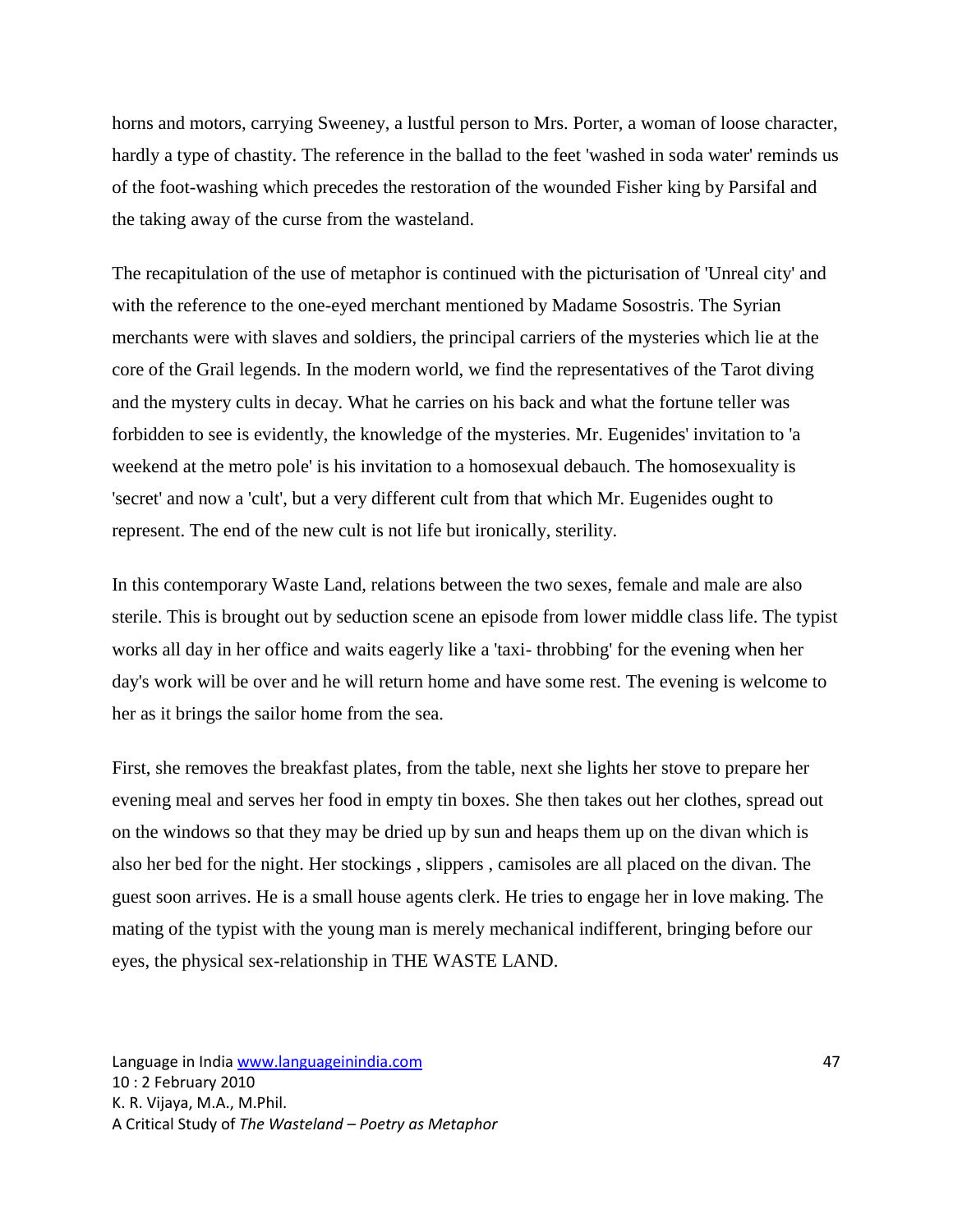Sex has degenerated to mere animal like mechanical copulation. There is no love, no pleasure. The typist is indifferent to what happens and glad that the act is completed. She looks in the mirror to check if her hair has been disarranged or the powder from the face has been removed and roams about the room mechanically. It concretely brings out the utter breakdown of traditional standards. The meeting with the carbuncular man ends not in peace, but in sterile burning. She puts on music, smoothing her hair automatically and unconsciously.

Tiresias, on listening to the music gets reminded of the music, he hears beside a church. It is the music of the fish men; the fish again here is a life symbol. The fish men chatter, dine and rest in a public bar. There, a well-known Church of Magnus Martyr with its walls splendidly decorated with silver and gold. Life on Lower Thames Street, if not on the strand, still has meaning as it cannot have meaning for either the typist or the rich woman of 'A Game of Chess'.

At present, the River Thames has been made dirty by oil and tar which is carried by ships, sailing on it. But, there was a time, when well-decorated barges sailed on it. They were driven by the tides of water or by the wind which filled their beautiful red sails. They sailed in the direction in which the wind blew. But, now the ships carry along with them, logs of wood, drifting on the river, towards the Greenwich Lake or pool of water. It was in the same river that Queen Elizabeth and her favourite Earl of Leicester used to sail on the river in their beautiful barge. It sailed briskly as the south west wind filled with the sails and there was swift current in the water. Now, all these are changed. The London streets close to the banks of the river have dusty trees and trams run there with their smoke and ugly noises. The sexual perversion and sin is brought out by the songs of the three Thames' daughters. They moan the pollution of the river water by the oil and tar. The Modern trade is dirty as dirty and impure as modern life. They bemoan their loss of purity and virginity by men. The first daughter does not like High bury with its trams and dusty trees. Richmond and Kew are picnic spots and it was here that she was violated and lost her virginity. The second daughter of Thames feels extreme humiliation. Her lover wept after the seduction and promised to give her a new life, which was of no use. She does not resent but expresses her extreme dejection.

Language in India www.languageinindia.com 48 10 : 2 February 2010 K. R. Vijaya, M.A., M.Phil. A Critical Study of *The Wasteland – Poetry as Metaphor*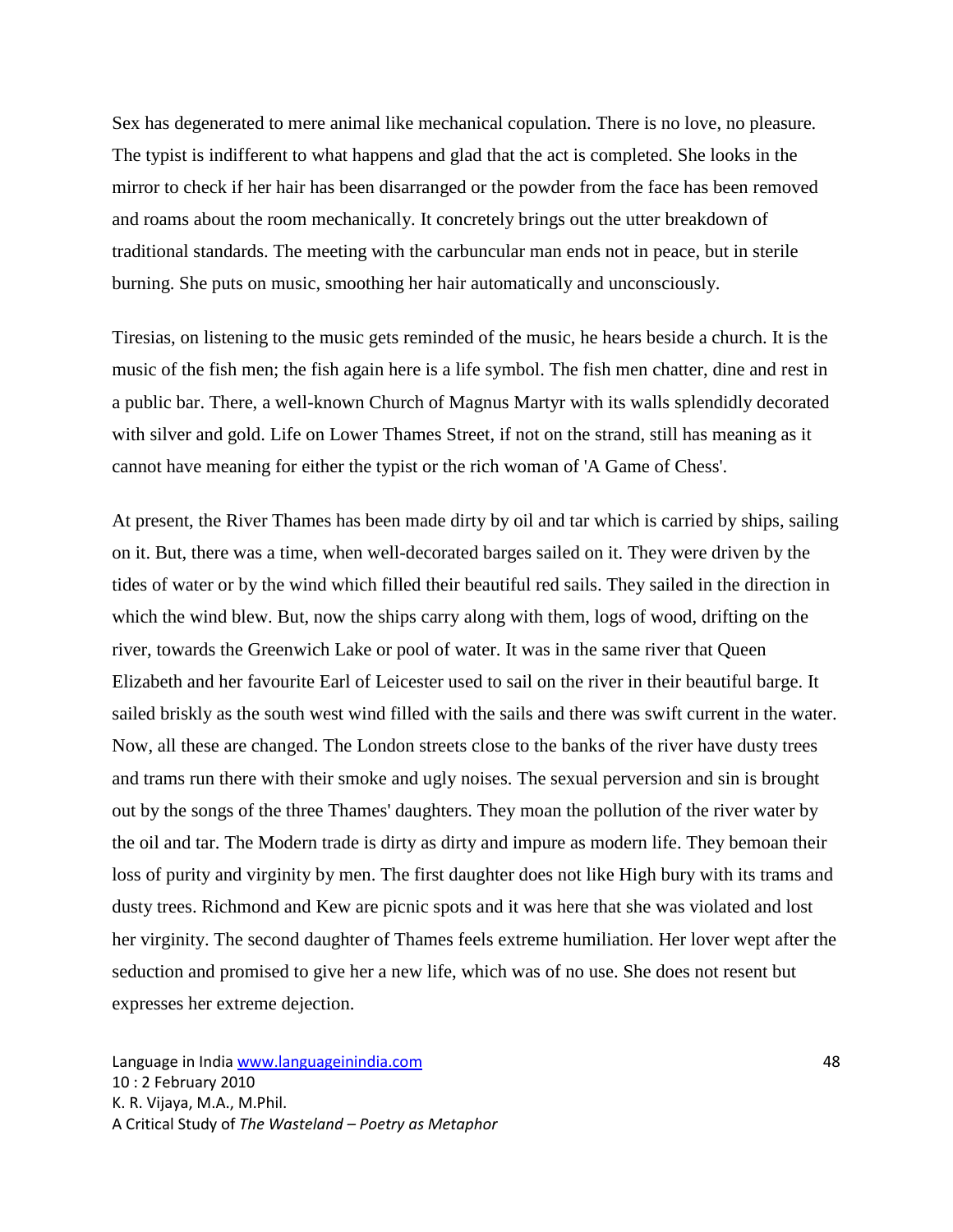The third daughter of Thames was undone on 'Margrate sands', a sea-side pleasure spot in London. She is utterly frustrated and her life is equal to nothing. She has just completed, floating down the river in the canoe, what Eliot has described in "Murder in the Cathedral" as,

"…… the effortless journey, to the empty land where the soul is no longer deceived, for there are no objects, no tones where those who were men can no longer turn the mind, to distraction, delusion, escape into dream, pretence no colours, no forms to distract to divert the soul From seeing itself, foully united forever Nothing with Nothing Nor what we call death, but what beyond Death is not death" (T.S. Eliot, The Murder in the Cathedral (London : Faber and Faber limited, 1935: 78).

These three daughters of Thames are the victims of lustful men's sexual perversion. The sexual degeneration prevails in all sections of society, the rich, the middle class and the poor. The entire modern Wasteland is burning in the fire of lust. Modern man, freed from all restraints burns only for material gain, not for spiritual gain. Only God can pluck them out of this fire of lust and save their souls. Regeneration can come about only if the modern humanity heeds the teachings of the great moral and religious teachers both of East and West.

The metaphor that controls 'Death by water' is water (i.e.,) Relief through surrender. Miss. Weston tells that each year at Alexandria, an effigy of the head of the God was thrown into the water as a symbol of the death of the powers of nature and that his head was carried by the current to Byblos , where it was taken out of the water and exhibited as a symbol of the reborn God. Here, we find a Phoenician sailor who had been dead for a fortnight now no longer remembers the cry of gulls which he used to hear during his voyages. Now, he had also forgotten about the rise and fall of the waves of the deep sea. His materialistic activity had also come to an end. His bones were caught by a current of water under the sea and were carried away with a slow whispering sound. As his body rose and fell with the current, he passed the various stages of man's life from youth to old age. At last, his body was caught in a whirlpool and was seen no more. Phlebas is every citizen of the Wasteland. Like him, we should not seek to control our

Language in India www.languageinindia.com 49 10 : 2 February 2010 K. R. Vijaya, M.A., M.Phil. A Critical Study of *The Wasteland – Poetry as Metaphor*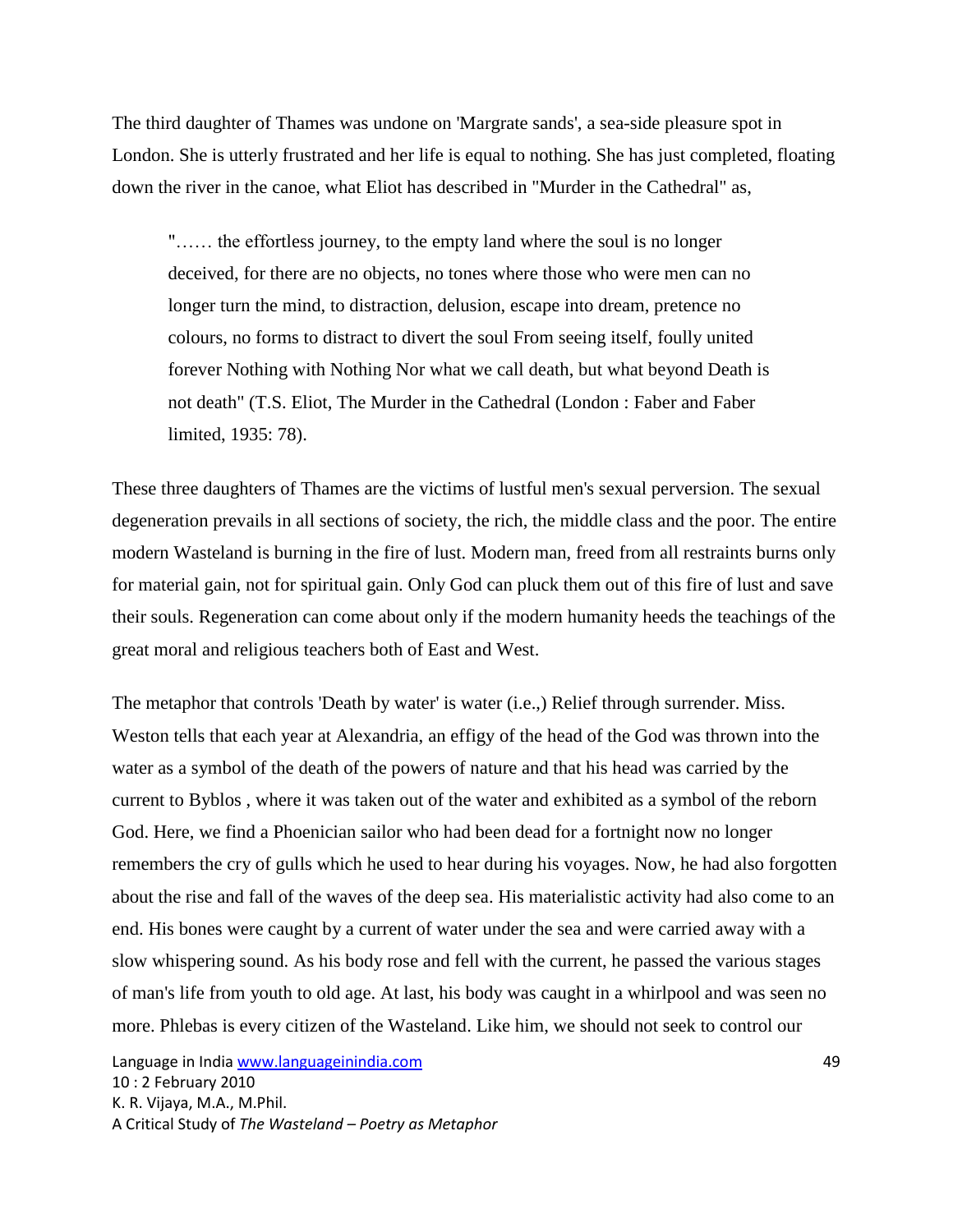destiny and drive ourselves, the boat of our life. If we madly run after wealth like Phlebas, we will face a horrible death like him.

'Death by water' gives an instance of the conquest of death and time - the perpetual recurrence of determined seasons, the world of spring and autumn, birth and dying through death itself.

In a poem in which the privileged metaphor is that of a desert or wasteland, what the thunder says is automatically privileged for in such a context, thunder announcing the possibility or likelihood of rain and consequently of arrival. The thunder is a metaphor of spiritual revival.

Even in Indian Upanishads, certain land was threatened with famine and drought. The Divine or Prajapathi spoke in thunder to his devotees and pointed out to their way of salvation. The thunder is always a way of spiritual rebirth. In the opening, we witness the scene of Christ's arrest at the hands of his enemies. Christ was surrounded by dirty, sweating crowds with burning torches in their hands. Death-like silence was there everywhere after his arrest. Christ passed a period of agony in the Palace of the Roman Governor, Pilate, where he was interrogated and then in the prison. Then, it was rumoured that Christ was to be released. This led to noisy demonstrations in front of the prison and the Palace of Governor. Christ was crucified afterwards. These lines suggest that in the twentieth century , we have killed him in reality by our indifference. Everyday, Christ is dying a slow death by our spiritual indifference.

Next comes the reference to the journey of Sir Parsifal, the Quester to the kingdom of the Fisher king in search of the Holy Grail. The Knight and his followers reach the mountain top, which is the Chapel Perilous in which is kept the lost Grail. There have been no rains for a long time. It is totally a scene of desolution and barrenness which meets their eyes. There is no water at all and the rocks are cracked. There is not even silence, for there is the unpleasant noise of the wind, passing through dried grass, the desert insects singing with a jarring sound and the sound of thunder without rain. As the searchers climb the hill, near the chapel, they have hallucinations. Frightening figures seem to look out at them from mud cracked houses and mock and jeer at them. These questors are those who search truth and spiritual salvation. The path of spiritualism

Language in India www.languageinindia.com 50 10 : 2 February 2010 K. R. Vijaya, M.A., M.Phil. A Critical Study of *The Wasteland – Poetry as Metaphor*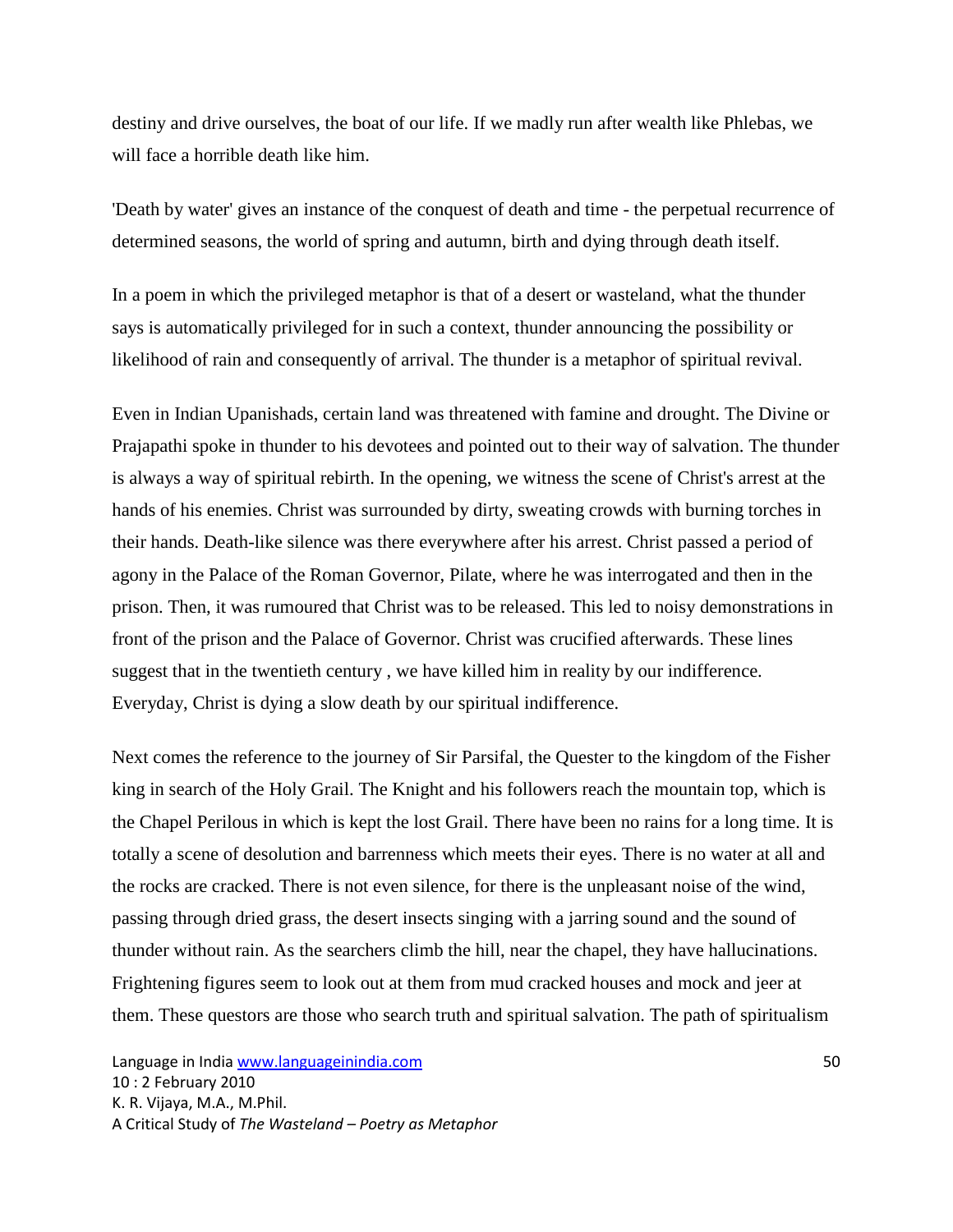is coarse and difficult. The intense and repeated cry of 'water, water' brings out the pain and suffering that they have to undergo.

The similar experience and hallucinations experienced by the two Disciples of Christ is brought before our eyes. During their journey to Biblical Waste Land, Emmaus, the evil land of the Bible, one of the disciples happened to see a third person walking by his side. When he counted, there were only two, he and his companion. But, when he looked ahead towards the White Road, he again saw a hooded figure, wrapped in brown cloak. He was not able to identify whether it was a man or woman. The 'Hooded horde's perpetrators of destruction offer a contrast to the 'hooded figure of Christ' gliding wrapt in a brown mantle whose presence now, as then is not easily recognized.

Spiritual decline is connected with the decay of Mediterranean civilization; modern Wasteland. The people of twentieth century world are wandering aimlessly. The land is mourning over the pitiable plight. Society is breaking up and as far as people see, there is nothing but barren plains and cracked Earth. The city on the mountain seems to crack and reform itself and the towers are falling. Horrible sights are to be seen. There are towers of churches far from them still comes out, the sound of bells, reminding the people that it is time for them to go to the church and say the prayers. But, nobody heeds them. It is just an indication of the passing of time. The whole scene is a metaphorical picture which conveys that there is only spiritual sterility all around and Modern Wasteland is spiritually dead without any hope of salvation. The lines,

"Here is no water but only rock Rock and no water and the Sandy Road" (Valerie Eliot (ed.), *The Wasteland and Other Poems*. London : Faber and Faber limited, 1940: 78) project the scene of the mythical journey of Parsifal and his Knights to the Chapel Perilous. They encounter the difficulties of travel in a dry land, as if this were a purgatory to purify their souls. Hope raises when the poet visualizes the Hermit - thrush singing in the Pine trees - the mythical journey to the Chapel Perilous is alluded to with 'In this decayed hole among the mountains' leading to the 'empty chapel'. The Knight and his companions have reached the Chapel, only to find that the house of God is in a state of decay and that it is "only the Wind's Home". The doors and

Language in India www.languageinindia.com 51 10 : 2 February 2010 K. R. Vijaya, M.A., M.Phil. A Critical Study of *The Wasteland – Poetry as Metaphor*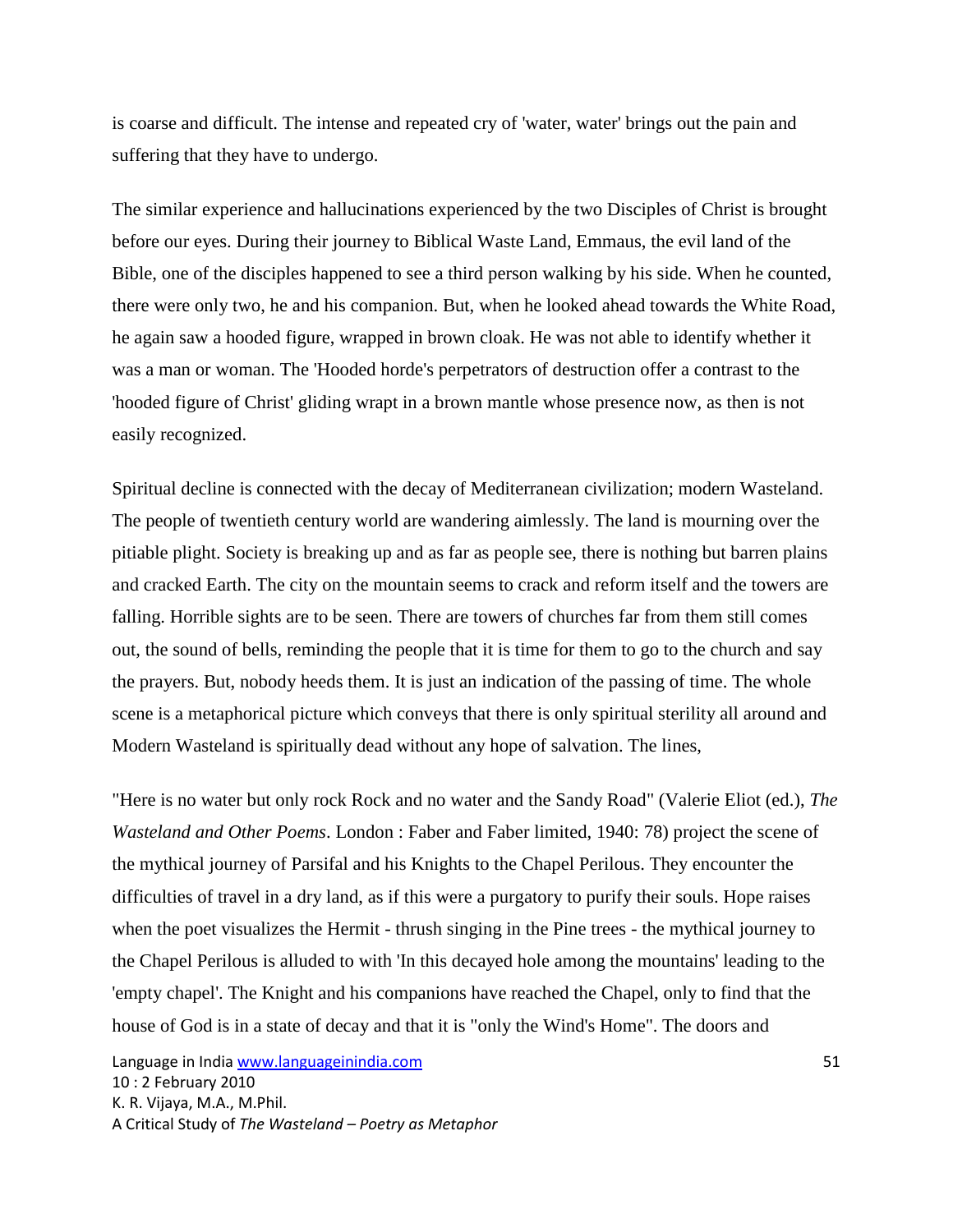windows have been removed and the graves in the yard are in disarray. However, the clarion call of the cock is the cock is suddenly heard in a flash of lightning, heralding the morn, welcoming the damp gust bringing rain. The cock is associated with the betrayal of Christ by Peter , but what is perhaps more significant in this context is that, possibilities are opened up for the coming of rain, the rejuvenation of the maimed Fisher king and indirectly, of the rebirth of spiritual values. But this is only a possibility, a hope which may be belied by an uncertain future.

The Message of the thunder gives concrete form to this hope, to the transformation of the wasteland into a fertile land. Eliot uses the pure Sanskrit word Ganga evoking the mythical and rich heritage of Indian culture. The story of Ganga is one of the major myths of India's cultural past, associated with the lives of King Sagar and King Bhagirath. Mythology tells that the holy river flowed in Paradise in the mountain range of Himavant.

Sagar, the king of Ayodhya, wished to perform ashwamedh-yagna - the horse sacrifice, but was dismayed to find his children dead. There was no water for the ritual washing of the dead and he therefore, wished to bring Ganga from Himavant to the Earth.

His descendant, King Bhagirath succeeded in this attempt. The Ganga flowed on the earth through Siva's hair in mighty torrents. They could see the black clouds over the distant Himalayas. But there was no rain. Even the animals suffered from intense thirst and were helpless. All men (i.e.,) even the beasts sat crowded together in complete silence. They prayed to God and the God replied to them in a loud thundering voice 'Da Da Da', which are three fold way of deliverance and spiritual salvation. The induction of four Sanskrit words derived from the Brihadaranyaka Upanishad and the way Eliot has adopted them to the needs of the poetic structure and philosophical meaning of the poem deserves detailed consideration. THE WASTELAND projects Tiresias as the protagonist for he represents the principal point of view and the two sexes meet in him.

Similarly, in Indian mythology, the two sexes synthesize in Prajapathi, a great seer and prophet. 'DA' is the noise of thunder and embodies in a parable, its message for man kind. The off spring

Language in India www.languageinindia.com 52 10 : 2 February 2010 K. R. Vijaya, M.A., M.Phil. A Critical Study of *The Wasteland – Poetry as Metaphor*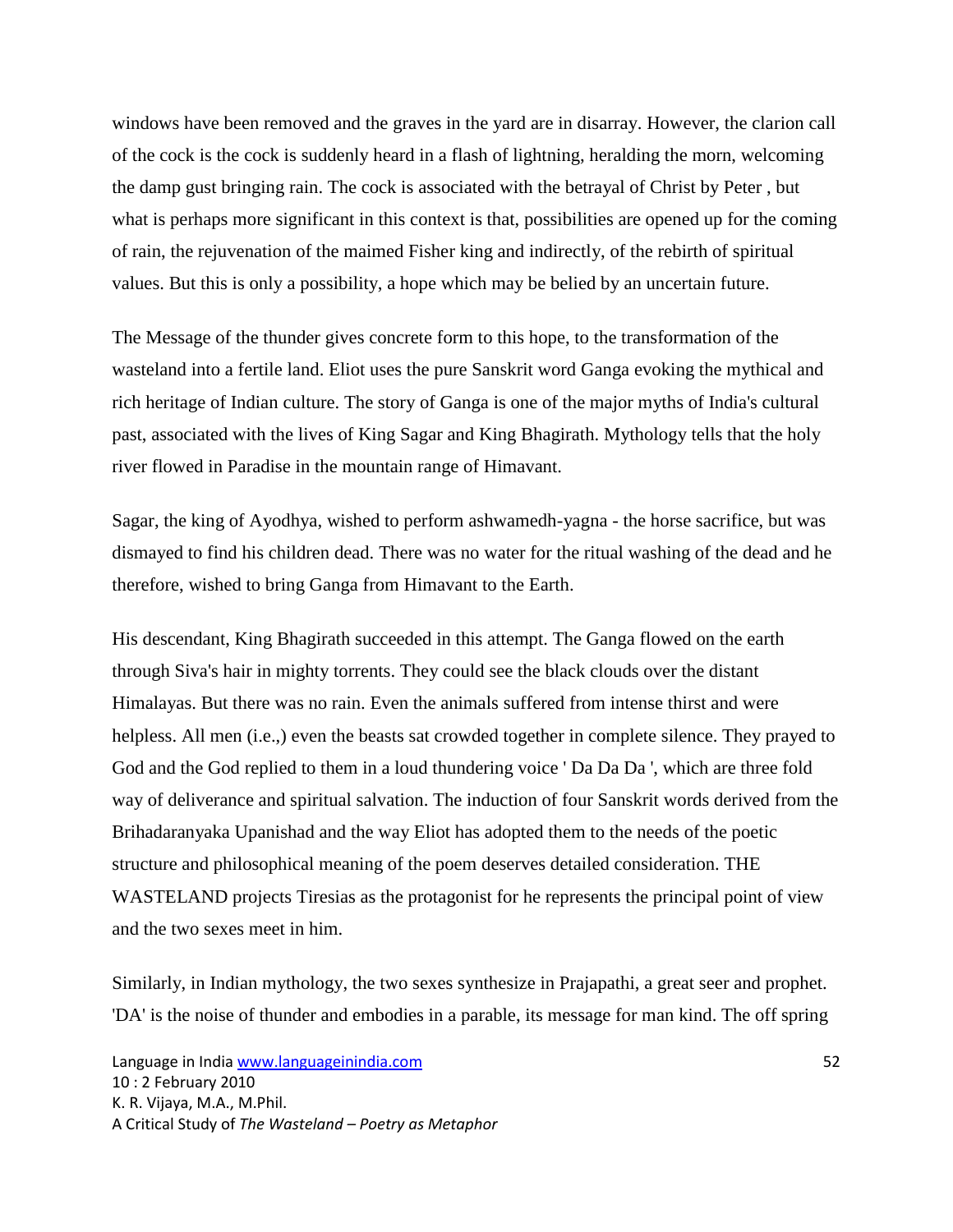of Prajapathi, according to the Upanishad, uttered the syllable 'DA' to the three kinds of his disciples and children : the devas (gods), Manishyas (men) and asuras (evil spirits) . Prajapathi gave them the same message. He later asked the devas what DA meant to them and they answered : 'Damyata' (control yourself ). Then Prajapathi asked the men and they answered, 'Datta' (Give). The asuras answered Dayadhvam (Be compassionate). The most significant aspect of Prajapathi episode is that the word 'Da' communicates different meanings to different individuals. It may mean either self - control or charity or compassion. Eliot therefore seems to emphasize that the individual must seek his own salvation.

With the lines, "I sat upon the shore Fishing with the arid plain behind me", the protagonist merges himself with the image of the mythical Fisher king and both of them seem to speak through the Poet. The journey eastward across the desert is finished; though the King's lands are waste, he has arrived at the sea.

"Shall I at last set my lands in order."

In the Bible, Isaiah bade King Hezekiah to set his lands in order and allow peace to rule because he was destined not to live and resolved to cultivate his own garden as a way of living. Likewise, we can rectify ourselves. And we are destined to die, but such order as lies in our power is nevertheless desirable.

"London Bridge is falling down falling down falling down Pois' ascose nel foco che gli affina Quando fiam uti chelidon-O swallow swallow Le Prince d' Aquitaine a' la tour abolie These fragments I have stored against My ruins" (Ibid., P. 40).

In the modern wasteland, London bridge is falling down and it keeps falling down constantly. The city refers to all the modern cities. Spiritual values are decaying and disintegrating particularly in large cities like London, Paris or any other.

It is only through suffering that regeneration takes place. The universal remedy is the three-fold salvation. If the modern Waste Landers give themselves over to some noble cause, if they learn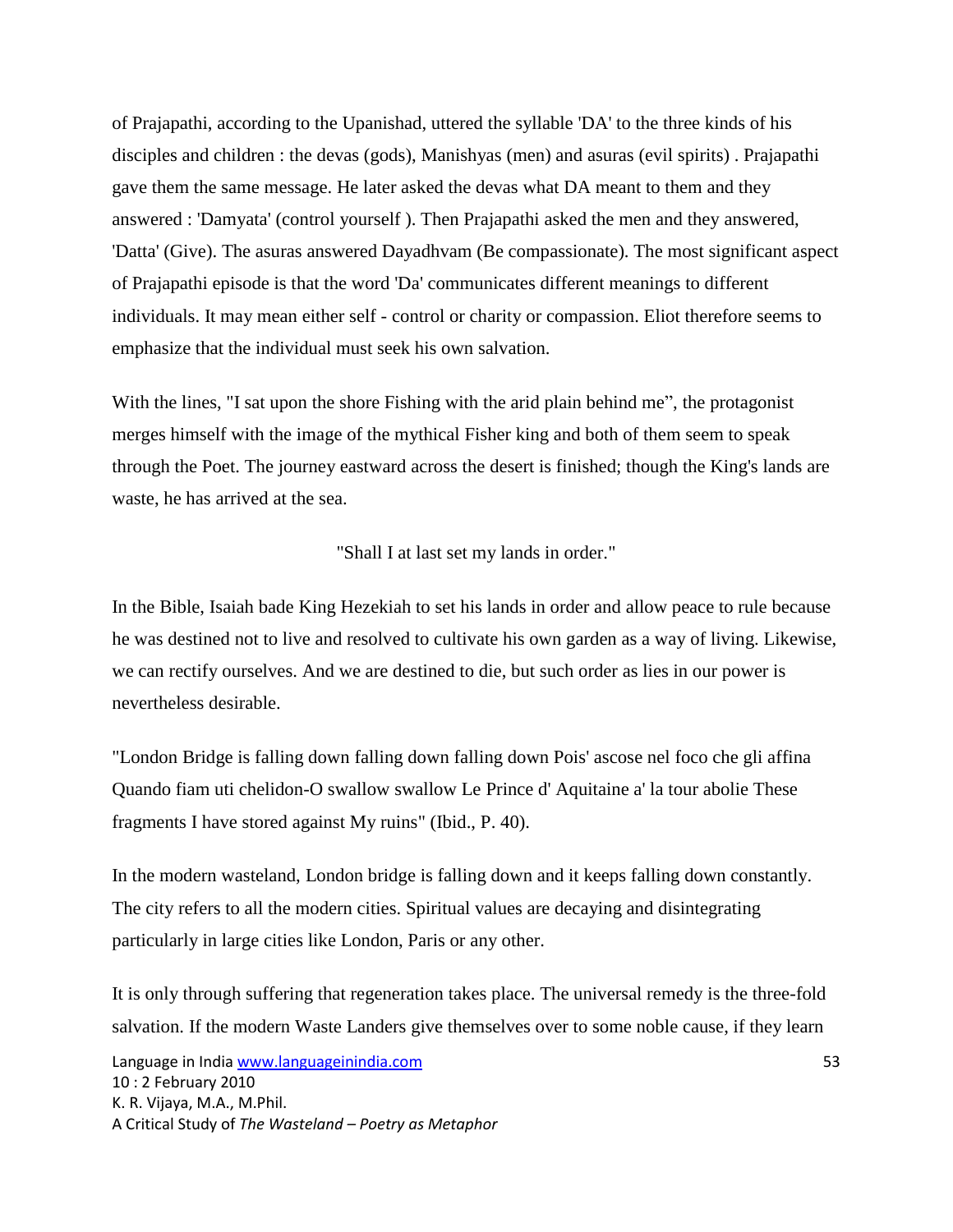to sympathize , if they also acquire self-control and if they remember that suffering alone leads to spiritual salvation, they would acquire spiritual calmness and dignity. Then, there would be nothing, but 'Shantih, Shantih, Shantih' in their lives.

Thus, "THE WASTE LAND " becomes a kind of twilight. From within that twilight, the poet catches the sight of brightness far off. Perhaps but still, a brightness which is full of colour. The natural world which is not looked at directly has a beauty. Instead of looking out upon the world and seeing sharply defined and various manifestations of the same desolution and emptiness, the poet turns away from the outer world of men to ponder over certain intimate personal experiences. He narrows the range of his vision, withdraws into his own mind and thus devoted, concentrated in purpose, his verse moves into another intensity. The withdrawal into the world of inner experience brings with it, a new kind of imagery; an imagery not merely from observation and retaining it in his writings but an imagery, deriving also from dreams which give out the pure precision as well as realism.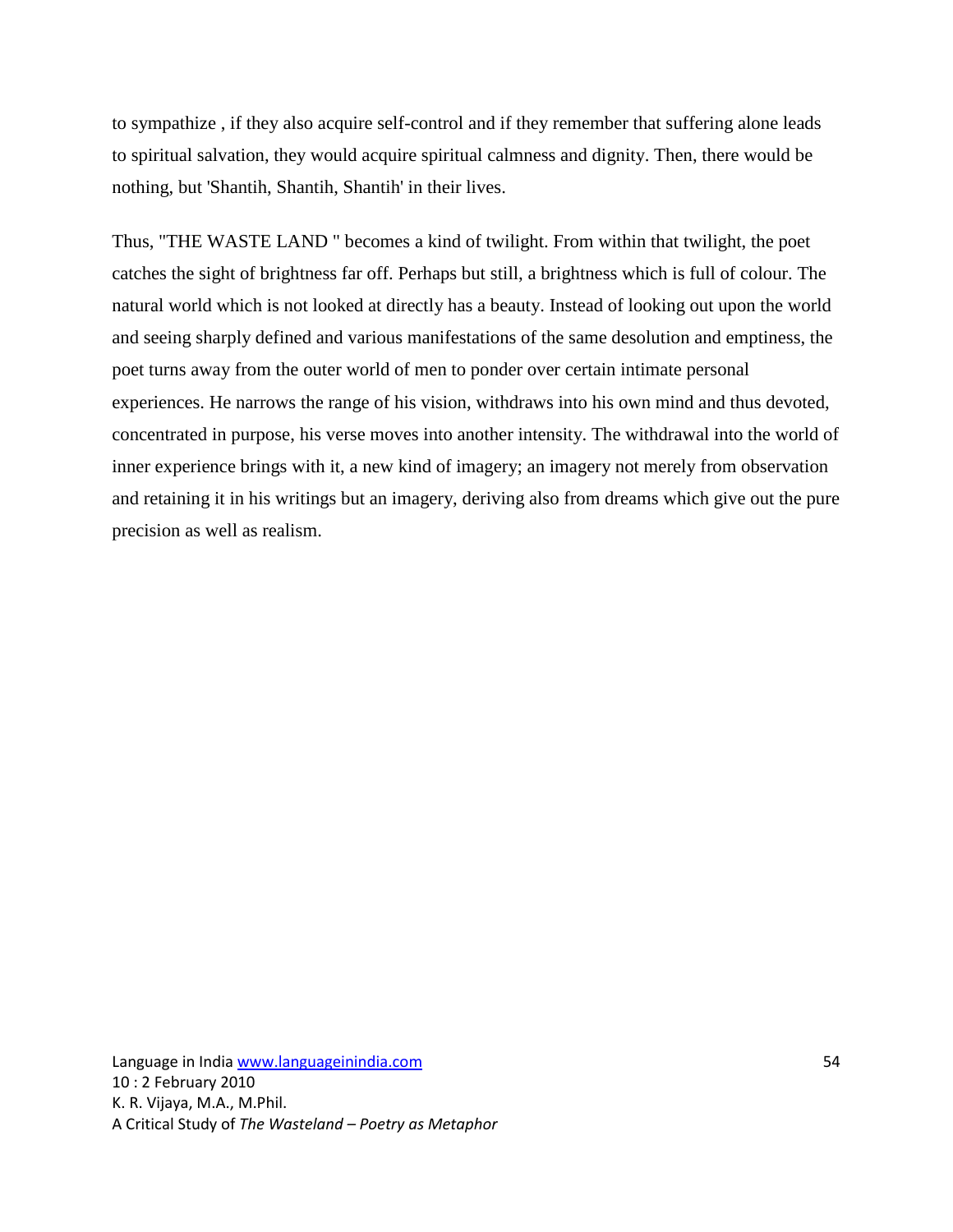# **Chapter Four Summing Up**

The study of some ways in which Eliot makes use of the possibilities of metaphor will help us to know how the whole poem emerges as a metaphor. Metaphors used in the poem beautifully control the structure of the poem and we can easily detect the extent to which a certain metaphoric idea informs and organizes the poem. Eliot believes that the concern of the poet is never with thought so much as with the emotional equivalent of thought. To him, the essential function of poetry is not intellectual but emotional. The poet's principal desire is not for intellectual density but for richness and subtlety of emotional impression. To achieve this purpose of Eliot, metaphors help him in great deal.

Eliot also points out that the poet can achieve impersonality and objectivity by finding some objective correlative for his emotions. The barren waste of the twentieth century modern world forms the objective correlative of The Waste Land. The events of The Waste Land are witnessed by Tiresias who is no one but Eliot himself. What is peculiar to the Waste Land is the collocation of myths and metaphors in a manner calculated to evolve feelings and accordant ideas without overt statement of meanings. There is no contextual narrative or thought to give more explicit significance. Coherence depends on irradiative interlinking and unification.

Scenes from life, presented sufficiently in metaphorical terms to communicate the deeper meaning are interwoven with passages successfully. The objective - correlative, the spiritual aridity reminds us of George Eliot's apprehension that with the decay of the Christian faith, no religion would succeed it and humanity would become spiritually dead:

-A city under the broad sunshine, that seemed to me as if it were the summer sunshine if a longpast century arrested in its course - unrefreshed for ages by the dues of night, or the slushing rain

Language in India www.languageinindia.com 55 10 : 2 February 2010 K. R. Vijaya, M.A., M.Phil. A Critical Study of *The Wasteland – Poetry as Metaphor*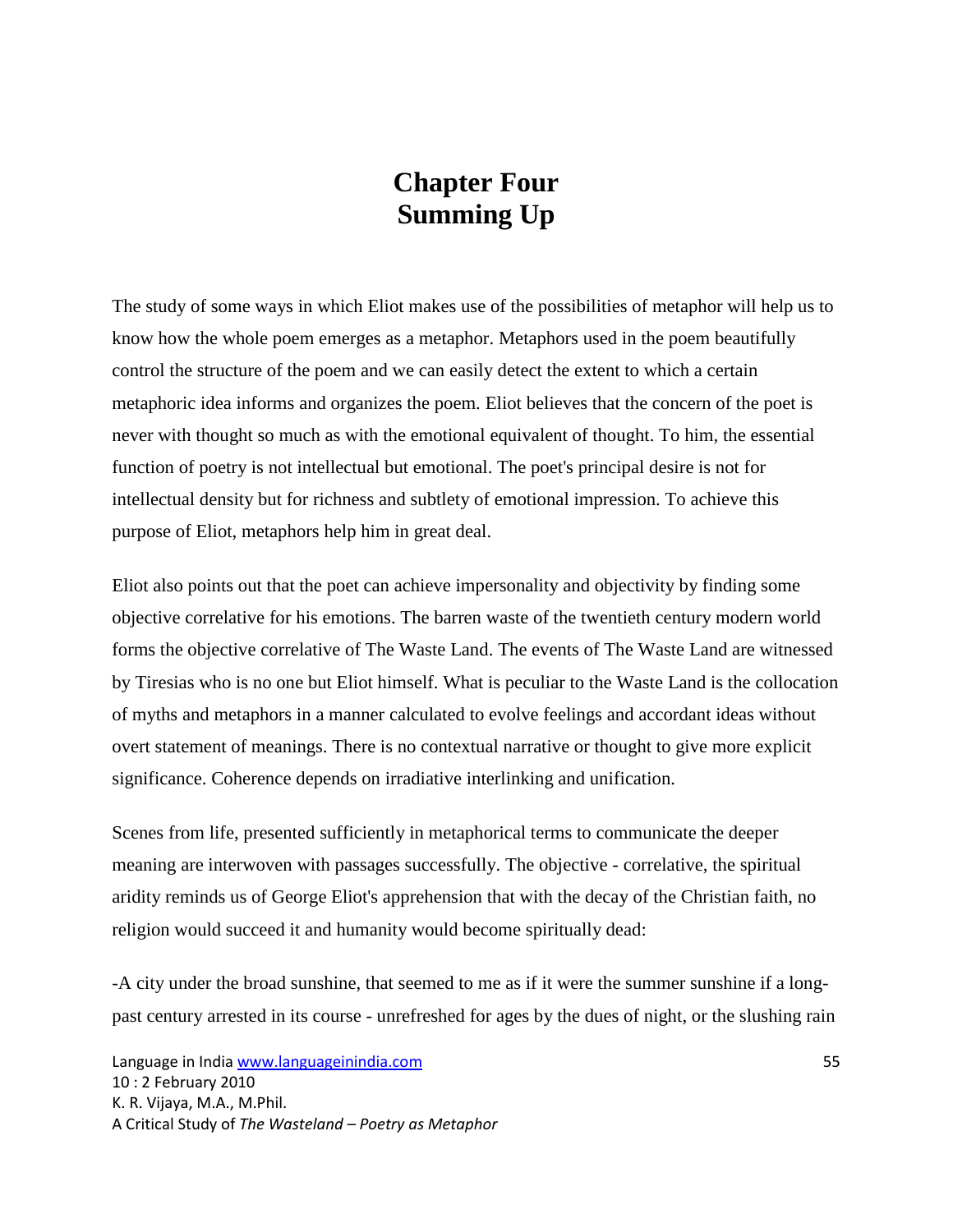- cloud; scorching dusty, weary, time - eaten grandeur of people doomed to live on in the sate repetition of memories, like deposed and super annulated kings in their regal gold - in waver tatters. The city looked so thirsty that the front river seemed to me a sheet of metal; and the blackened statues, as I passed under the blank graze, along the unending bridge, with their ancient garments and their saintly crowns, seemed to me the real inhabitants and owners of this place, while the busy, trivial man and woman, hurrying to and fro, were a swam of ephemeral visitants infesting it for a day. It is such grim, stony beings as these, I thought who are the fathers, of ancient faded children, in those tanned time fretted dwellings that crowed the steep before me, who pay their court in the worn and crumbling pomp of the palace which stretches its monotonous length on the height; Who worship wearily in the sifting aired of the churches urged by no fear or hope, but compelled by their doom to be forever old and undying, to live on in the rigidity of habit as they live on in perpetual mid-day without one repose of night or the new birth of morning.

What Eliot had matured and created is nothing but the same social milieu that George Eliot had tried to portray. The century that Eliot lived is a century of rapid social change which is to be noticed in every sphere of life. There is a complete break-down of the agrarian way of life and economy. Industrialization and urbanization brought in their wake, their own problems. There have risen problems like the problems of overcrowding, housing shortage, a significant increase in vice and crime, fall in the standards of sexual morality and a rapid increasing ugliness.

The atmosphere has increasing ugliness. The atmosphere has increasingly grown more and more smoky and noisy and city slums raised their ugly heads on all sides. There has been a loosening in sex taboos and an increase in sexual promiscuity for public opinion does not operate as a check in crowded city.

The rise of the scientific spirit and rationalism has led to a questioning of accepted socials beliefs, conventions and traditions In matters of religion, it gives rise to scepticisms and agnosticism. The wholesale criticism of the existing order from different angles and points of

Language in India www.languageinindia.com 56 10 : 2 February 2010 K. R. Vijaya, M.A., M.Phil. A Critical Study of *The Wasteland – Poetry as Metaphor*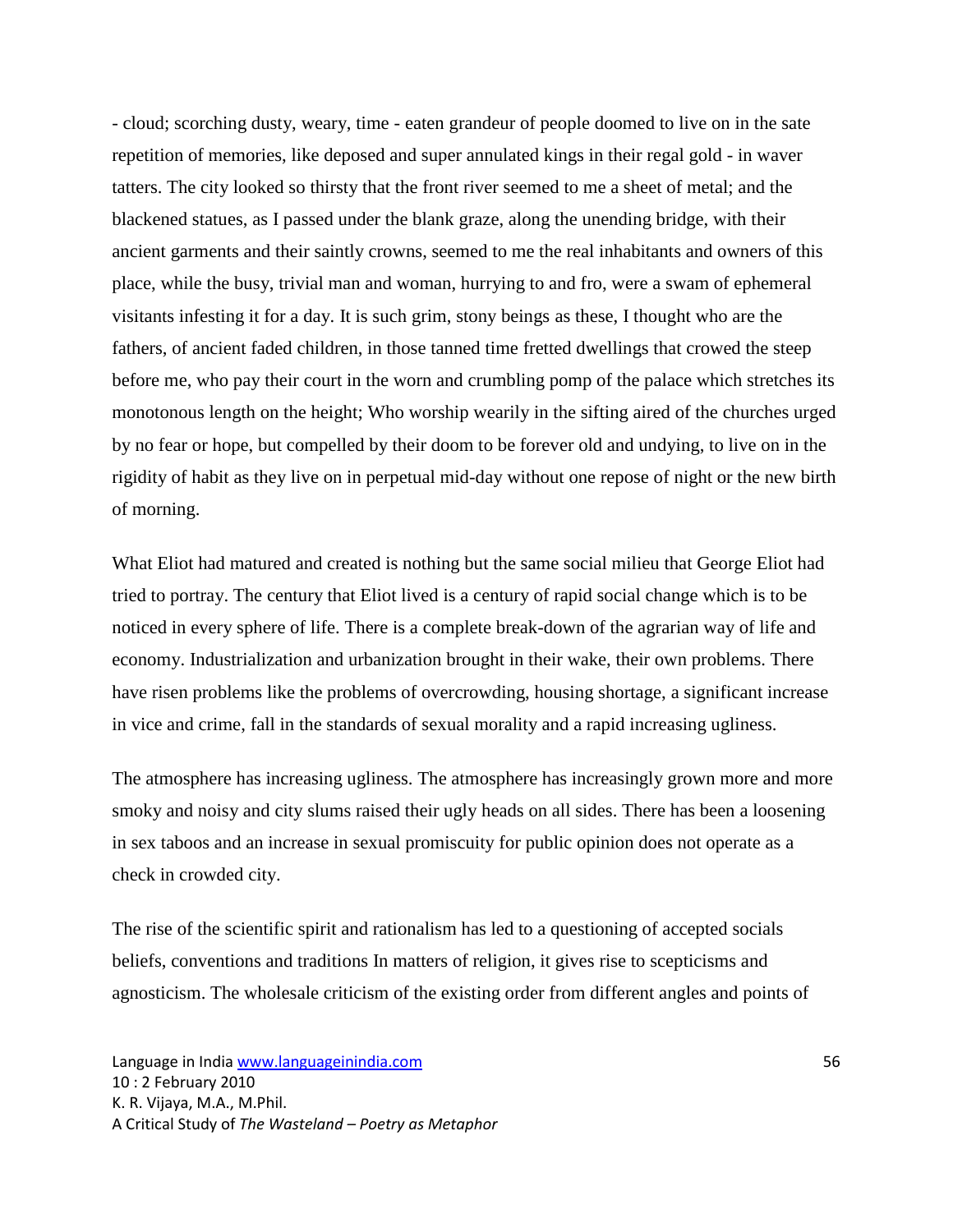view often opposite and contradictory, has increased the perplexity of the common man baffled and at bay, he doesn't know what to accept and what to reject.

The atmosphere of perplexity, confusing anxiety forward that the study of psychology has taken which has emphasized the power of the unconscious to affect the conduct. It also has stressed that intellectual needs. Human beings are not so rational as they are supported to be and their conduct is not guided and controlled by the conscious, rather it is at the mercy of the forces buying buried deep within the unconscious.

The abnormality is no longer regarded as a sign of degeneracy. It is recognized that even the normal are abnormal and neurotic to some extent. This idea has profound influence on twentieth century moral attitudes specially in matters of sex. Intellect no longer regarded as the means of true and real understanding and emphasis is placed on feeling and intuition. Rationalism and along with it humanism is at a discount. As a result, man is no longer considered as self responsible or rational in his behaviour.

Sexual renunciation has ceased to be a theme of literature. Interest in sex-perversion has grown and there is a free and frank discussion of sex. Victorian taboos on sex are no longer operative. There is a breakup of the old authoritarian pattern in family relationships, the assessment of the relative roles of the sex has changed, woman has come to her own, and the notion of male superiority has suffered a serious blow. "The war of the generations" of the old and the young has resulted in a re-orientation of parent - child relationship. The greater mobility resulting from the automobile and the railway train has also weakened the authority of the old over the young and increased the rootlessness of man.

The First World War further strained the authoritarian -pattern of family relationships and increased tensions and frustrations. The reaction of the post war world has been to suspect all manifestations of authority. It may be called an era if revolt against authority. Political and religions scepticism, general disillusionment, cynicism, irony etc., become the order of the day. The temper of the age is anti-heroic and action and success in a worldly sense have become

Language in India www.languageinindia.com **57** and 57 10 : 2 February 2010 K. R. Vijaya, M.A., M.Phil. A Critical Study of *The Wasteland – Poetry as Metaphor*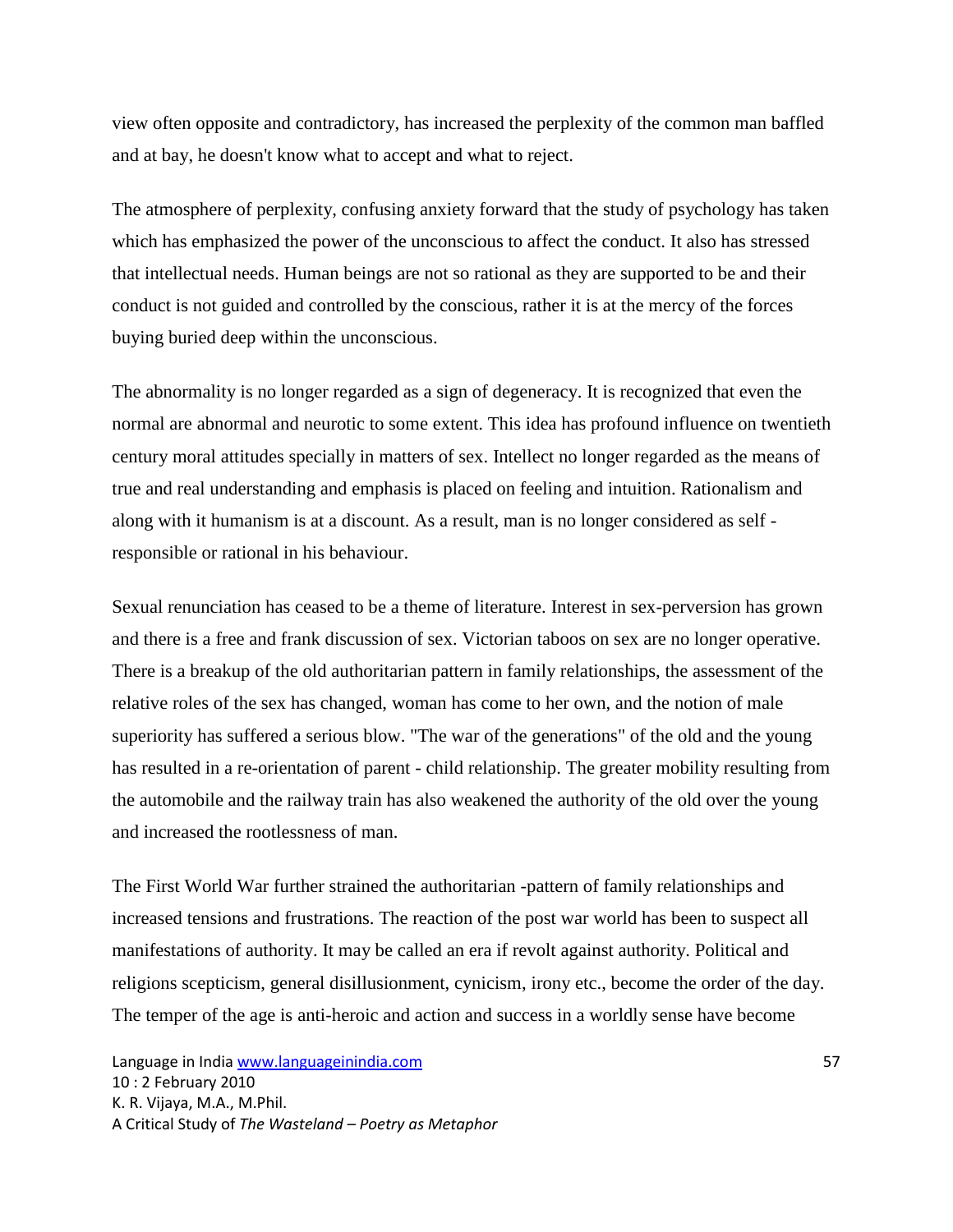questionable values. Interest has shifted from the extrovert to the introvert. Neurosis and spiritual gloom are widespread. Economic depression, unemployment; over population, acute shortage etc, have increased the hardship of life, and coursed stress and strains and nervous break downs. The hero in the inter-war novel is person, to whom things happen. He is anti - hero, a neurotic, a "Cripple" emotionally, if not physically. There is an atmosphere of moral unease and uncertainty, a collapse of faith in the accepted patterns of social relationships and a search for a new pattern.

Though there has been an occasional revival of Christianity even in the orthodox forms, the twentieth century under the impact of science and rationalism has witnessed a gradual weakening of religious faith. Religious controversies no longer exercise any significant influence on public issues, moral and ethical values are no longer regarded as absolute.

Philosophy and metaphysics instead of concerning themselves with the nature of God, show a keen interest in the study of the nature of man. The passions and despairs of age is seen in the picture of man 'as but the outcome of chance collocation of atoms'.

Gone are the days of the Victorian optimism when man was regarded as essentially rational acting in his best interests, which, his reason was supported to teach him, were identical with social good. The same perplexity and uncertainty is to be seen in the field of political theory. Socialism and internationalism have replaced the old Victorian notion of the supremacy of a particular race. The entire gamut of imperial relations has undergone a revolutionary change. Nationalism is no longer regarded as enough and imperialism has come in for a great deal of criticism. The empire, instead of remaining a matter of pride is looked down upon with a sense of guilt.

The century has also witnessed a visible decline in quality of literature. The old culture of the people expressed in folk song, dance, rustic craft has been destroyed. The cinema, the radio, the popular literature, full of crime or love stories have exploited like people for commercial purposes, there has been an increase in vulgarity, brutality and coarseness. Human relationships have been coarsened and cheapened. Man has become incapable of finer and subtle emotional

Language in India www.languageinindia.com 58 10 : 2 February 2010 K. R. Vijaya, M.A., M.Phil. A Critical Study of *The Wasteland – Poetry as Metaphor*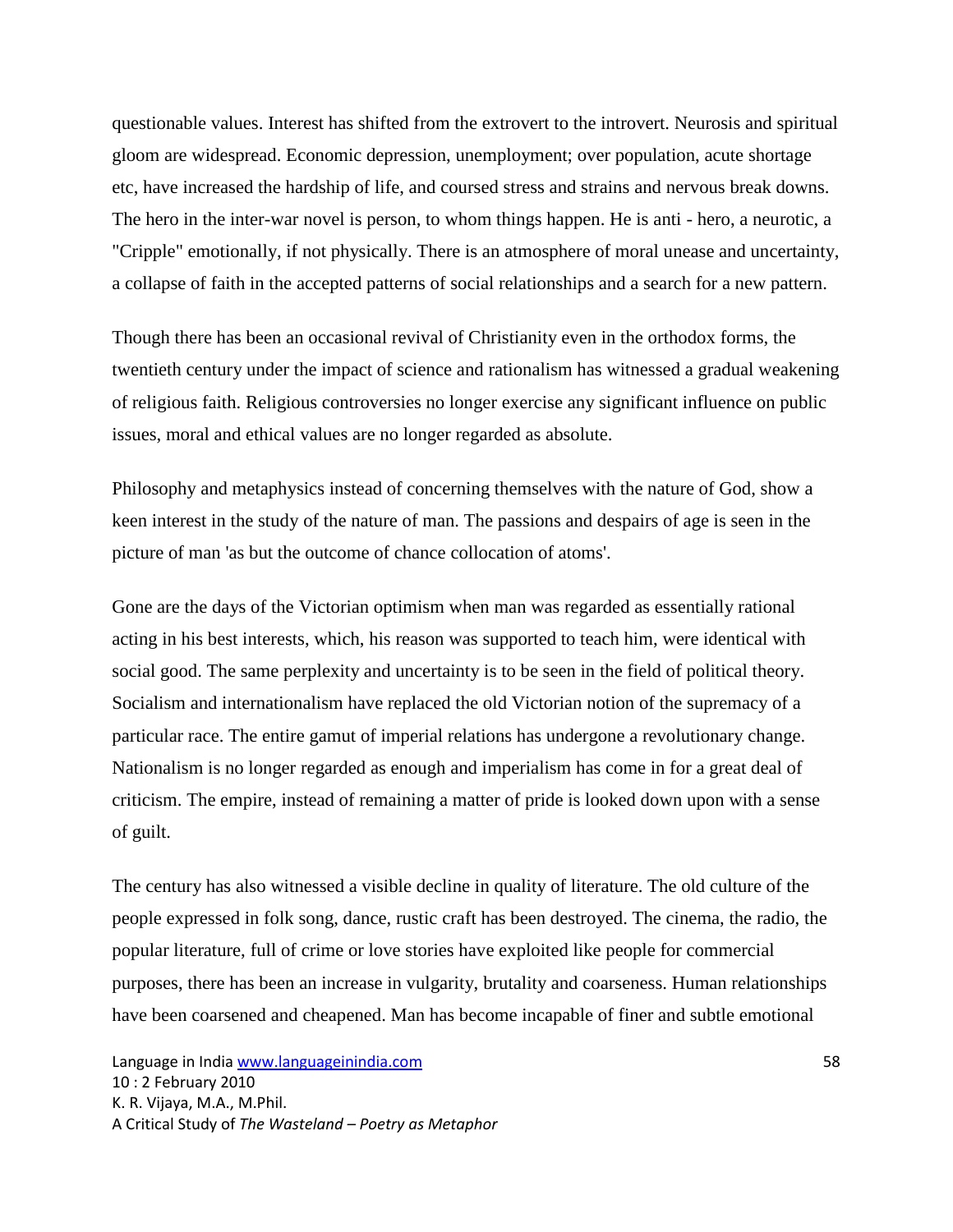responses. Further the cheap novel and cinema have fostered a kind of day - dreaming and a proportionally weakened grasp of reality. Many people live fantasy existences derived from the shadow lines of screen. The exploitation of the youth for commercial purposes has tended to assign to them, a spurious importance and hence the antagonism of the old and the young has been accentuated.

This tragedy of everyday life has induced in the crazy poet's life, a mood of disillusionment. In the crazy - Jane poems of W.B. Yeats, he writes that human sorrow becomes an elemental passion, profound, eternal, and burning like a flame. As a matter of fact, we can say, the modern poet sees life as a whole wants to face it squarely, and has no wish to escape from it, into the world of dreams. He works at life without the spectacle of romance, and paints it as he finds it in all its ugliness and in all its misery and headaches.

Eliot, being a representative of the modern age, also wants to portray his age with all its stack realism in theme and treatment.

Seen in the metaphoric continuum, THE WASTELAND is undoubtedly, a portrayal of twentieth century modern civilization, where prophesy has fallen to fortune telling, where love has hardened into the expertise of lust, where April is the cruellest month and where dead are no longer buried but planted in gardens.

The Poem runs from 'April … to Shantih' without a break and has the most apt title THE WASTELAND. The barren waste of the Poem's title is a metaphor itself. It is a metaphor for the chaotic life within the poem and that the enormous longing to escape into a world of propriety of stability, order and beauty that existed in the transcendent realm of the past.

Language in India www.languageinindia.com 59 10 : 2 February 2010 K. R. Vijaya, M.A., M.Phil. A Critical Study of *The Wasteland – Poetry as Metaphor* The poem reflects the contemporary spirit in totality. Its anxiety, its desire, its neurosis, its boredom and mental vacuity have all been brought out. It encompasses several levels of experiences, arising out of various wastelands, the wasteland of religion in which there are rocks but no water; the wasteland of the spirit from which all moral and spiritual springs have evaporated and the wasteland of the instinct for fertility where sex has become merely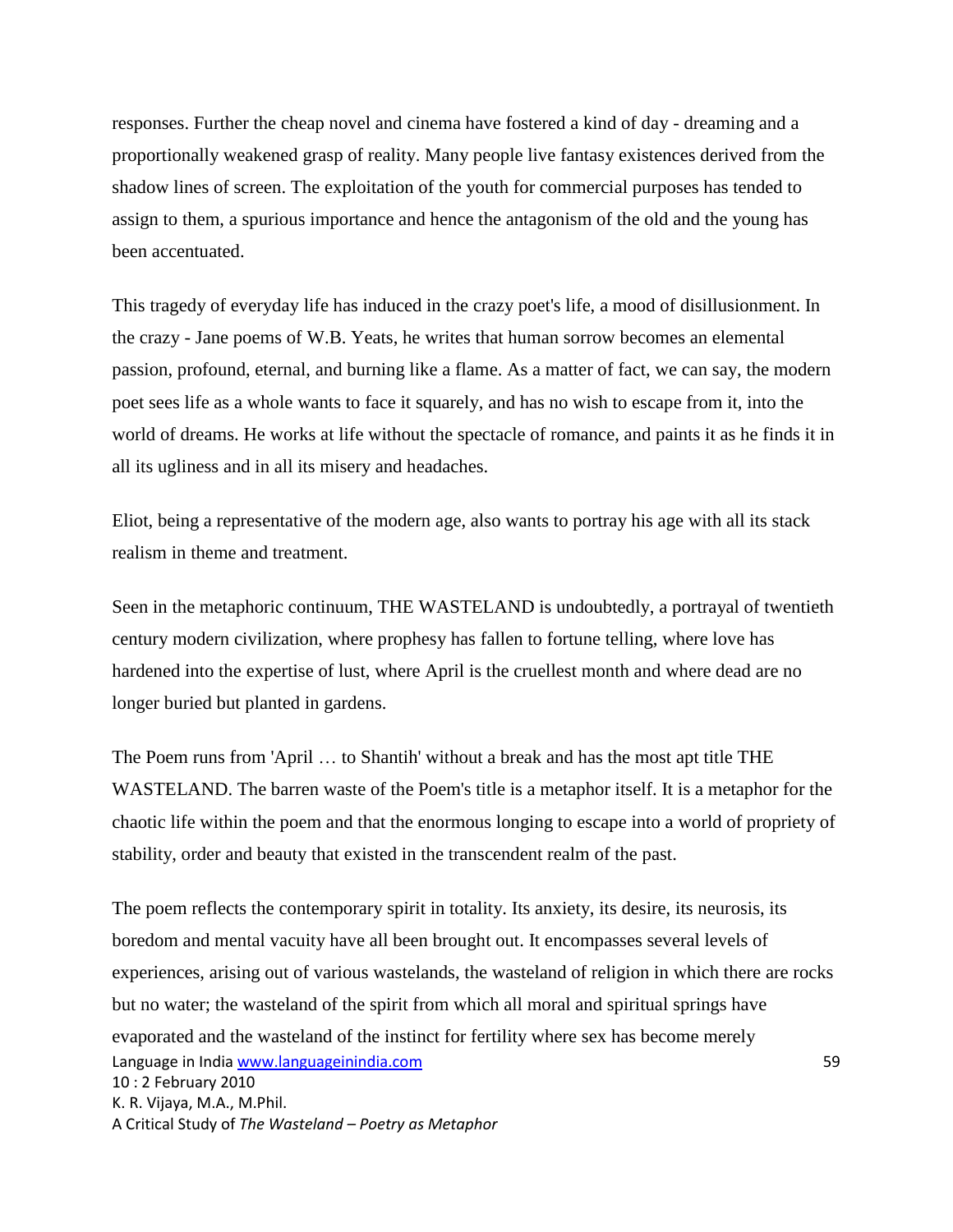mechanical animal satisfaction rather than a potent life giving source of regeneration. The study of fertility myths show that sex act is the source of life and vitality when it is exercised for the sake of procreation and when it is an expression of love. But when it is exercised for the sake of momentary pleasure, it becomes a source of degeneration and corruption.

Eliot's view that every generation should make a poem in its own image is not only satisfying for the composition of THE WASTELAND but is also a way of recognizing and validating different interpretations of this great poem by succeeding generations who observe in its varying images, their own predicament. The poem expresses powerfully, the disillusionment of a generation, post war generation in Europe. We can even say, it mourns the death of Europe.

In the contemporary wasteland, there is corruption and degeneration at all levels. Sex has become a matter of intrigue, a matter of moves and countermoves, a source of momentary pleasure , a sordid game of seduction and exploitation of the innocent cousin. She along with many other characters is associated with sexual desire, fertility. There is the fashionable society woman who despite all her pomp and show, despite all her luxury with which she is surrounded is bored and fed up with the meaningless routine of her life and is neurotic as a consequence. The people are fond only of cheap thrills. Marie, a character remembers the sled ride with her cousin. She, along with many other characters is associated with sexual desire and infertility.

There are also women as subjects to desires. MARIE, MADAME SOSOSTRIS, THE NERVOUS LADY, PUB LADY, THE THAMES DAUGHTERS all bring their yearnings and they insist on the continuation of the desire. But also shows how often desire leads to frustration, ennui and violence. Desire is tragic for women as there are references to the love suicides of Cleopatra, Dida and Ophelia and the rape of Philomela to the loneliness of the nervous woman and the sad domestic life of Lil. For them, life is like a dead alley leading nowhere and it is full of dead things, dead spiritually and emotionally. Thus, THE WASTELAND successfully gives a vivid portrayal of the reactions of a sensitive man to the decay of the whole system of society into which he has been born.

Language in India www.languageinindia.com 60 10 : 2 February 2010 K. R. Vijaya, M.A., M.Phil. A Critical Study of *The Wasteland – Poetry as Metaphor*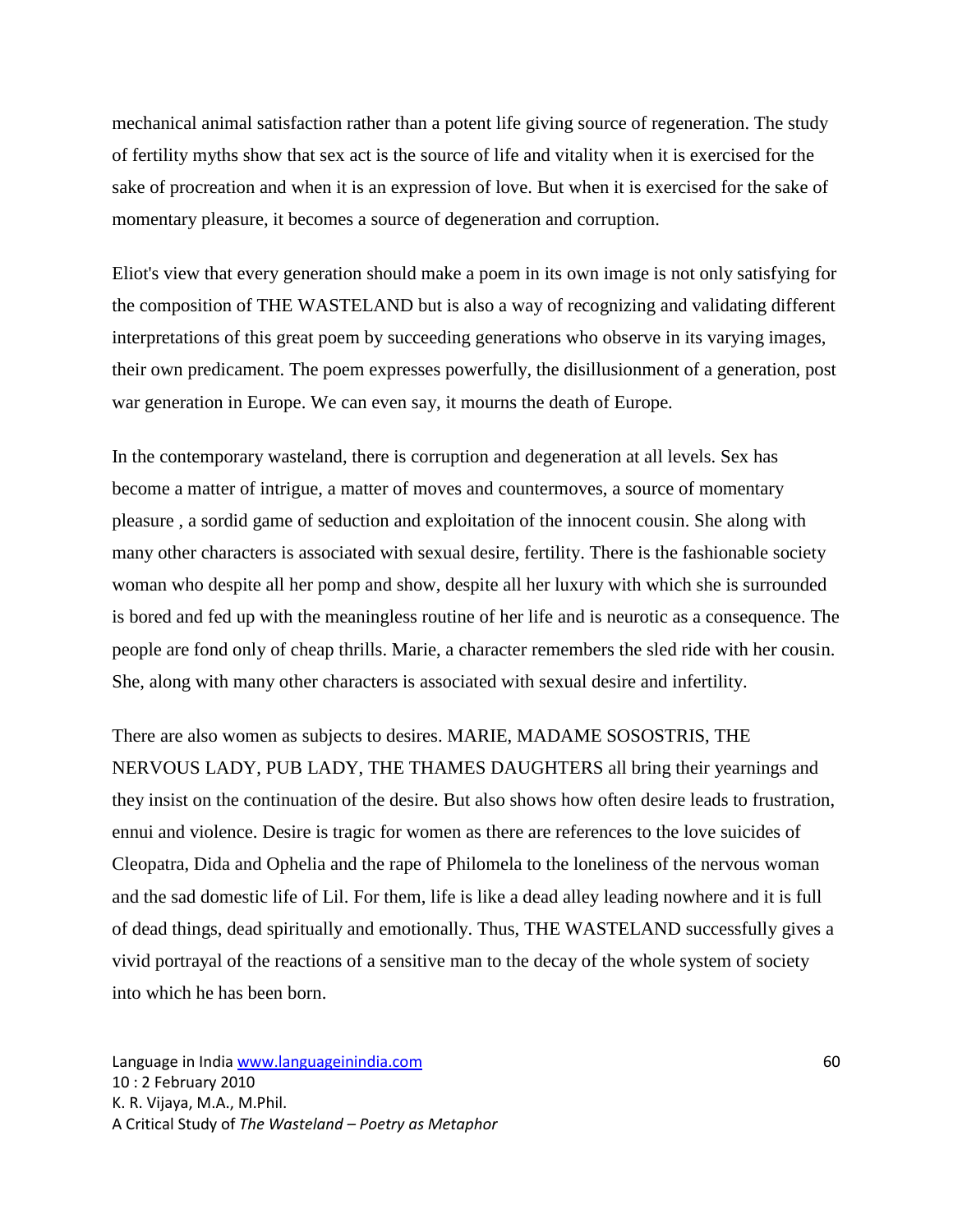THE WASTELAND, beyond diagnosing the spiritual distember of age, it also makes a promise and prophecy. The picture of the contemporary wasteland which it presents might be bleak and gloomy but it does not end on a note of despair. It suggests that regeneration is possible as it always have been possible through suffering and penance. Man has sinned and he must atone to God for his sins through sufferings.

We read in Allen / Kierkegaard, "Man's condition is hopeless and only a miraculous divine intervention can free him from his bondage" (T.S. Eliot, "On poetry in war time" common sense (New York, 1942), P-351). Eliot tries to suggest that the possibility of damnation is a great relief from the ennui of modern life, because it gives significance to living. The recognition of sin is a new life for a notion of sin implies a sense of the good. But what happens in the modern wasteland is that people are callous to suffering. They do not want to suffer, to purify themselves. The relationship between man and woman is different from the animals because of this knowledge. So, because we are human, we must do either good or evil and by doing either good or evil, we show ourselves to be human.

In the beginning of the poem, there is only the barren desert and rock but towards the end, there is desire for water, there are clouds and so the expectation of rain. Water is always the source of sustenance. One can recall the biblical passage, describing how Moses touched the rock and caused the water to gush forth.

By the end, we move still further with the poet, fishing and determined to set at least his own land in order. In the final section, the message of the thunder gives concrete form to this hope, to the transformation of the wasteland into a fertile land. Eliot uses Ganga as the great holy river. He describes it as 'sunken' because it suggests the debased state of civilization, the shriveled quality of man's existence. The black clouds over Himavanth hold out a promise of rain and the possibility of salvation. The adoption of the thunder message from one of The Upanishads and the pairing of Buddha with Saint Augustine has been done in the sense that the radical problems of living the good life are basically the same, wherever we are and the wisdom of experience is vital for us, whatever its source.

Language in India www.languageinindia.com **61** and 61 10 : 2 February 2010 K. R. Vijaya, M.A., M.Phil. A Critical Study of *The Wasteland – Poetry as Metaphor*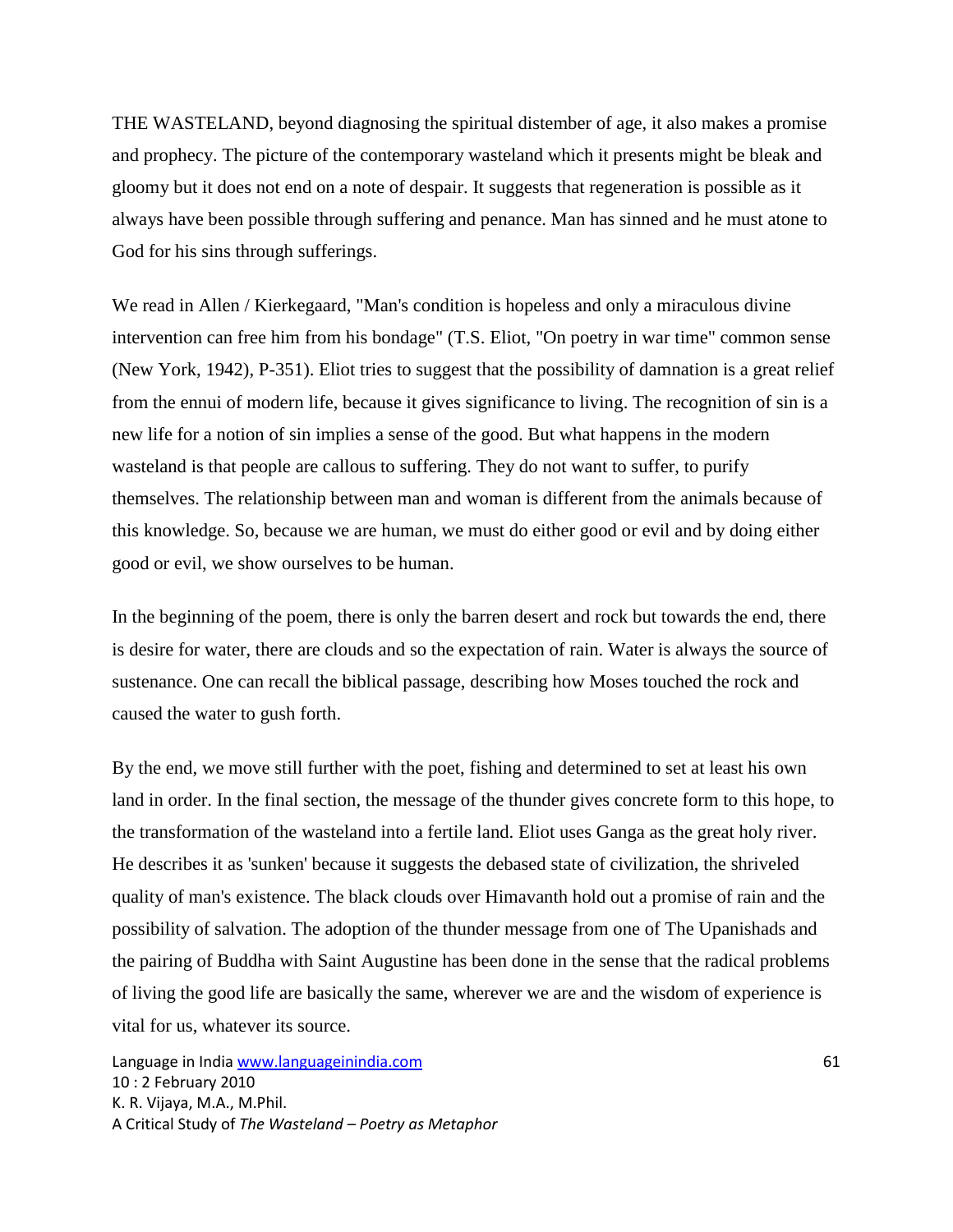The DA-DA-DA of the thunder is interpreted "DAMYATA, DATTA and DAYADHVAM" : control ourselves; give; be compassionate. Eliot changes the order and begins with 'give' in the sense of self-surrender or the scriptural 'He that loses his life shall find it'. In a society governed by money and self-interest, self-surrender or the living for the sake of others becomes rarer in life; Yet only by giving ourselves do we live. In translating 'Dayadhvam' as sympathise , he sounds philosophical and tries to say that 'we must sympathize with each other' to lead a good life. The key to right living is self-control and he emphasizes the joy that self-control brings. True happiness or serenity depends on submission to God's will. It is only in this way, one can achieve spiritual regeneration.

In the last section of the poem, the thunder is already heard and the clouds are there. Thus, a promise is held out of the coming of the rain of divine grace only if man will repent and do penance as the King Fisher and King Oedipus did. The 'SHANTIH, SHANTIH, SHANTIH' ending from the Upanishads serves as a blessing. Thus Eliot beautifully brings together, the wisdom of the east and the west and shows that spiritual regeneration can come if only we heed the voice of thunder give, sympathize and control which will help the contemporaries, the citizens of the wasteland to set the land in order.

One who looks for unity can notice that Eliot has used the technique of the cinematograph using metaphors which have its origin is Archetypes and myths. Just as in a cinema film, so in the poem, there are shots transcending time and place meaningless if considered separately. But taken together, forming a coherent whole. In this way, time and space have been conquered and contemporary problem has been given a universal and permanent significance.

On reading the Poem, we find it to be a unified whole and also that it does not work through a simple, single irony or metaphor. There is a gradual reinforcing of metaphors that leads the poem finally to become a poem of belief. All the metaphorical figures form a mosaic of pattern to give integrity to the poem. The metaphorical characters and the pictures like Madame Sosostris, the clairvoyante, Marie, Hyacinth girl, the one-eyed merchant, the Phoenician sailor, Mr. Eugenides, the typist, the sordid clerk, the crowd crossing the London bridge on a winter morning, the exotic

Language in India www.languageinindia.com 62 10 : 2 February 2010 K. R. Vijaya, M.A., M.Phil. A Critical Study of *The Wasteland – Poetry as Metaphor*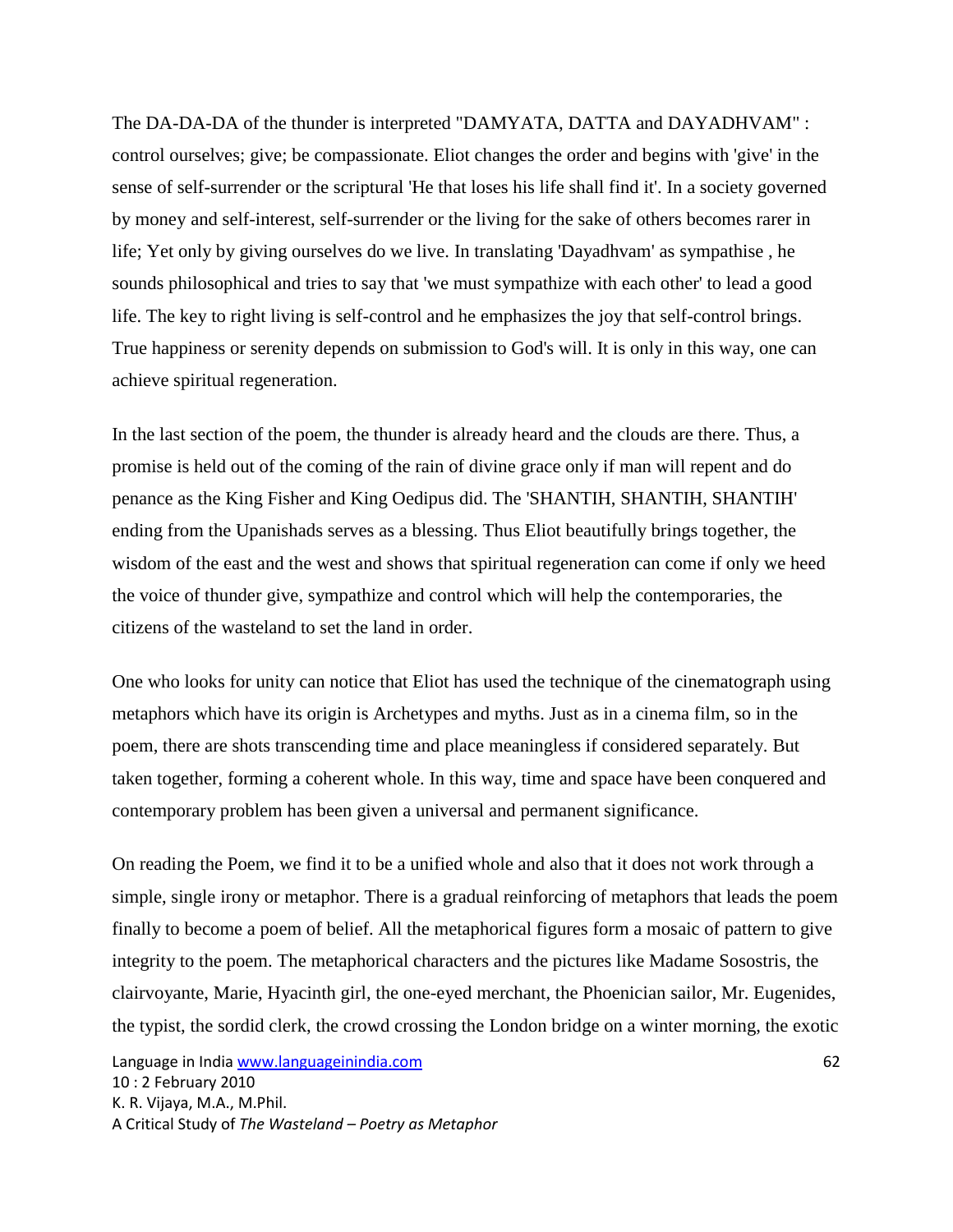boudoir of the first lady which we are to visualize closely and the bar in the pub and finally in the last section, the vaguer mistier pictures of crowd in anger and revolution and remote hordes , interspersed with sudden briefer pictures of individuals, the mysterious person who can only be seen as we walk along while we are gazing ahead and never when we look round to see who it is and the surrealistic woman, playing music on her stretched out hair as if it were a violin, all form a chain of metaphors to make the whole poetry as metaphor.

#### **Select Bibliography**

1. Aldington, Richard, Ezra Pound and T.S. Eliot (Hurst, England : The Peacock Press, 1954).

2. Bell, Michael, Literature, Modernism and Myth (New York : Cambridge University press, 1977).

3. Brotman, D.Bosley, T.S. Eliot : The music of Ideas, University of Toronto Quarterly, XVIII (1948).

4. Bush, Ronald, T.S. Eliot : A study in Character and Style (Oxford : Oxford University press, 1984).

5. Campbell, Joseph, The power of myth : The masks of Eternity (New York : Apostropher productions, 1988).

6. Cox, C.B. and Arnold Hinchliffe (eds.), The Wasteland : A Selection of Critical essays (London : Macmillan, 1968).

7. Eliot, Valerie, (ed.), The Wasteland and Other Poems (London : Faber and Faber limited, 1940).

8. Foster, G.W. The Archetypal Imagery Of T.S. Eliot , PMLA, (1945).

9. Gardner, Helen, The Art of T.S. Eliot (London : Cresset press,1949).

10 Grant, Michael (ed.), T.S. Eliot: The Critical Heritage, 2 vols. (London, 1982).

11. Ishak, Fayek M., The Mystical Philosophy of T.S. Eliot ( New Haven, 1970).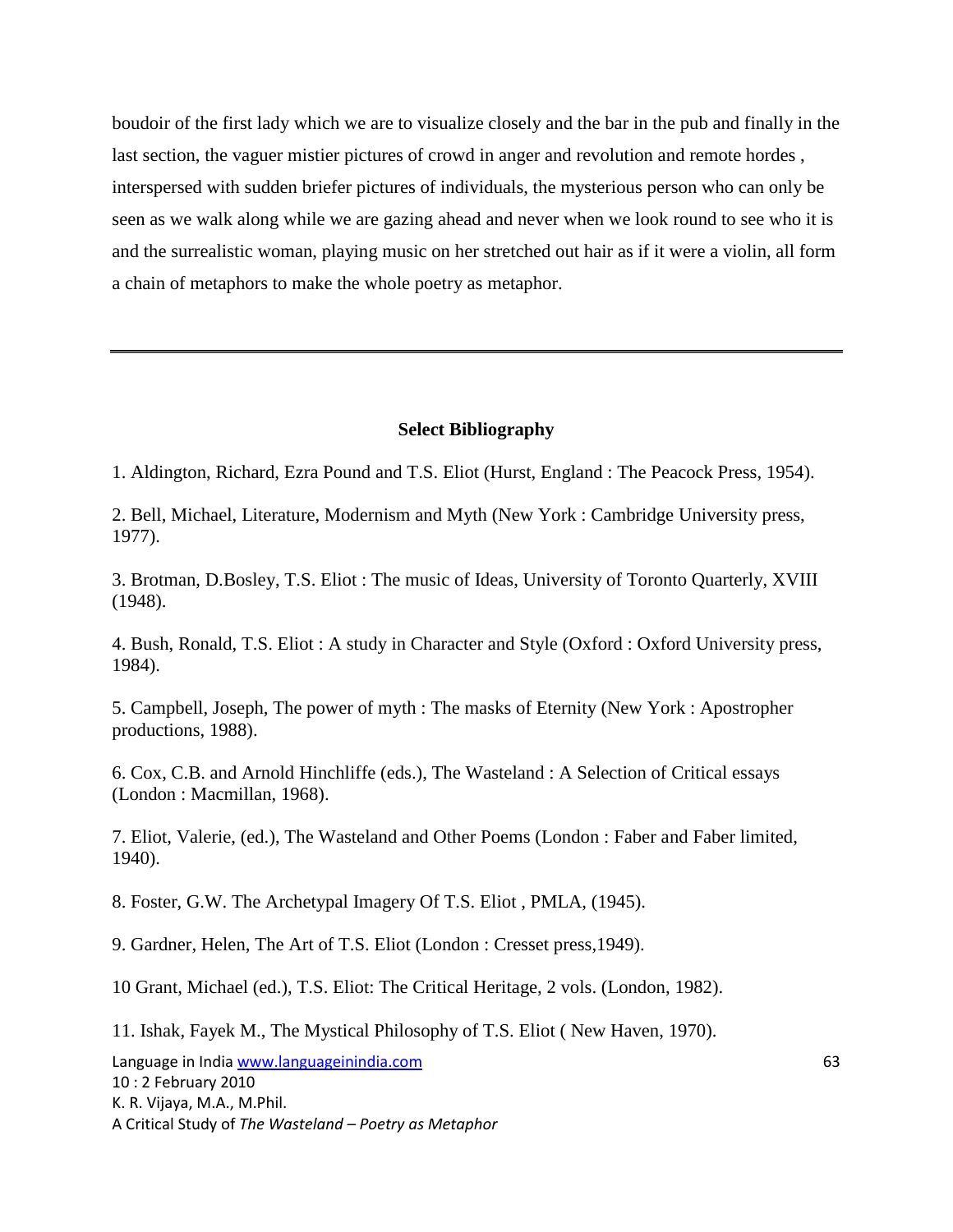12. Shipley, Joseph T. (ed.), Dictionary Of Literary Terms (London : George Allen and Unwin limited, 1970).

13. Kenner, Hugh, The Invisible Poet : T.S. Eliot (New York : Ivon Obolensky, 1959).

14. Leavis, F.R., New Bearings in English Poetry (London : Chatto and Windus, 1932).

15. Martin, Jay (ed.), A collection Of Critical Essays on The Wasteland (Engle wood cliffs, N.J. : Prentice -Hall, 1968).

16. Mattiessen, F.O., The Achievement of T.S. Eliot (New York : Oxford University Press, 1958).

17. Moody, A.D., Thomas Stearns Eliot : Poet (Cambridge, 1979).

18. Murray, Paul , T.S. Eliot and Mysticism (London : Macmillan, 1991).

19. Rajan, B. (ed.), T.S. Eliot : A Study Of His Writings by Several Hands (New York : Dennis Dobson and Russel, 1948).

20. Richards, I.A., Principles Of Literary Criticism (New York, 1924).

21. Ricks, Christopher, T.S. Eliot and Prejudice (London, 1988).

22. Samson, Clive, The Poetry of T.S. Eliot (London : Oxford University Press, 1947)

23. Sen, J.P., The progress of T.S. Eliot as Poet and Critic (New Delhi : Orient Longman, 1971).

24. Smith, Grover C., T.S. Eliot's Poetry and Plays : A Study in Sources and Meanings (Chicago: Chicago University Press, 1956).

25. Southam, B.C., A Student's Guide to the Selected Poems of T.S. Eliot (London : Faber and Faber limited, 1968).

26. Tate, Allen (ed.), T.S. Eliot: The Man and His Work London : Chatto and windus, 1967).

27. Weston Jessie L., From Ritual To Romance (New York : Anchor Books, 1957). 28. Williams, George, Reader's guide to T.S. Eliot (London : Thames and Hudson, 1967).

29. Wilson, Frank, Six Essays on the development of T.S. Eliot (London : The Fortune Press, 1948).

Language in India www.languageinindia.com 64 10 : 2 February 2010 K. R. Vijaya, M.A., M.Phil. A Critical Study of *The Wasteland – Poetry as Metaphor*